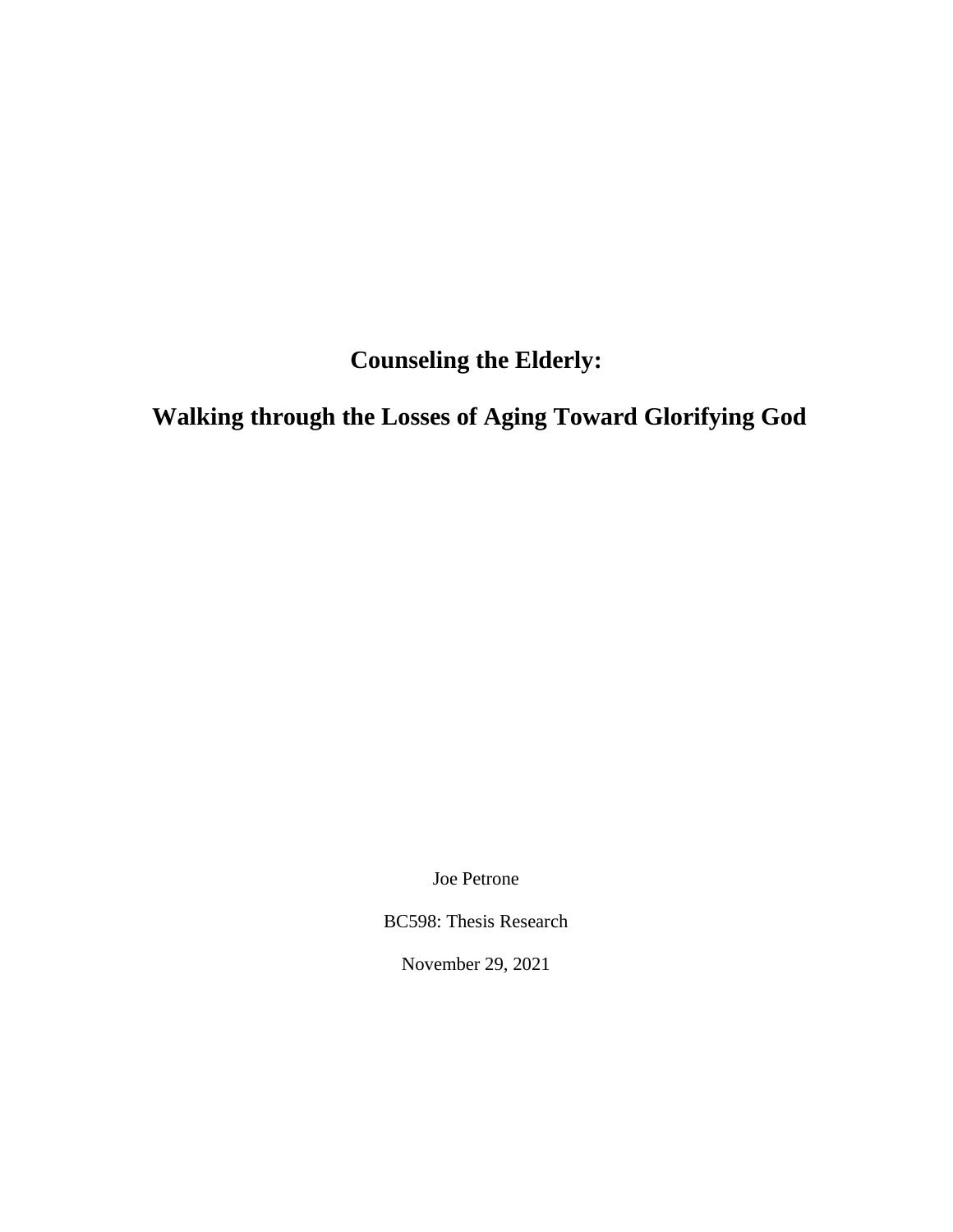# **Contents**

| <b>ABSTRACT</b> |                                                                     | iv           |
|-----------------|---------------------------------------------------------------------|--------------|
| I.              | Introduction                                                        | $\mathbf{1}$ |
|                 | A. Purpose Statement                                                | $\mathbf{1}$ |
|                 | B. Intended Audience and Scope                                      | 5            |
|                 | C. Research Methodology                                             | 5            |
| II.             | Defining the Problem                                                | 6            |
|                 | A. Temporal Versus Eternal Adjustments                              | 6            |
|                 | B. Myths of Aging Influencing the Church                            | 7            |
|                 | C. Unbiblical Anthropology                                          | 9            |
|                 | D. The Church Losing Its Saltiness on Responses to the Aging Survey | 12           |
| III.            | Research                                                            | 13           |
|                 | A. A Secular Vision of Aging                                        | 13           |
|                 | B. Popular Secular Theories and Solutions                           | 14           |
|                 | C. Exegesis of Paul's Exhortation                                   | 16           |
| IV.             | <b>Biblical Considerations</b>                                      | 20           |
|                 | A. The Sufficiency of Scripture and Hope in the Resurrection        | 20           |
| V.              | <b>Biblical Plan</b>                                                | 28           |
|                 | A. Finishing the Race Strong by Walking in the Spirit               | 28           |
|                 | B. Right Foundation Session One                                     | 29           |
|                 | C. Right Foundation Sessions Two and Three                          | 31           |
|                 | D. Right Theology                                                   | 32           |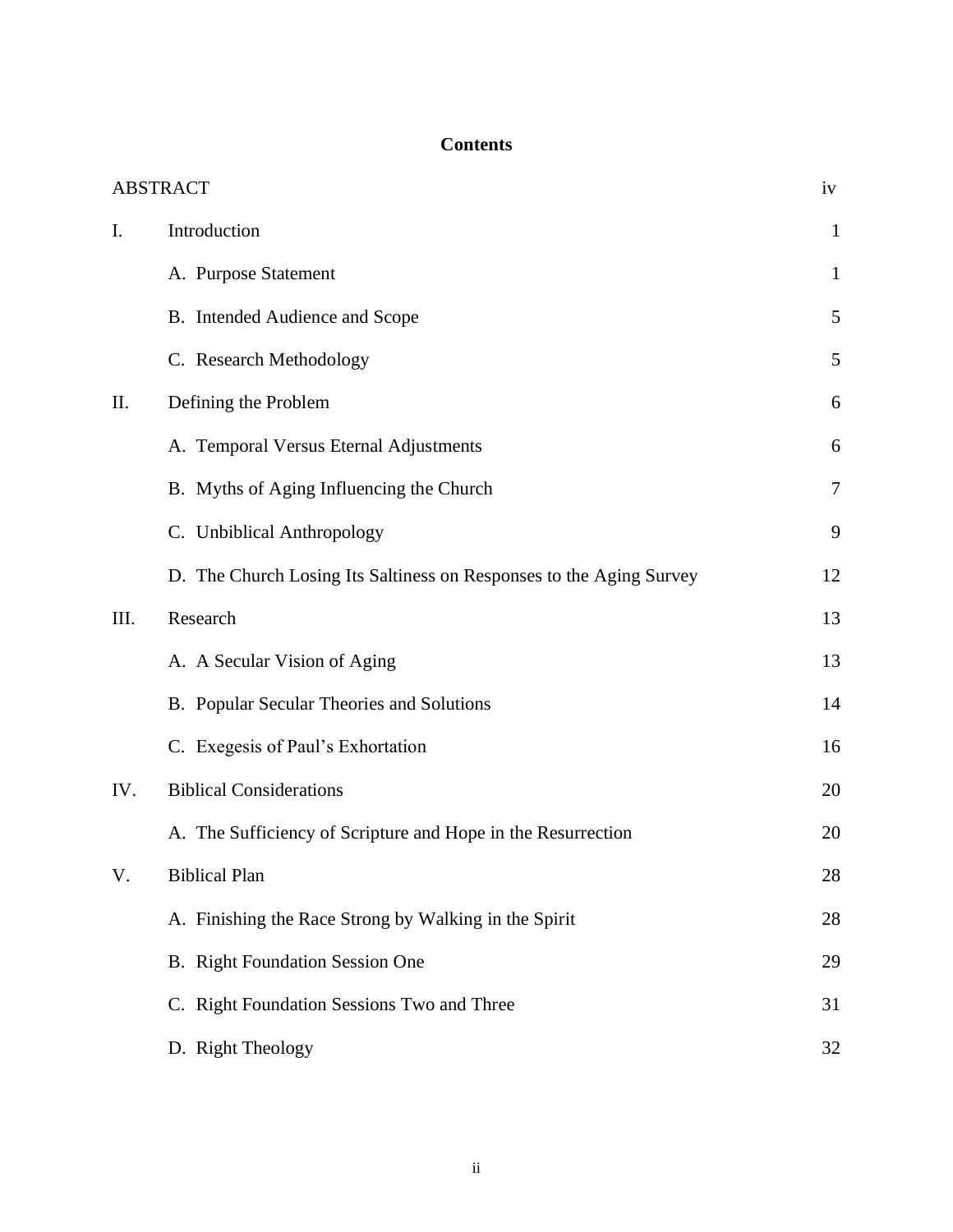|              | E. Right Thinking | 34 |
|--------------|-------------------|----|
| VI.          | Conclusion        | 35 |
| Bibliography |                   | 40 |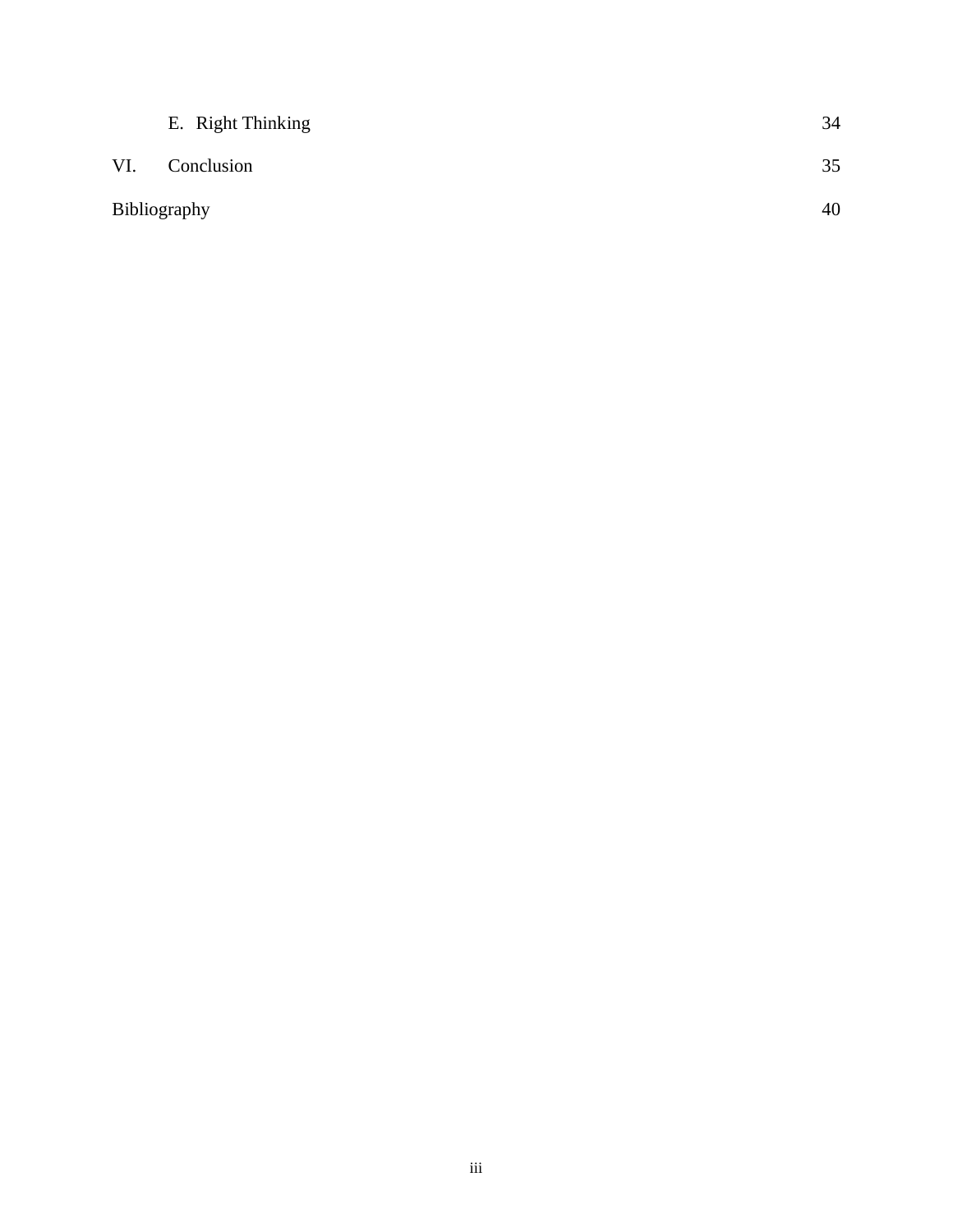#### **Abstract**

| Title:   | How to Counsel the Elderly: Walking through the Losses of Aging |
|----------|-----------------------------------------------------------------|
|          | Toward Glorifying God.                                          |
| Author:  | Joe Petrone                                                     |
| Degree:  | Master of Arts in Biblical Counseling                           |
| Advisor: | Dr. Ernie Baker                                                 |

Ask our elderly in the Church about the process of aging, most will say it is a loss of health, energy, companions, physical mobility, and finally independence. Where do Christians turn when calamity comes? Where is their primary and ultimate hope? Do they think of God and His Word, along with their church first, or do they rely solely on medical professionals and blog sites? What about the societal myths of aging? Do they see themselves being green and full of sap in their last stage of life (Ps. 92:12-14) or do they follow the lie, to be old is to be sick? Throughout this paper, I intend to answer these questions in addition to how to apply the sufficiency of Scripture to the aging process.

The Bible has no shortage of references to one's death and what eternal adjustments can be made now. For example, Solomon instructs how one ought to view a funeral (Eccl. 7:1–6). The world considers funerals and death morbid, but the wise man is learning in the house of mourning (v. 4). He takes stock of his life, realizing a good reputation is honored and recalled in death. Godly wisdom is learned through challenging times rather than happy times. The former may not be desirable, but they are profitable. Reflective counseling questions, during pain and suffering, could be posed regarding how the counselee wishes to be recalled at their memorial. Do they think they will be recalled primarily as a great family man who loved playing bridge, or will others remember how the counselee lived for Christ, loving family and serving others as Christ loved the church (Eph. 5:25)? Beginning with the end in mind connects the counselee's "today" to "that day" when they go to be with the Lord.

The population of those 65 and older is expected to increase from 54.1M in 2019 to 90M by 2060. So, I propose now is the time to offer specialized training in counseling the elderly. The research of articles, books, conference lectures along with elderly surveys, and interviews for this project have humbled me. Before this paper, I was not prepared to address the spiritual losses ahead, but God's Word is sharper than any two-edged sword, piercing joints and marrow, soul and spirit. Specialized training will enable the right Scripture to be selected, so the thoughts and intentions of the heart can be exposed tenderly, compassionately, and with surgical precision. All counsel and counselee change are to the glory of God.

© (Joe Petrone, 2021), permission is granted for non-profit educational use"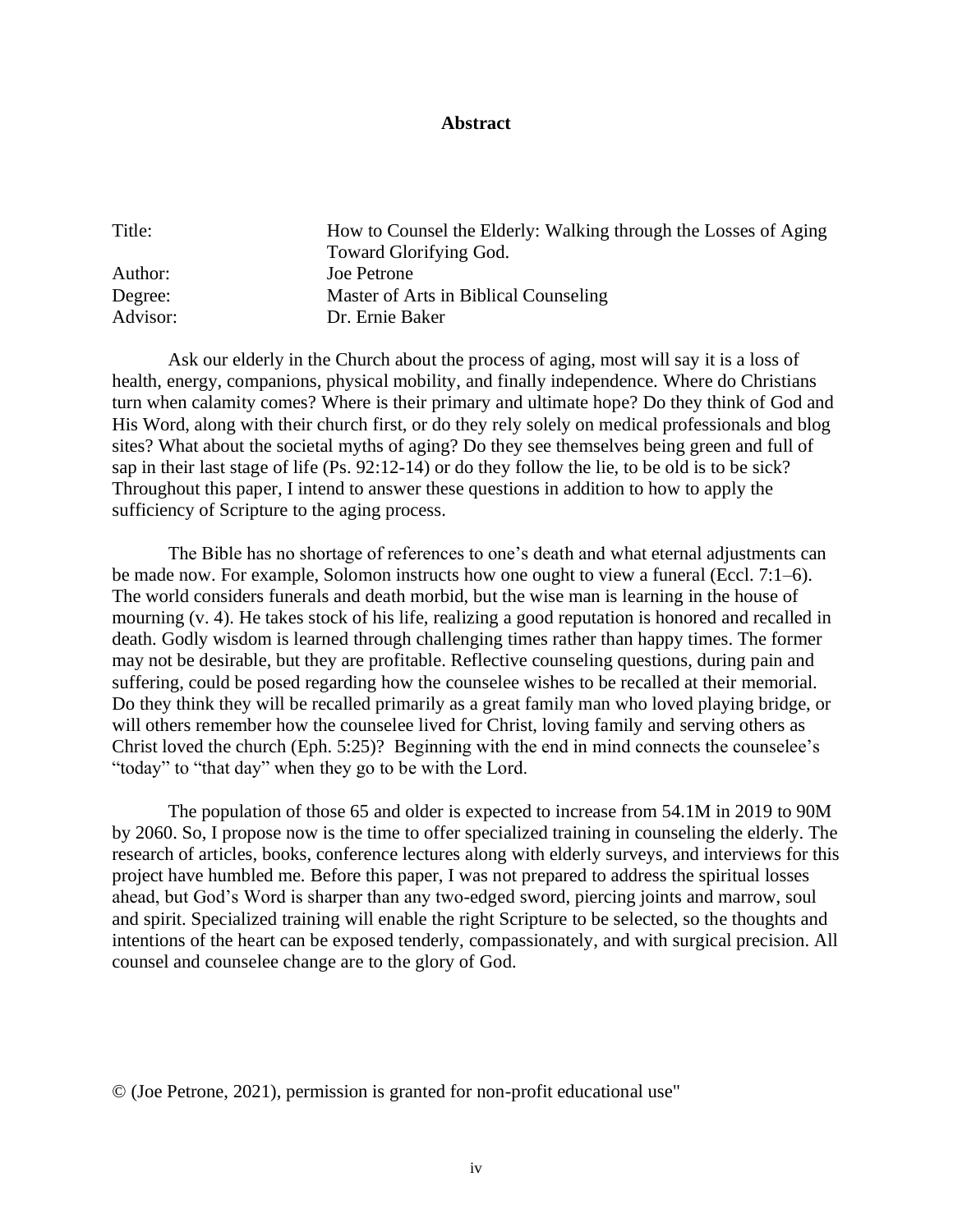#### I. Introduction

- A. Purpose Statement
	- 1. The growth of the elderly population is projected to nearly double from 54.1 million in 2019 to 90 million by 2060, so there is an urgent need to show pastors and biblical counselors how to navigate from the intricate labyrinth of the antiaging secular remedies to hope in the gospel. Why is this important? Working in church ministry in estate planning for six years, I repeatedly witnessed survey results showing that 68 percent of adults live as though death was not certain.<sup>1</sup> They refuse to talk of death because death would be hastened. Yet Solomon reminds us that a funeral can teach how to live one's remaining days (Eccles. 7:1–5 [ESV]). With this wisdom, I will prove the thesis that if we numbered our days to what the mortality tables say, which is not God's decreed will but an illustration, we can prioritize our remaining days with the same belief as Paul, which is "to live is Christ, and to die is gain" (Ps. 90:12; Phil. 1:21).
	- 2. This brings opportunities and challenges to churches like Compass Bible Church, Aliso Viejo, CA, as it administers biblical counseling to both church members and the neighboring community. Although the members of the church are redeemed, their knowledge of the theology of aging is sparse. Once they turn sixty-five, they are frantically researching Medicare with an insurance agent and consulting with financial planners. Physically, as body

<sup>&</sup>lt;sup>1</sup> Reid Kress Weisbord and David Horton, "68% Of Americans Do Not Have a Will," The Conversation, Last modified August 19, 2021, https://theconversation.com/68-of-americans-do-not-have-a-will-137686.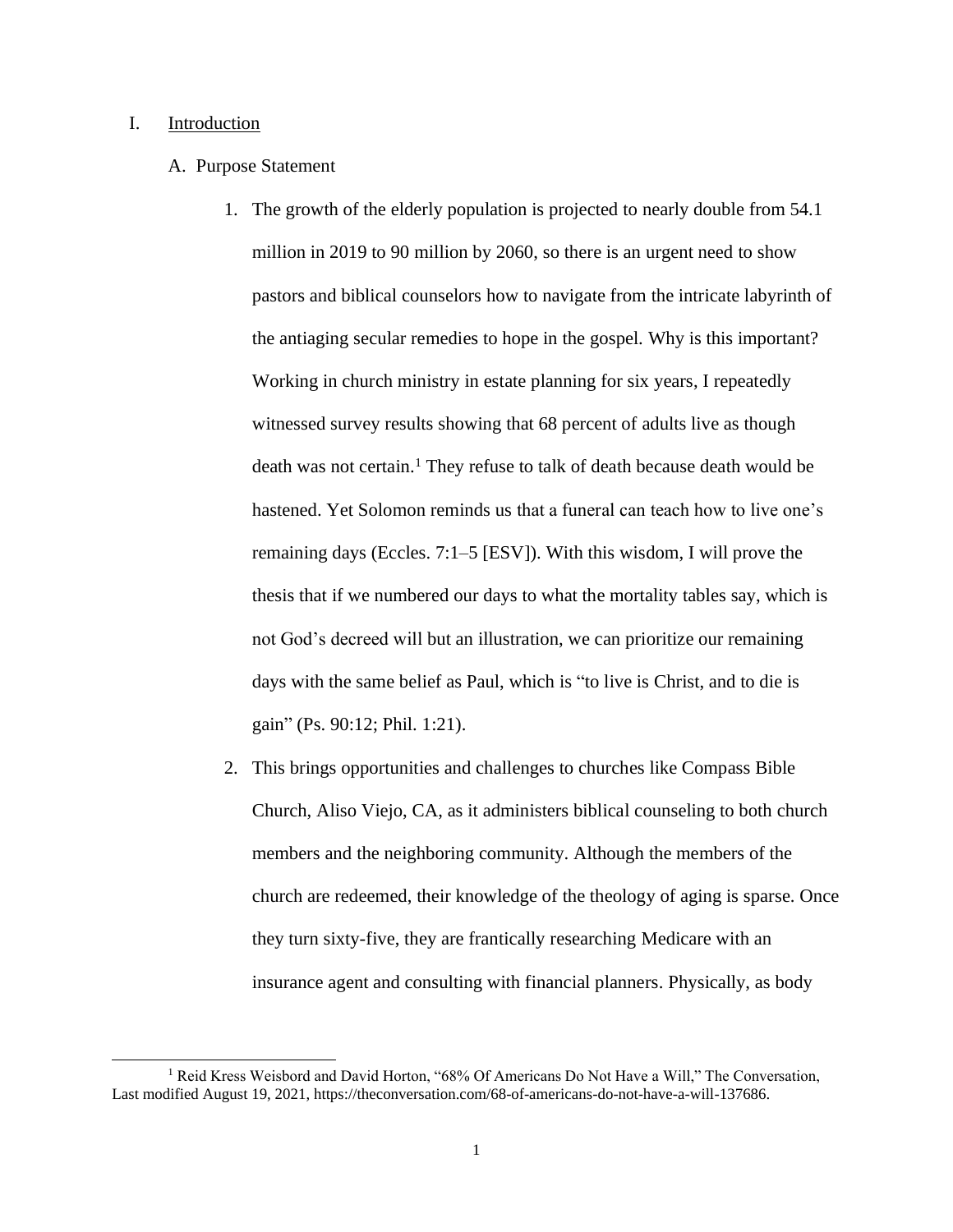parts break down, they are busy making trips to the doctor. When trouble upon trouble comes, to whom or what will they turn for spiritual counsel? Will it be the compassion and soul care of a biblical counselor or the internet and well-intentioned friends with their favorite remedy?

- 3. The maze of antiaging secular remedies can range from the simple to the complex. The simple include diet, home health surveillance, and interactive TV. The complex include genetics, hormonal imbalance, cognitive neuroscience, and psychology to name a few. The corresponding solutions at worst offer no hope and at best temporarily alleviate the problem.
- 4. By the end of this outline, biblical counselors will have a path out of the dense brush of secular remedies and into the truth and grace of Christ. I will disprove secular empiricism and maintain the sufficiency of Scripture. The path out of this thicket will include a biblical anthropology contrasting the unbiblical anthropology of aging and end with the reason Paul can say "to live is Christ and to die is gain" (Phil. 1:21). Those are easy words to say, but believing it in your heart is something else. Thus, biblical counselors must show empathy and compassion for the elderly as our precious elderly courageously turn to God alone (Isa. 45:22).
- 5. The way out of the thicket is not without complications. There are myths about the aging process.
	- a) One of these myths is that older adults are perceived by others as less productive in later life. Yet these same older Christians are looking for ways to be productive after leaving the labor market. Some understand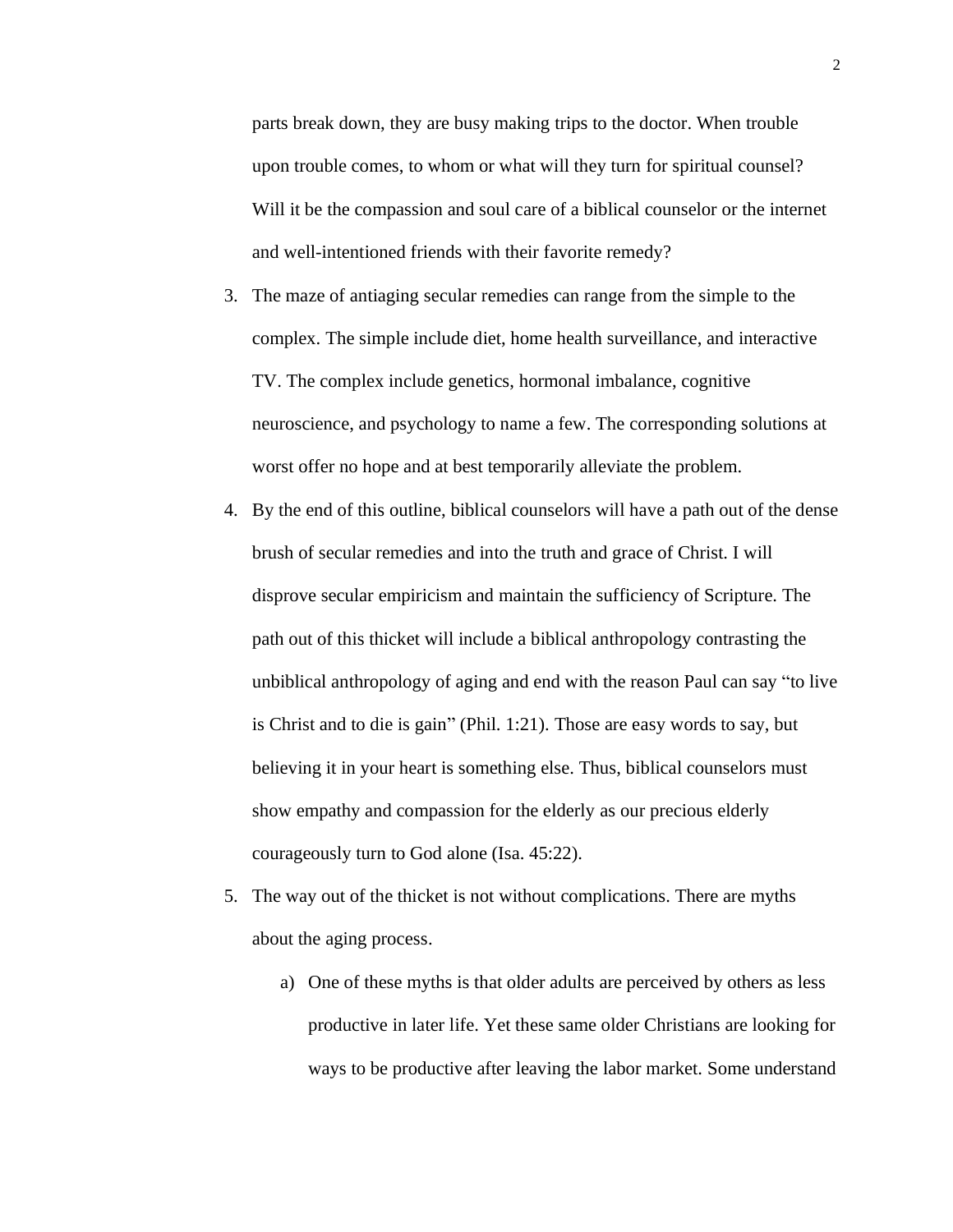that retiring is not biblical. However, they are vulnerable to the myth of living longer or being invincible by adding secular remedies.

- b) Another complication is the unbiblical anthropology of the science of aging. Neuroscientists such as Dr. Levitin treat man as if he has no soul. His mechanism describes the body's response to the stress of loss through the release of cortisol that affects immune function. The solution is to laugh your way to a better life, so that the moodenhancing hormones, serotonin and dopamine, will be released. This makes the immune system stronger and prolongs life.<sup>2</sup>
- c) Another unproven view has to do with the theory related to antioxidants and chemical-free radicals. This leads to lipid, protein, and DNA issues that can cause disease. The concept of chemical imbalance is being accepted as a myth by research and medical professionals because there is no way to scientifically prove either chemical balance or imbalance.
- 6. Dr. Bob Smith addresses the slow and gradual decay that starts after age thirty and accelerates after age seventy. <sup>3</sup> His article concludes with preparing for the day of aging rather than reacting to it. He says that counselors should know and effectively use the principles that God gives us to grow old. Exercise and stewardship of the body are encouraged, but his caution is that counselors must guide the elderly away from useless and harmful medication and toward

<sup>2</sup> Daniel J. Levitin, *Successful Aging* (New York, NY: Penguin Books, 2020), 105.

<sup>3</sup> Bob Smith, "Aging and the Physical Body," ed. Jay E. Adams, *The Journal of Pastoral Practice* 6, no. 4 (1983): 4.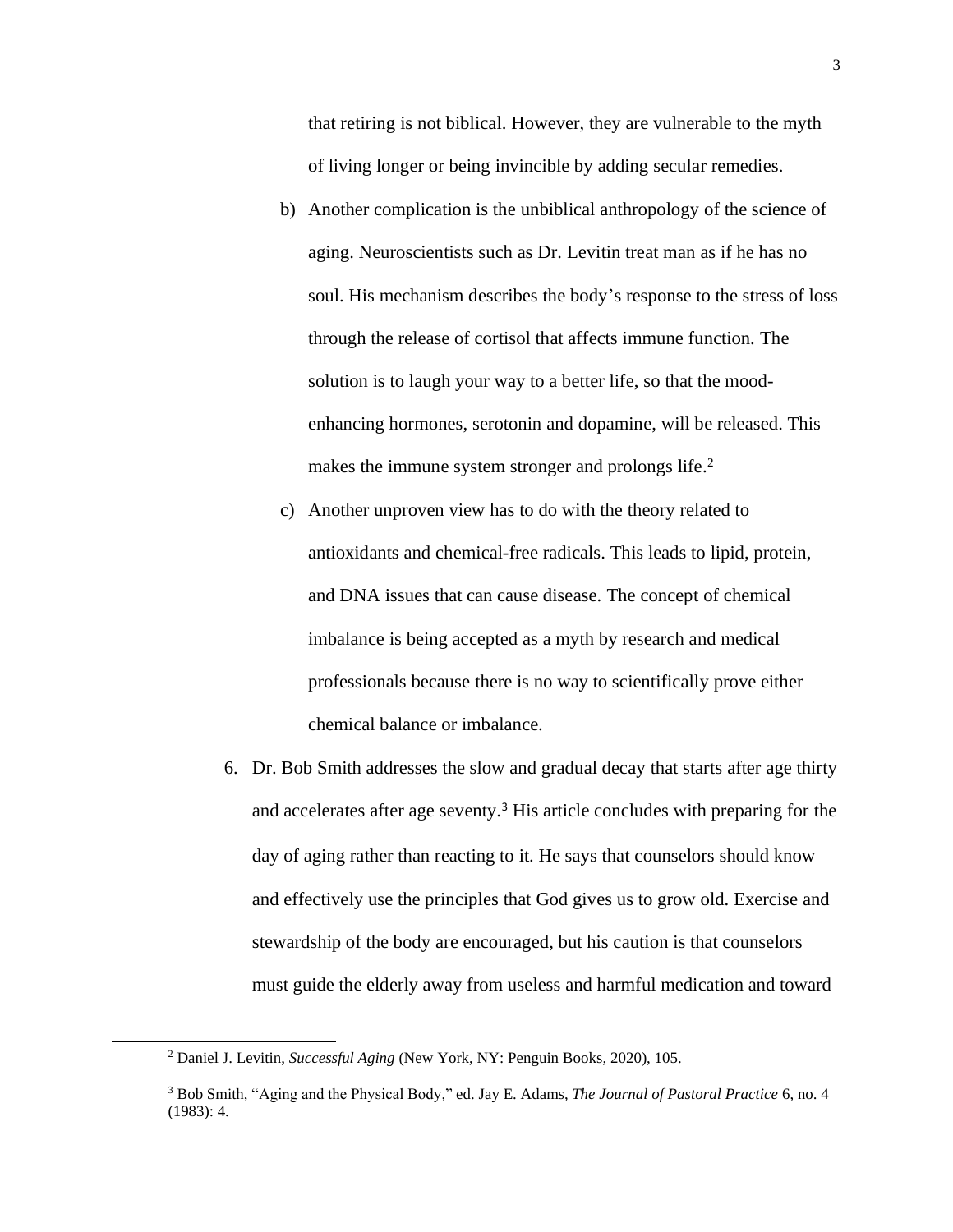God's true solution. "The fear of the Lord prolongs life" (Prov. 10:27). My concern is that medications and other tools mask the idols of the heart. The counselee may feel better, but the problems and unbiblical responses are still there.

- 7. Among the elderly, prayer requests and conversations often lead to dwelling on aches, pains, and chronic diseases. Though these discussions are to be counseled compassionately (2 Cor. 1:4), we redirect their focus from the worship of their health toward the hope of spiritual growth in the inner man (2 Cor. 4:16). Brad Bigney, an author and pastor says that idolatry changes how you see yourself, and Paul Tripp, an author and speaker, calls those who value idols like their body over God, identity amnesiacs. 4
- 8. The solution rests in God's promises and character. God promises that he will not allow the difficulties of illness to exceed the ability of the counselee to manage them (1 Cor. 10:13). Rather than the counselee losing self-control and becoming hopeless in this life, the counselor focuses the counselee on God, who will provide the grace we need if we are without doubt and asking in our heart in faith (Dan. 2:21; 2 Cor. 12:9; Mark 11:22–25).
- 9. So it is possible to flourish under affliction, as author Rhett Dodson says, "if one embraces suffering and loss as an opportunity to commune with Christ and grow in likeness to Him. If we are to flourish by faith, then it must be a faith that believes God is there, even when it feels like He isn't." <sup>5</sup> But this is

<sup>4</sup> Brad Bigney, *Gospel Treason* (Phillipsburg, NJ: P&R Publishing, 2012), 83.

<sup>5</sup> Rhett Dodson, *Growing in Grace* (Grand Rapids, MI: Puritan Reformed Theological Seminary, 2020), 22.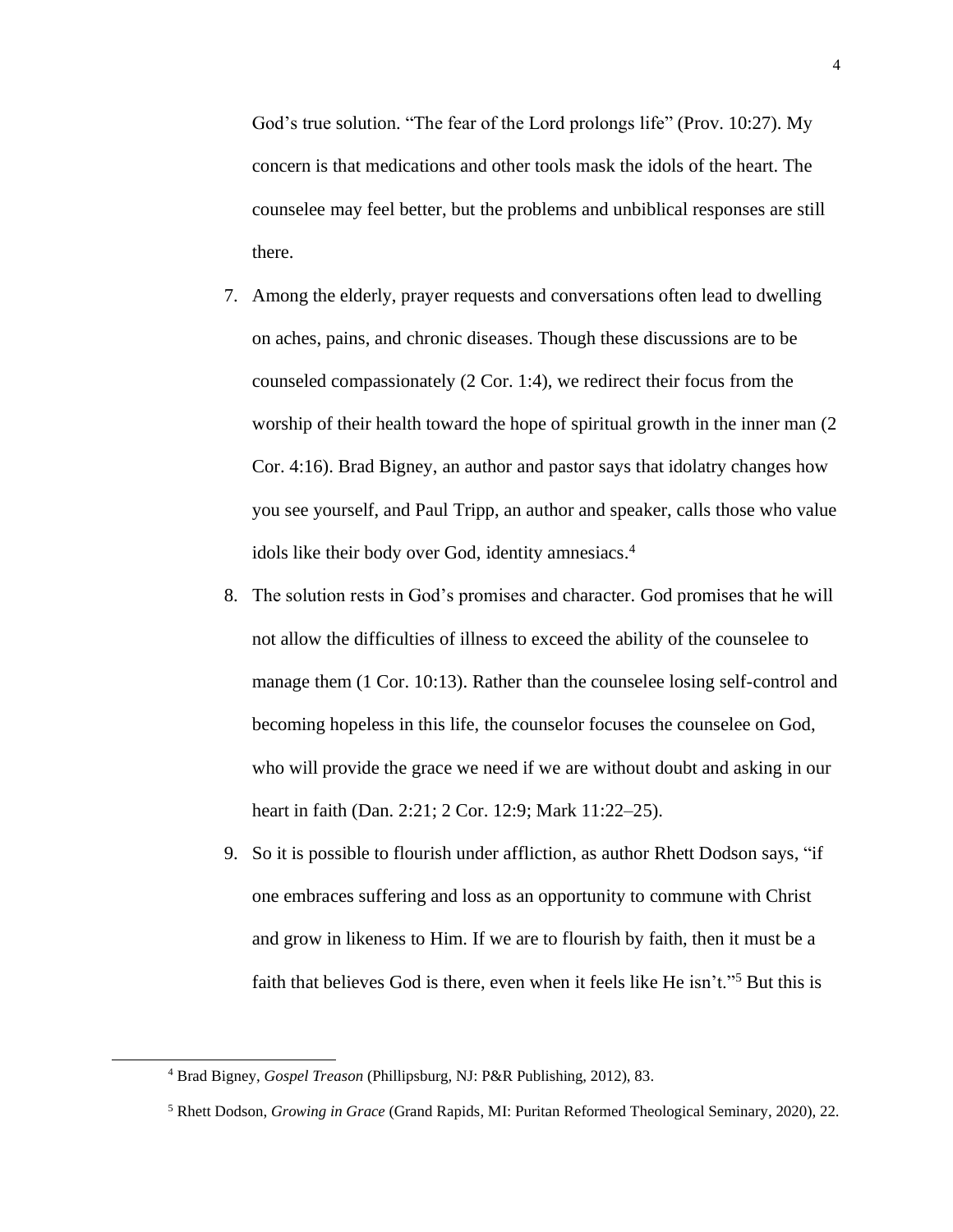only a small glimpse of hope of the eternal inheritance that we have in Christ

- 10. How can the elderly look forward to their eternal future in heaven if they do not know it? Ivor Powell, a pastor and writer from Wales, wondered at the age of 83 what he knew about the house of God. He was shocked that he did not know much, but he put his mind and all his direction into learning. Let us not wait until we are eighty years old to understand what *gain* means from a biblical point of view as we live on Earth. Part of one's counseling plan ought to include meetings discussing suffering and death as a necessary transition from Earth to heaven unless Jesus Christ returns first.
- B. Intended Audience and Scope
	- 1. The audience is biblical counselors and pastors.
	- 2. The scope of this work will cover counseling themes associated with the soul and body, how believers can continue to grow in grace during the losses in older years, and the possibilities of serving in ministry even with mobility issues.
- C. Research Methodology
	- 1. The authority and sufficiency of Scripture will guide my methodology. Multiple means will be used to gather information. Publications in both academic and non-academic literature will be used. To verify or disprove what I am researching in print, interviews will be conducted of church pastors, small group leaders, and elderly individuals.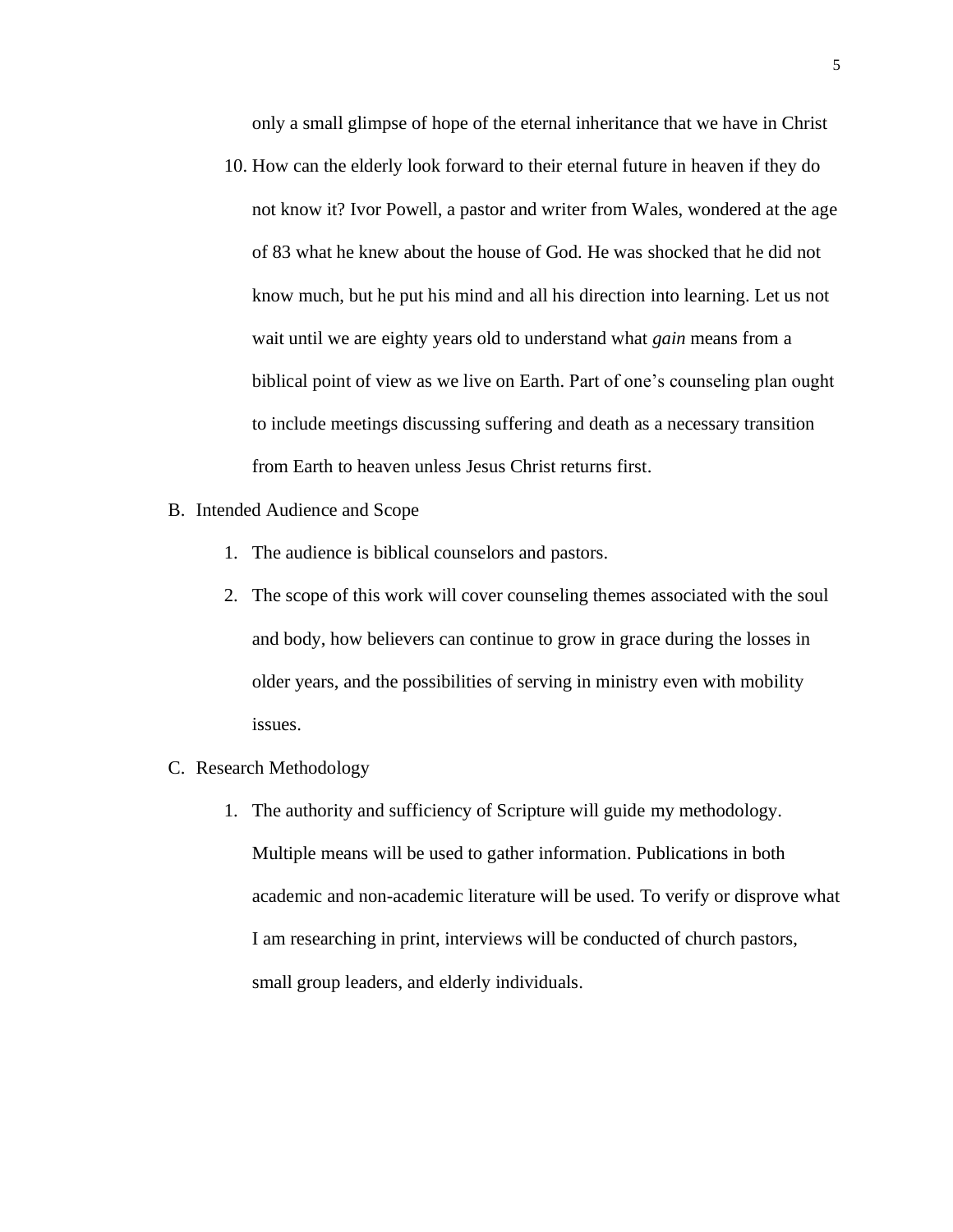#### II. Defining the Problem

- A. Temporal Versus Eternal Adjustments
	- 1. In a survey of palliative care nurses, the most common thoughts about dying among hospice patients include a series of regrets. Hospice patients wish they took better care of themselves. They lament on relational conflict and bemoan missed opportunities for travel. They wish they had accomplished more in their career. These laments and regrets are sprinkled with feelings of gratitude. The common themes between these thoughts are the desire to love oneself more and that life is a series of gains (Eccles. 1:3).
	- 2. The secular world forgets that man's life is like the grass that withers (Isa. 40:8). All the toil to do good works at volunteer organizations for good "karma" is like building a sandcastle on a beach only to have it destroyed by high tide. Taking supplements and reading books to live longer ignore the sinful nature of man caused by the fall of Adam (Gen. 3). Many do not understand that life is a gift from God, not a series of gains to acquire on Earth.
	- 3. What many recognize is how fragile life is when a tragedy occurs. God uses the death of friends and loved ones for the unbelievers to hear the hope of the gospel from an evangelical pastor speaking at a memorial. He also uses sickness and the uncertainties of life as a reminder that we are not in control. After tragedy strikes, there is a religious fervor.
		- a) Examples of this fervor are anxious families attending church temporarily and reading books on what the afterlife may hold. Tim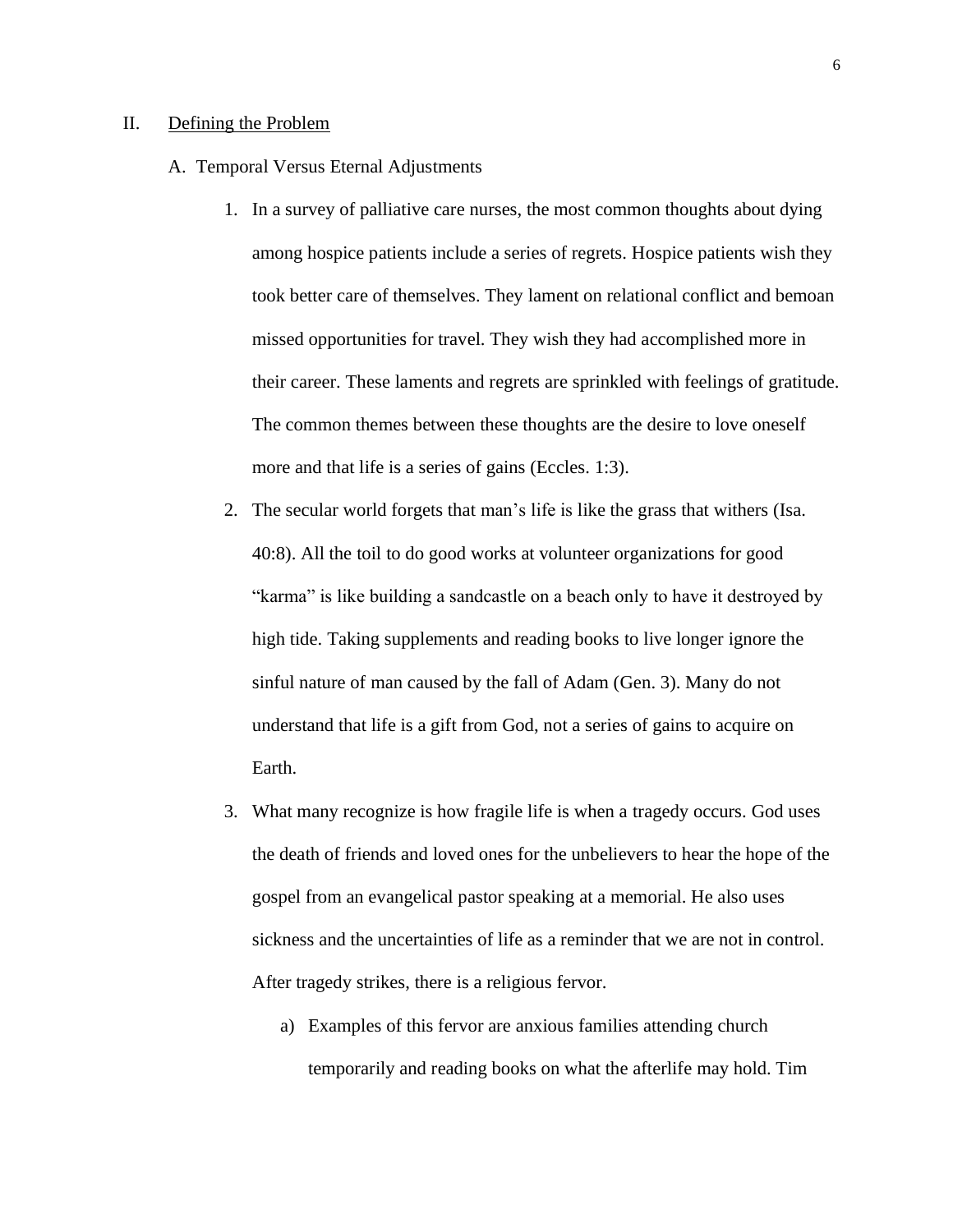Challies noted years ago that ten books on heaven tourism broke Christian publishing records. These tourism books were about people who entered heaven as sinners and left heaven as sinners.<sup>6</sup> The heaven tourists, who are seeking comfort from suffering, have their hope in the delusion of another sinner's unbiblical experience.

- b) Why do secular people flock to heaven tourism books and churches after tragedy and suffering? Victor Frankl, a Jewish psychiatrist who survived three years in a Nazi death camp, said that man is changing his pursuit of happiness to look for meaning in his suffering.
- c) Pastors and counselors observe that after time heals the deep cuts of pain and despair, man forgets the meaning in his suffering and his need for the sovereign God. He passes from the quest for meaning to the quest for happiness.
- 4. The significance of these statements is that older Christians need to discern any information promoting an extended lifespan, feeling better, or reinventing heaven. They have to understand the reality of suffering and death by making the necessary adjustments in their sanctification now.
- B. Myths of Aging Influencing the Church
	- 1. If we examine the myths of aging that are influencing the church, they break down into three fields of influence: the "norms" of society, exaggerations of health, and intellectual lies. The societal myth says that the elderly are not productive. It is best to leave them alone because they are uninteresting and

<sup>6</sup> Tim Challies, "The Bit of Heaven the Heaven Tourism Books Never Touched," *Challies* (blog), September 17, 2018.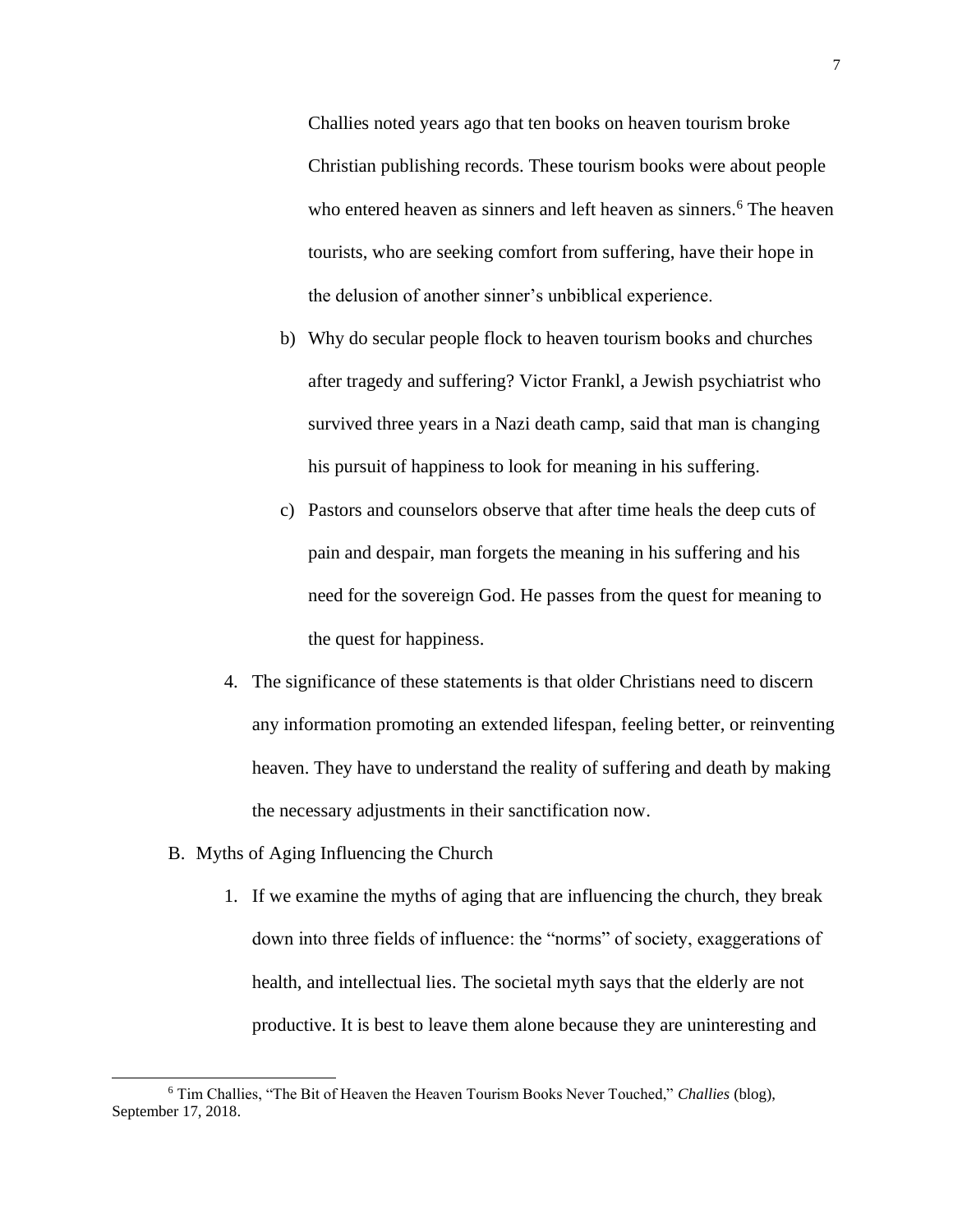have little desire to be involved with individuals in other age groups. While this may be true for a minority of older people, most want intergenerational contact. Grandparents treasure the time they devote to their children and grandchildren. However, for most churches, intentional, intergenerational action is absent.

- 2. The common health myth is that older people are physically weak, so being old is being sick. This may be true for people over the age of eighty-five, but Howard Eyrich notes that most of the elderly are healthy.<sup>7</sup> Unfortunately, many of those in their sixties have an attitude that conforms to this myth that being old means being ill. The secular world's observations from psychiatrists such as Becca Levy are that "people with positive views of old age had lower blood pressure, less stress, better physical balance, and were more likely to develop healthy habits and get regular medical care."<sup>8</sup> This truthful observation agrees well with Solomon's observations that trusting in the Lord and not leaning on your own understanding will be healing to one's flesh and refreshment to their bones (Prov. 3:5, 8).
- 3. The intellectual lie is that the learning capacity of older people is diminished. Eyrich notes that researchers do agree that older adults learn slower, but they are more effective at learning due to their years of wisdom.
- C. Unbiblical Anthropology

<sup>7</sup> Howard Eyrich, *The Art of Aging: Preparing and Caring* (Hoover, AL: Growth Advantage Communications, 2018), Kindle.

<sup>8</sup> Wilkie W. Au and Noreen Cannon Au, *Aging with Wisdom and Grace* (New York, NY: Paulist Press, 2019), 11.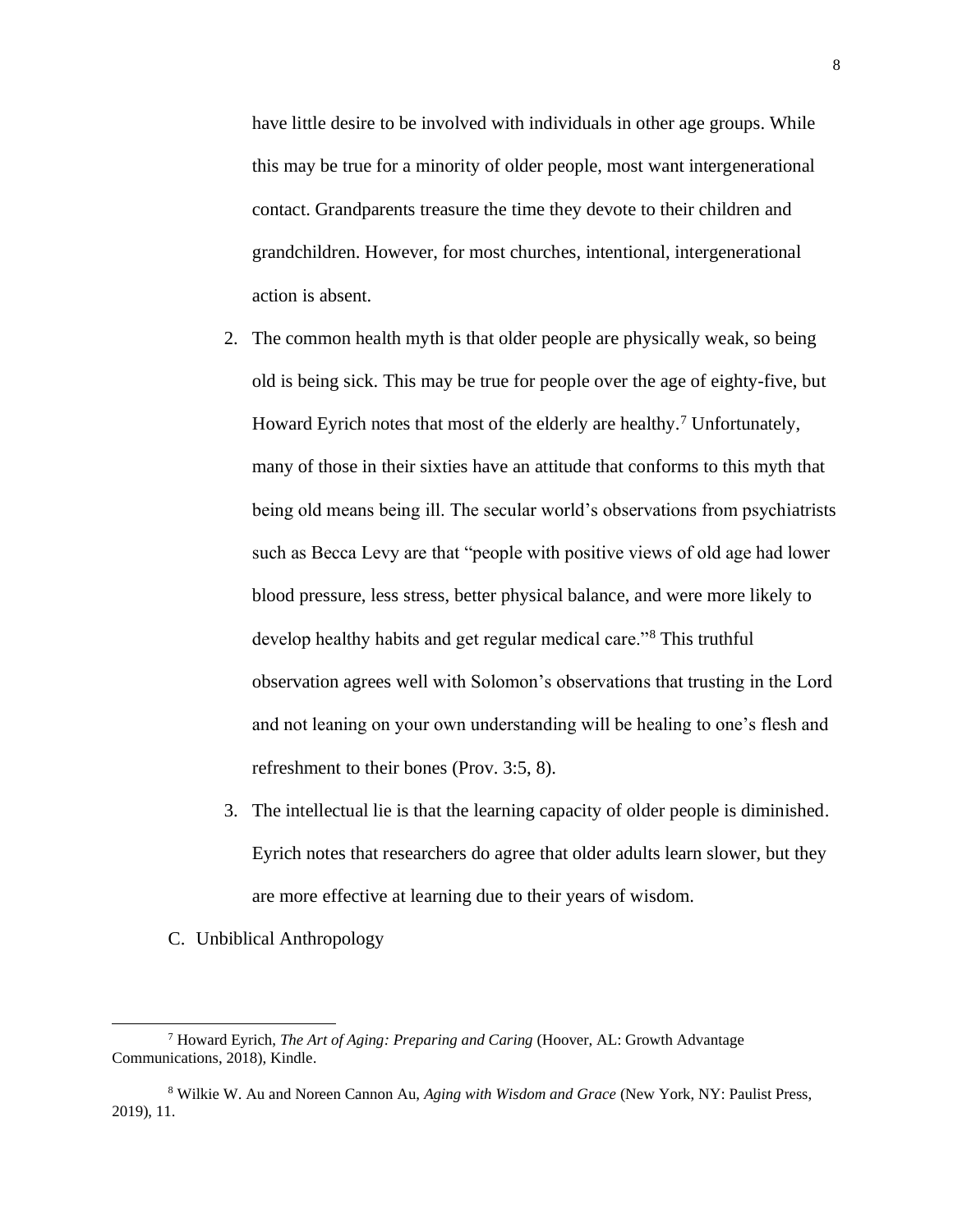- 1. The integrationist and secular anthropologies reside in the understanding of man as a trichotomist or monist, respectively.
	- a) The monist position is that we consist of the body alone and that desires, feelings, thoughts, and emotions flow out of the brain. These components can affect the brain.
	- b) Trichotomy separates the soul from the spirit, giving it three parts: the body, the soul, and the mind. The trichotmous purpose of seeking a soul/spirit distinction has established the relevance of psychology in Christian counseling. By saying that thoughts and feelings reside in the soul, separated from the spirit, they advocate an external technique of managing human emotions.
	- c) The biblical view is that man is created in two aspects, which are an immaterial part, or soul, and a material part, or body (Eccles. 12:7; Matt. 10:28). This concept of the dichotomous view of mankind starts in Genesis 2, where man is formed from the dust of the ground (body) and God breathed into his nostrils the breath of life (soul).
- 2. As mentioned before, the viewpoint of the monist is seen by neuroscientists such as Dr. Levitin. He treats man as if he has no soul. Techniques to manage the emotions of the outer man (like laughing) can slow down aging.<sup>9</sup> Besides outer-man emotion management techniques, the secular remedies of supplements and other tools are intended to control the body's cellular

<sup>9</sup> Daniel J. Levitin, *Successful Aging* (New York, NY: Penguin Random House, 2020).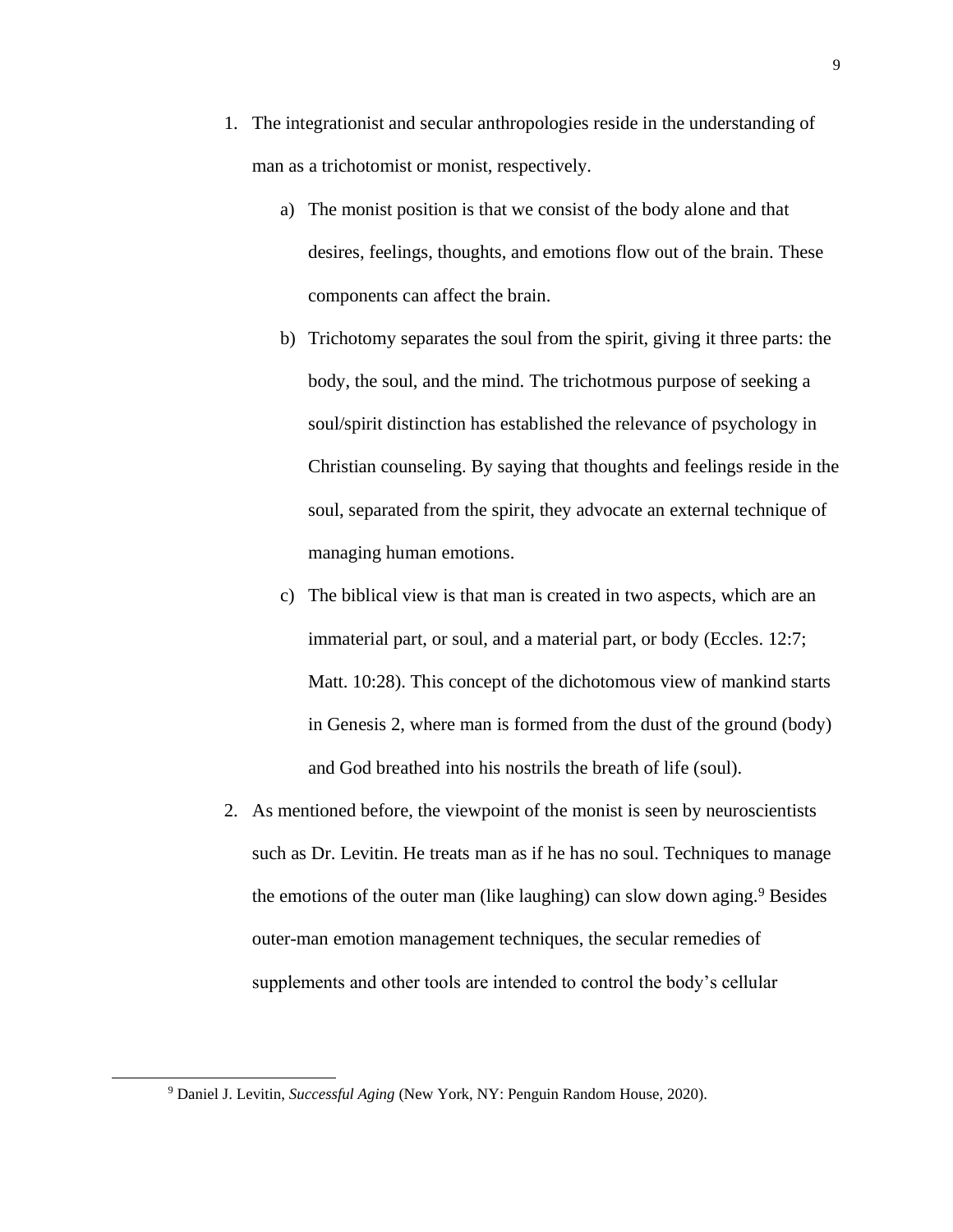process. For seniors experiencing depression, medications such as SSRIs are often prescribed so that the patient experiences a calming effect.

- 3. Tim Keller, author and pastor, illuminates the United States' hedonistic culture in its desire to eliminate suffering by contrasting the US's desire with four other views: moralistic, self-transcendent, fatalistic, and dualistic.<sup>10</sup> Each view has a cause for suffering and a resolution. For example, the cause of suffering in the moralistic view is wrongdoing. The answer is to do good so that you may find everlasting happiness.
	- a) The doctrine of karma is the purest form of the moralistic view.<sup>11</sup> In the United States, 31 percent of respondents in a survey by Statista very strongly believe in karma.<sup>12</sup> Karma's answer to the purpose of man is that you pay for your wrongs, then your soul is released into the divine bliss of eternity after you atone for your sins. Once you are in eternal bliss, you escape the endless cycle of reincarnation.
	- b) Different than karma, Christians believe that suffering is often unjust and unfair (Ps. 37:1–2). But Christians also know that life on Earth is a point in comparison with the infinite continuum of eternity. Thus, they depend on the grace of Christ, for his power is perfected in the suffering of the old (2 Cor. 12:9). They also have an unshakeable faith

<sup>10</sup> Tim Keller, *Walking with God through Pain and Suffering* (New York, NY: Penguin Group, 2013), 19.

 $11$  Ibid., 17.

<sup>&</sup>lt;sup>12</sup> Statista survey, United States: How strongly do you believe in the concept of karma, https://www.statista.com/statistics/959368/belief-in-karma-in-the-us/.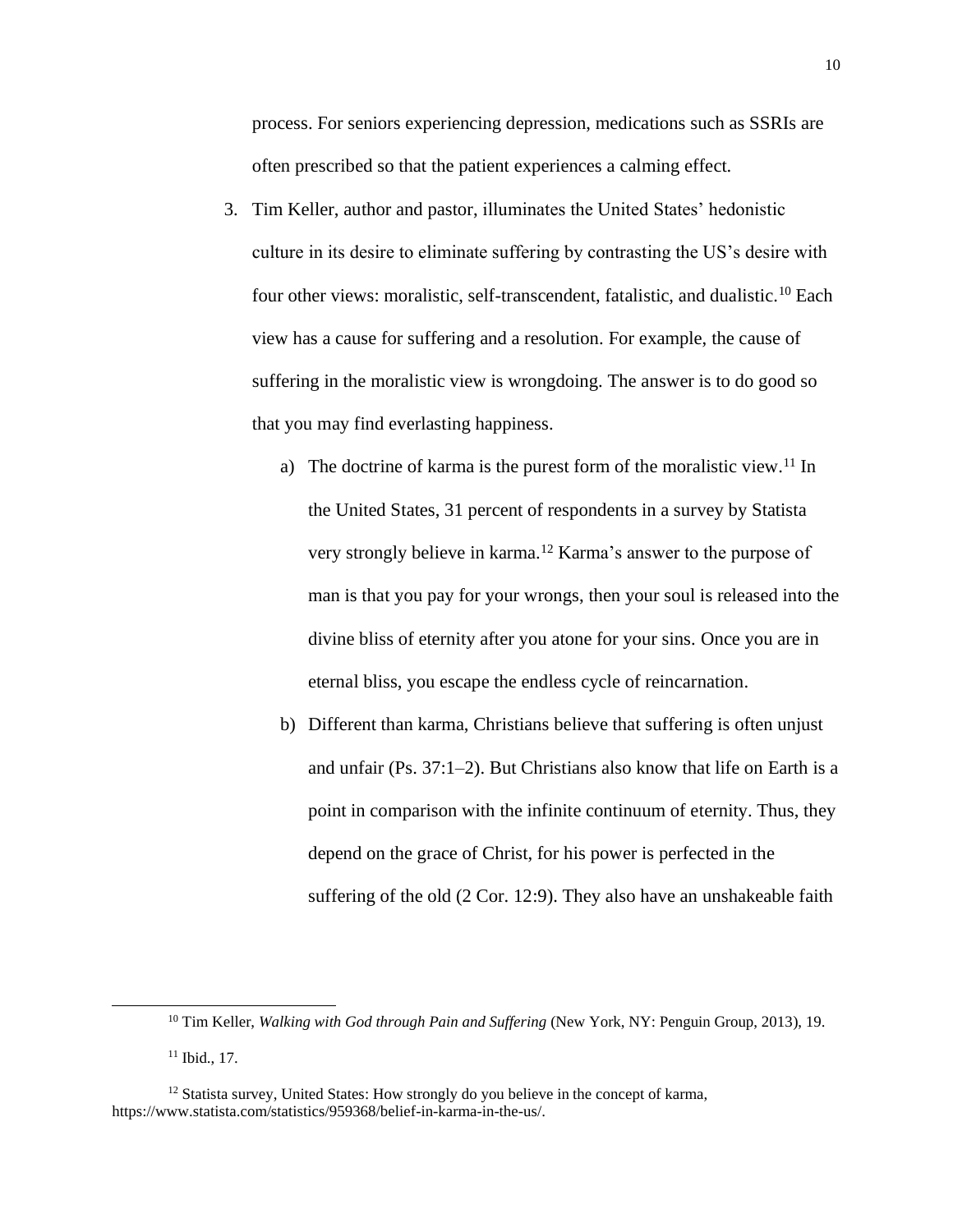that the effects of Adam's sin, (cancer), will be used for their conformity to Christ and God's glory (Rom. 8:28–29).

c) Meanwhile in the US, we have medicalized suffering and sorrow. According to the monist perspective of man, there is no spiritual component to suffering in the US. One of the primary origins of this perspective is Dr. Robert Spitzer, a psychiatrist who headed the task force that wrote *DSM-III* in 1980. At one time, Spitzer was regarded by his psychiatrist colleagues as a "godfather" figure. However, Daniel Berger quotes some of Dr. Spitzer's peers, stating that he incorrectly characterized many normal experiences of grief and anxiety as mental disorders.<sup>13</sup> The result for our elderly today, inside and outside our church, is treatment of spiritual problems with medicines, pain management, and coping techniques. These tools offer temporary relief from grief, depression, and anxiety but ignore the inner-man war for control of the heart. However, growing in the grace of Christ, the elderly can ask God to transform them from thinking of a diagnosis of incurable illness as a medical event to seeing the incurable illness as a spiritual opportunity to glorify God.

## D. The Church Losing Its Saltiness on Responses to the Aging Survey

1. In the "Introduction" and "Defining the Problem" sections, I made a claim and defined the problem. The claim is that there is a thicket of secular remedies

<sup>13</sup> Daniel Berger, *Mental Illness: The Necessity for Faith and Authority*, vol. 1, (Taylors, SC: Alethia International Press, 2016), 80.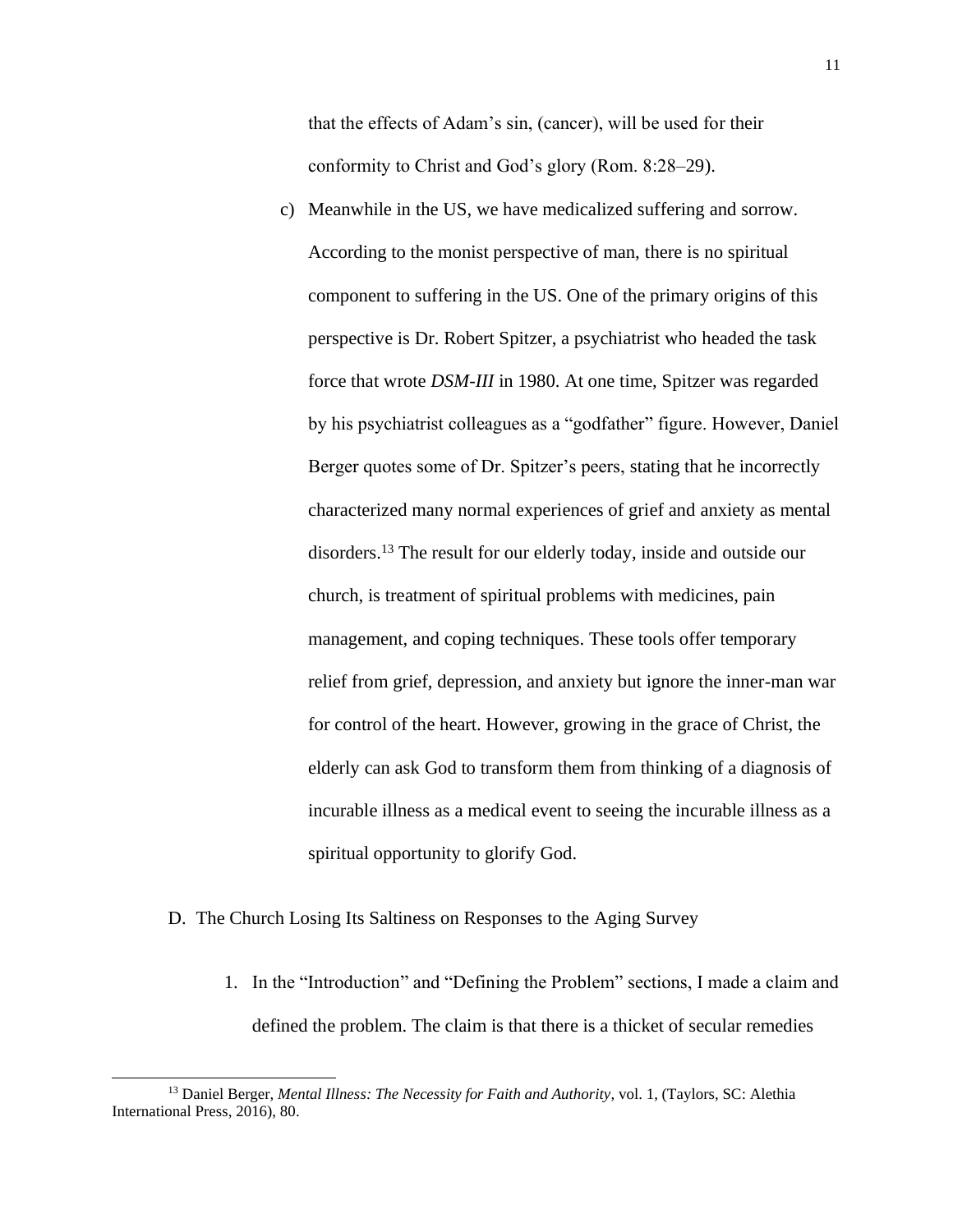that has grabbed the attention of our elderly. Next, I defined the problem as our elderly making more temporal adjustments than eternal adjustments. Thirteen survey responses from thirteen elderly church members of Compass Bible Church supported the claim and the problem as defined. Looking closer at a summary of these responses, here is what was discovered.

- 2. Before trouble brews, Christians need to be prepared to turn to God and His Word as their priority. The survey asked, "Who will you turn to as trouble upon trouble mounts?" Most responses confirmed they are turning to the internet and medical and legal professionals. Only four of our saints are turning to God's Word and prayer.
- 3. Second, I mentioned earlier how an unbiblical anthropology is focusing their attention solely on their bodies to the exclusion of using their suffering to become more like Christ and glorify God. I asked the question, "If they were describing the aging process in order to prepare a younger generation on aging, what would they say to them?" This question created a mixed bag of responses. Close to forty percent said they would tell the younger generation to take care of their bodies and minds. The other sixty percent emphasized strong faith followed by increased prayer. The forty percent who said to focus on their bodies and minds did not see God in their aging. No comments acknowledged that though their outer body decays, their inner man is growing (2 Cor. 4:16).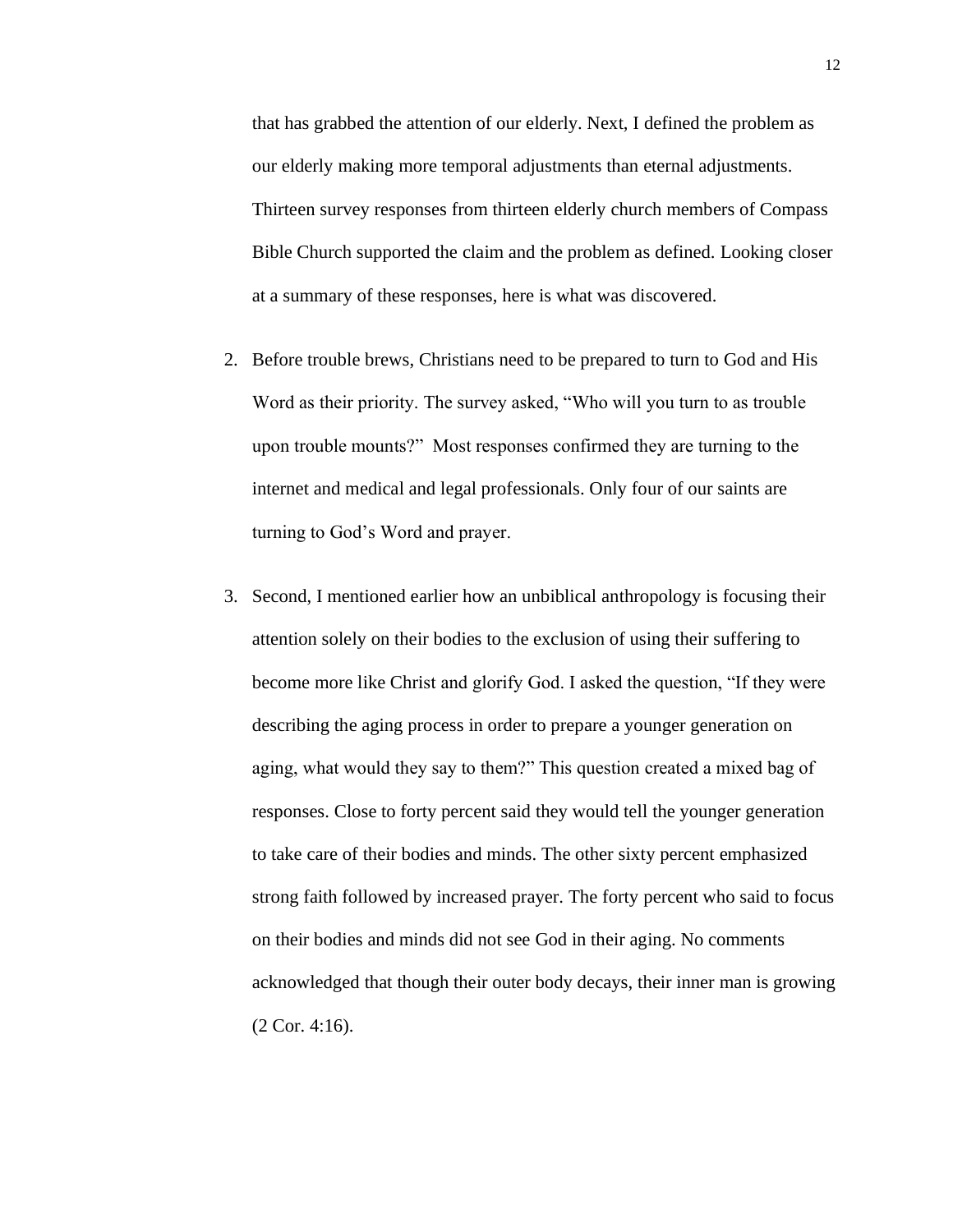4. Finally, the thesis of this paper is that if we numbered our days to what the mortality tables say, which is not God's decreed will but an illustration, we can prioritize our remaining days using the same belief as Paul, which is "to live is Christ and to die is gain" (Ps. 90:12; Phil. 1:21). To understand how they were numbering their days, they were asked, "What changes have you made to address the challenges of old age?" Understandably, the elderly's adjustments included preparing for their next move. Many of our elderly do not want to depend on others as they age, so they emphasized eating well, exercising, and keeping their minds active. Three individuals mentioned adjustments in their spiritual life like more prayer and study of God's Word.

## III. Research

## A. Secular Vision of Aging

1. Some scientists believe that through technology they can extend lifespan and create a utopian condition. The term associated with this group is *transhumanist* because they believe in overcoming biological limitations. Their ideal vision is to extend human lifespan as they eradicate pain and suffering in the world. A transhumanist definition of antiaging is that by changing a human's physical state through technology such as genetic engineering, each human is autonomous to pursue the transformation of man to *posthuman transhumanism*. <sup>14</sup> One way of understanding the terms transhumanism and posthumanism is the gradual improvement of a human's sensory reception, emotional capacity, and cognitive capacity. Life

<sup>14</sup> Fazale R. Rana*, Humans 2.0* (Covina, CA: Reasons to Believe, 2019)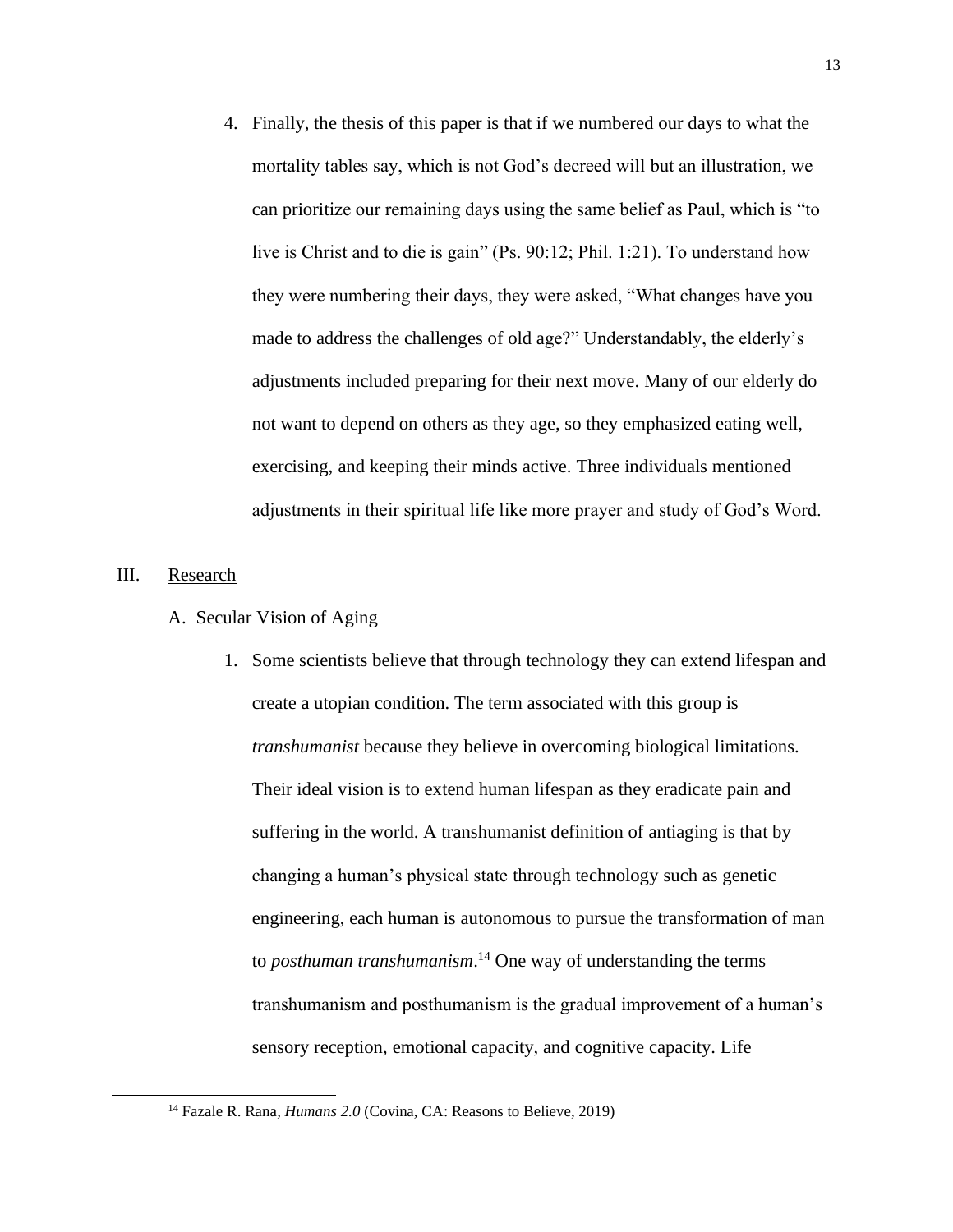expectancy is extended by these progressive advances. Many of the scientists in this movement are secular humanists who affirm agnosticism or atheism. The goal is to make humans immortal, divine beings.

- B. Popular Secular Theories and Solutions
	- 1. One leading theory is that DNA damage, or mutation to DNA sequences, occurs within an organism's genome. A genome is an organism's comprehensive set of genetic instructions. If the DNA sequence is a set of instructions that are organized into paragraphs (genes) and chapters (chromosomes), then the entire manual from start to finish would be the genome. Once the mutations in abnormal cells begin to outpace DNA repair and outnumber the normal cells, the start of disease can be traced from the cellular level to the affected tissue, skin, brain, or other organ. The mutations are irreversible because the original pattern to make a fresh copy is lost. This suggests that the risk of cancer increases exponentially as these mutations build up over time. There are researchers who believe that gradual loss in the efficacy of DNA repair is one of the major causative factors driving the aging process. The solution to these changes and cancer lies in precision medicine. Metformin, a drug used by diabetics, is one of these precision medicines. The hope is that by using precision medicine to study the cellular pathways controlling aging, drugs like metformin might reduce the risk of cancer and aging. Currently, scientists do not expect any scientific evidence from humans for another decade because their experiments are still being tested in the laboratory on model organisms.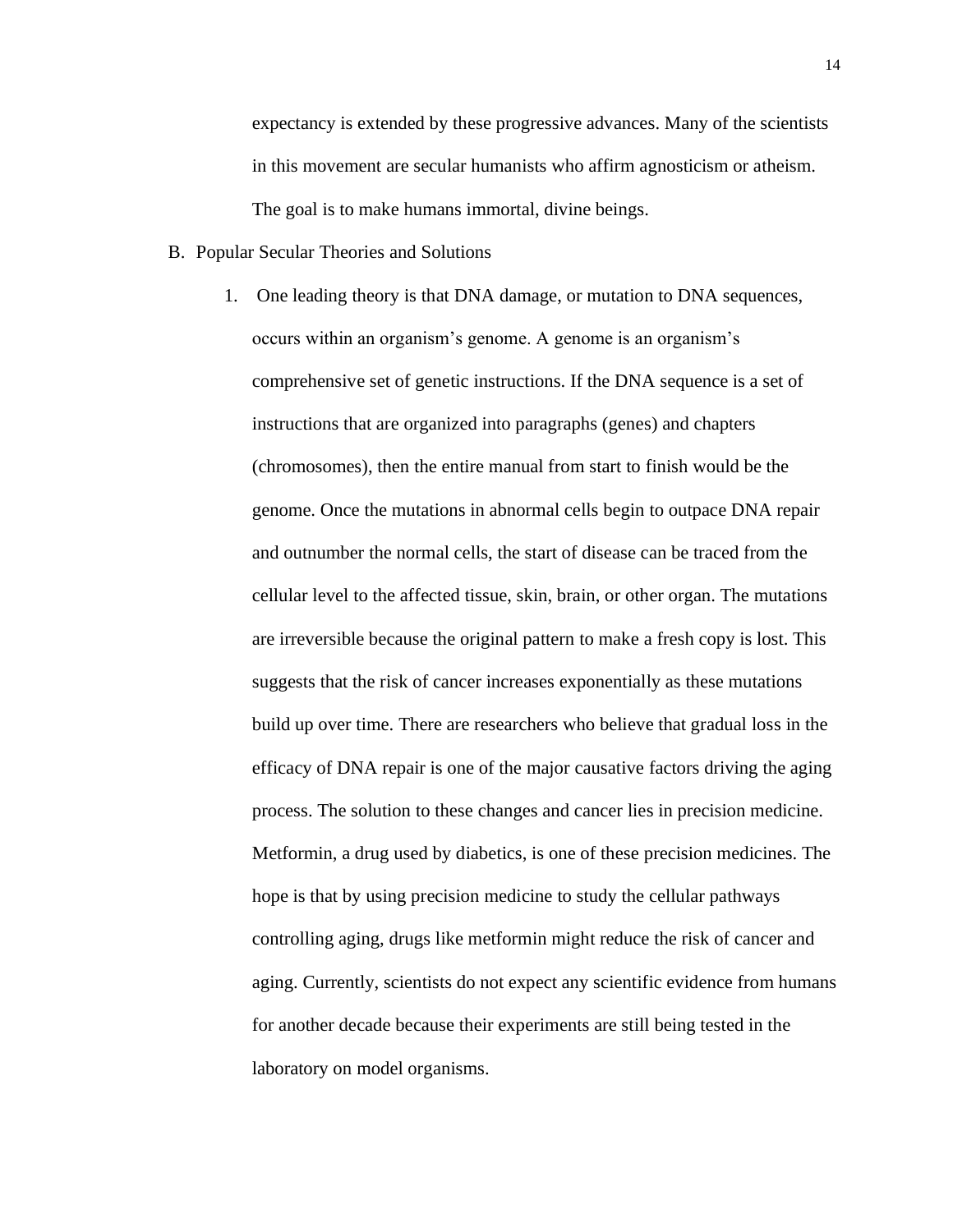- 2. Free radical aging theory says an accumulation of free radicals or reactive oxygen species may accumulate over time.<sup>15</sup> Accumulating these free radicals could damage DNA and RNA and cause cell death. If there is a chemical imbalance between antioxidants and free radicals favoring free radicals, disease will occur. But research shows that free radicals serve important functions and are not uniformly bad actors.<sup>16</sup> The free radical theory remains unsubstantiated.
- 3. Diets, such as those consisting of too many calories, influences aging. Susan Roberts, director of the energy metabolism laboratory at the Jean Mayer USDA Human Nutrition Research Center on Aging at Tufts University, says cutting calories "is the only intervention that extends lifespan."<sup>17</sup> Researchers admit that studying a calorie restriction diet is an enormously complicated topic. However, unproven claims on supplements such as resveratrol continue to be made. One example is from Harvard scientist David Sinclair, who believes resveratrol is "as close to a miracle molecule as you can find."<sup>18</sup>
- C. Exegesis of Paul's Exhortation
	- 1. Background
		- a) The main point of the writing to the Philippians in AD 61 is to exhort them to keep pressing on toward the goal of being with Christ in

<sup>15</sup> Judith Campiski, *From discoveries in ageing research to therapeutics for healthy ageing*, Nature, 571, (July 2019), 185

<sup>16</sup> Ibid., 185.

<sup>17</sup> Bonnie Liebman, *An Anti-Aging Diet*, Nutrition Action Health Letter, (May 2017), 3.

<sup>18</sup> Ibid., 3.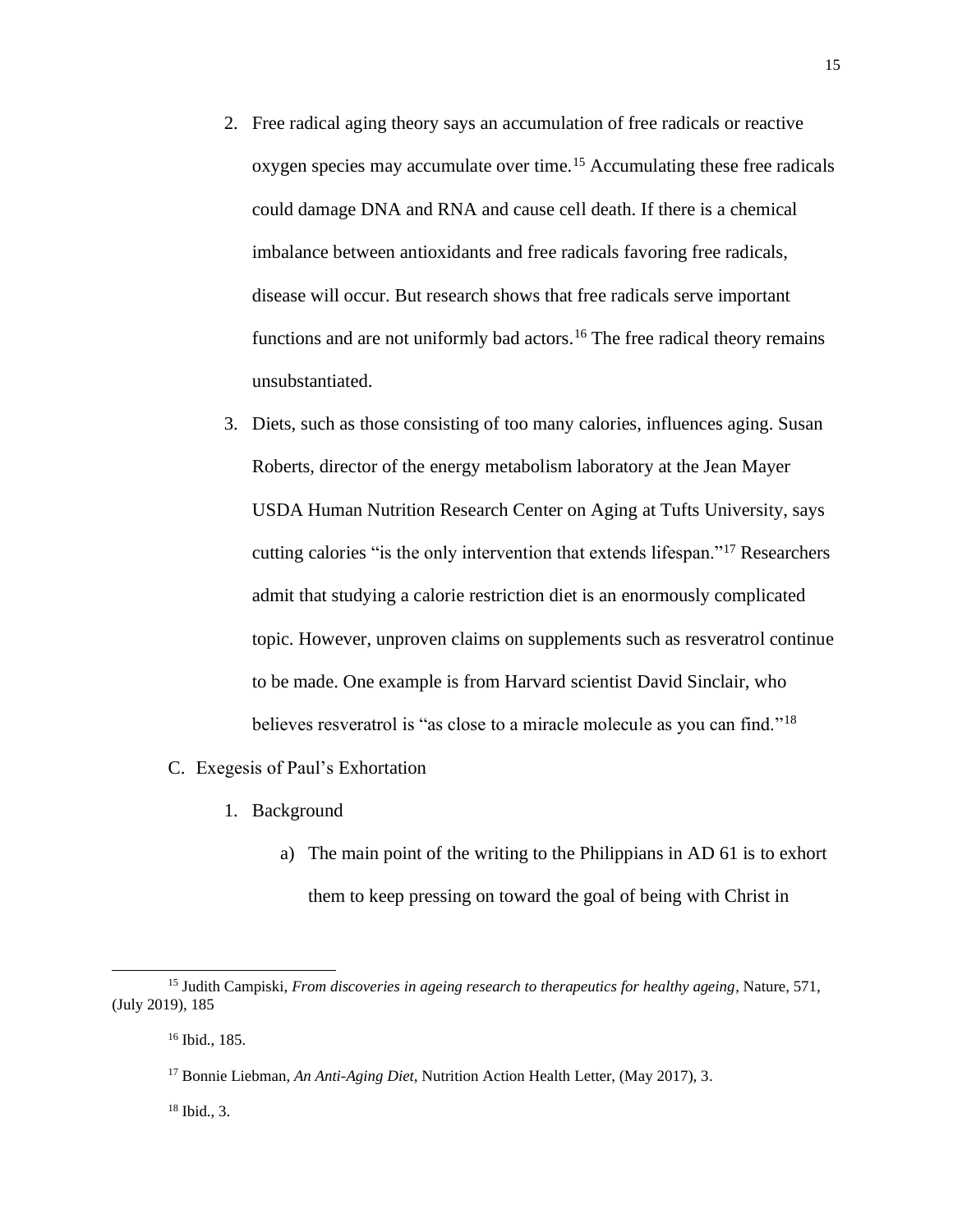heaven. In Philippi, they are exhorted to advance the gospel in a spirit of unity with peace and joy in the Lord.

- b) Besides thanking the Philippians for their generosity (Phil. 4:10–26), Paul's purpose for writing was to report about the success of advancing the gospel in his imprisonment (vv. 12–14). He also is communicating his trial, and the end was in sight (vv. 19–26). The Philippian church's situation was not any better. The anti-Semitic and anti-Christian Macedonians were persecuting the church, so Paul wanted to encourage them in their suffering for Christ (Phil. 1:29).
- c) The suffering from persecution was intensified with a conflict between two women church leaders, Euodia and Syntyche. Paul urged them to agree in the Lord so that church factions are prevented (Phil. 4:2).
- 2. Historical Context
	- a) Paul's Second Missionary Journey
		- i. Traveling from Antioch to Neapolis, four missionaries (Luke, Timothy, Paul, and Silas) traveled to Philippi. They found along the river a group of women meeting at an unofficial place of worship on the Sabbath and Holy Days. After hearing the gospel, Lydia and her household were converted and baptized (Acts 16:15).
		- ii. Paul exorcised a divining spirit from a slave girl. The owners of this slave girl lost their source of income, so they incited the crowd to attack Paul by claiming that Paul and Silas favored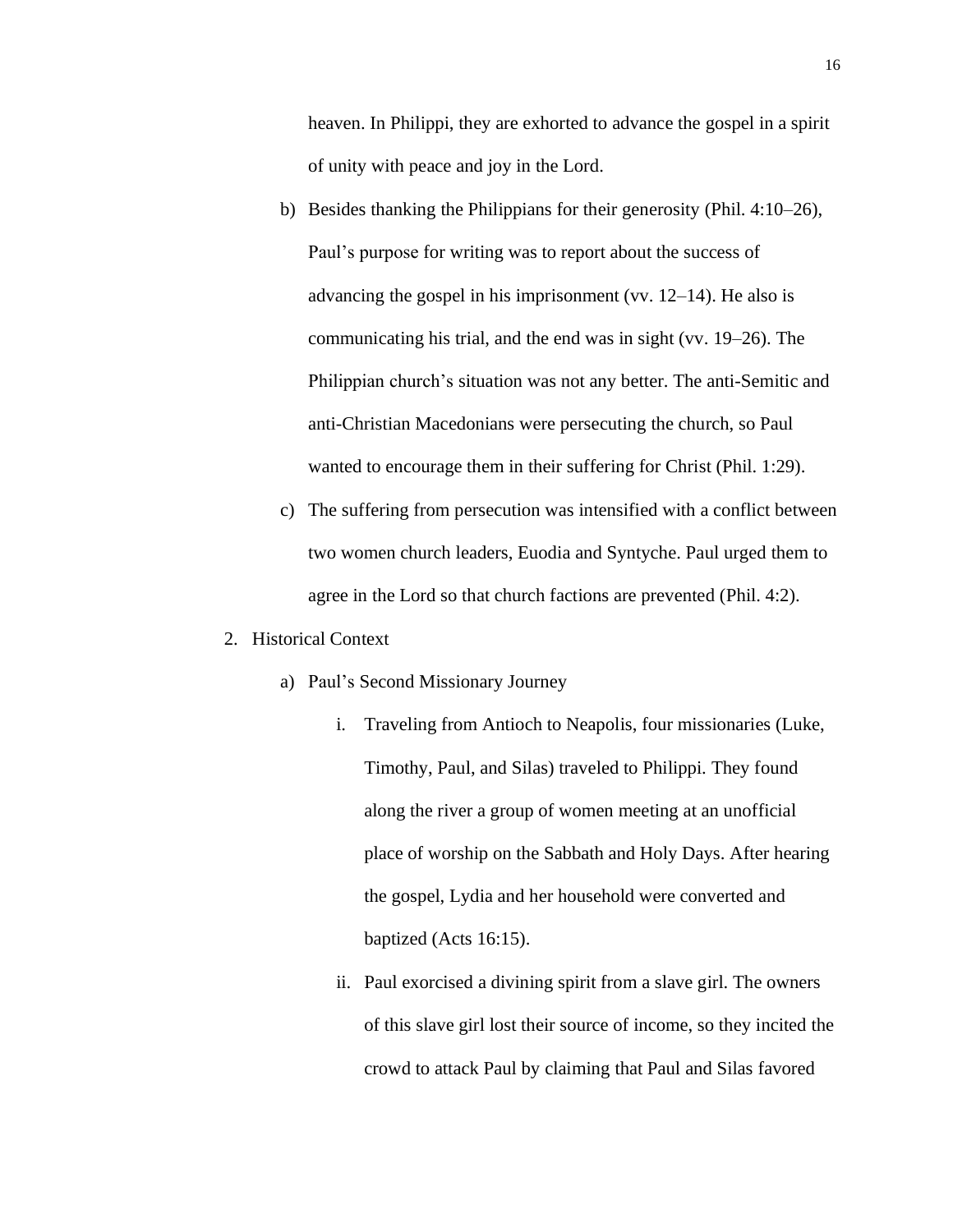illegal customs. This caused the magistrates to flog and imprison them. While they were praying and singing in prison, an earthquake opened the prison door and released their shackles, but Paul remained. The jailer, obviously shaken by the earthquake and listening to Paul's prayers and hymns, asked, "What must I do to be saved?" Paul replied, "Believe in the Lord Jesus, and you will be saved." The jailer and his household were saved (Acts 16:31–33).

- iii. Demanding the rights of the Roman citizens, Paul asked the magistrate to release Silas and himself from prison. Roman citizens like Paul and Silas could turn to higher authorities for rights violated. The magistrates apologized and requested they leave Philippi. Paul, Silas, and Timothy left a promising new church. They left behind Luke in Philippi to groom this new church plant (Phil. 4:2).
- 3. Cultural Context
	- a) Why does Paul weigh the fact of living or dying (Phil. 1:21)? If the purpose is to be with Christ forever, why present a choice? Craig Keener writes, "Ancient speakers sometimes contemplated their options in front of their audiences. Philosophers often argued that death was simply annihilation (after which one would not regret it) or the soul moving to a different place."<sup>19</sup>

<sup>19</sup> Craig S. Keener and John H. Walton, eds*.[, NIV Cultural Backgrounds Study Bible: Bringing to Life the](https://ref.ly/logosres/nvcltrlbcbblnts?ref=BibleNIV.Php1.20-23&off=86&ctx=orn+between+the+two.~+Ancient+speakers+so)  [Ancient World of Scripture](https://ref.ly/logosres/nvcltrlbcbblnts?ref=BibleNIV.Php1.20-23&off=86&ctx=orn+between+the+two.~+Ancient+speakers+so)* (Grand Rapids, MI: Zondervan, 2016), 2073–2074.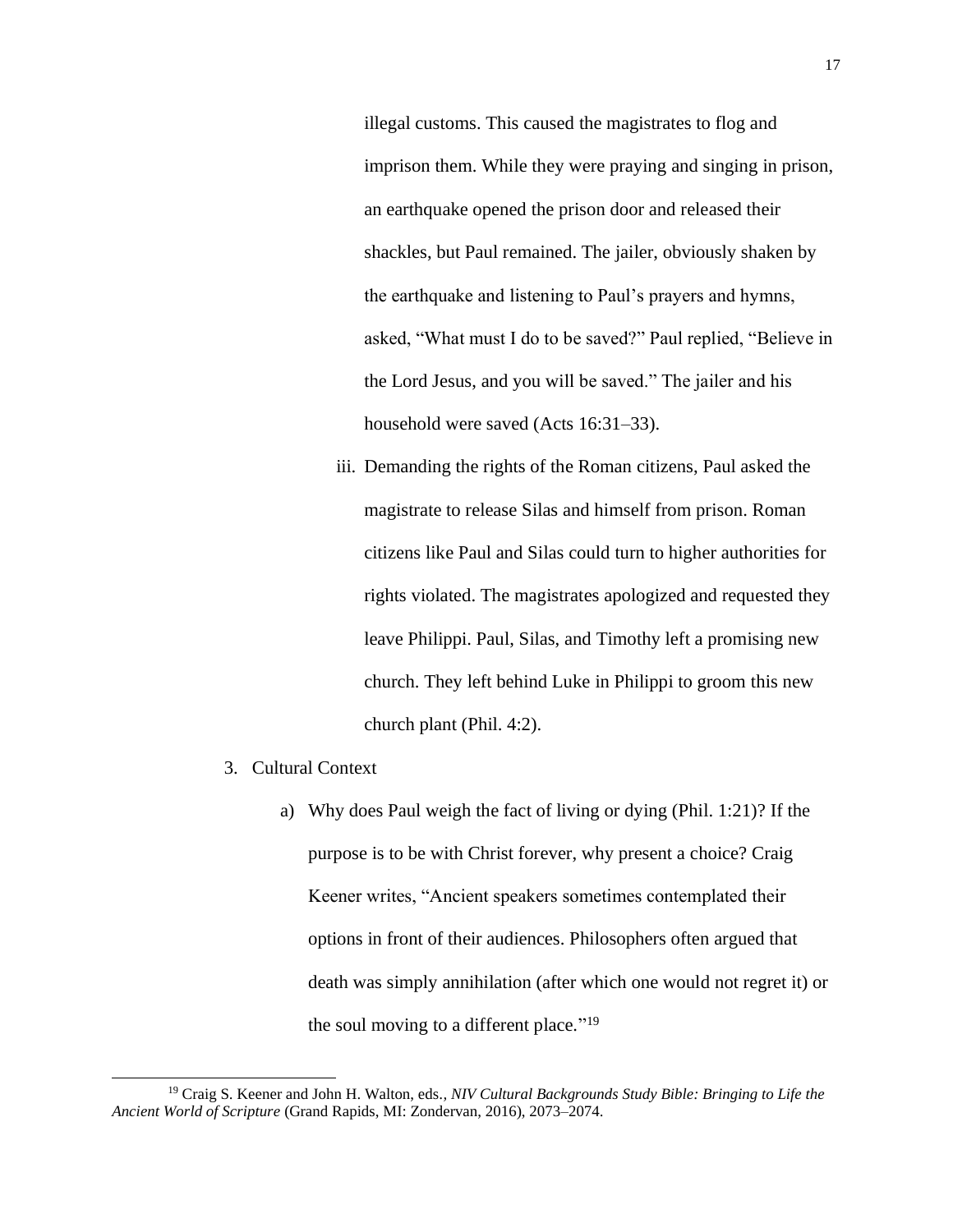- b) The Philippian Christians lived within a culture that was deeply concerned with death. Death was an ongoing reality for Roman families. There was a high infant and child mortality rate with little protection. The bereavement period was normally seven days, except for the poor, where it was a day. The procession after the mourning was meticulous and consisted of a pig, which was sacrificed and eaten at the tomb.
- c) There were two seductive temptations to Roman culture. One was having the status of a privileged Roman citizen. It was easy to forget one's identity in Christ. The other allure was the self-righteous, morally excellent Stoic philosophy. This philosophy believed they could not restrain fate, so why worry? Stoics such as Cicero and Seneca advocated replacing painful thoughts with the contemplation of virtue. Cicero's list of virtues for contemplation is like Paul's list in Phil. 4:8." 20
- 4. Literary Context
	- a) In the body of Paul's letter of exhortation, Paul reveals his present circumstances and his future hope (Phil. 1:12–26). Within this disclosure, we learn that his imprisonment is causing a new direction for his ministry (vv. 12–20). Paul used the roadblock of imprisonment as a new prison ministry. The change in direction of ministry is an

<sup>20</sup> Clinton E. Arnold, *[Zondervan Illustrated Bible Backgrounds Commentary: Romans to Philemon.](https://ref.ly/logosres/zibbcnt03?ref=Bible.Php4.8&off=377&ctx=to+the+pleasurable.+~Stoics%2c+such+as+Cice)*, vol. 3 (Grand Rapids, MI: Zondervan, 2002), 365.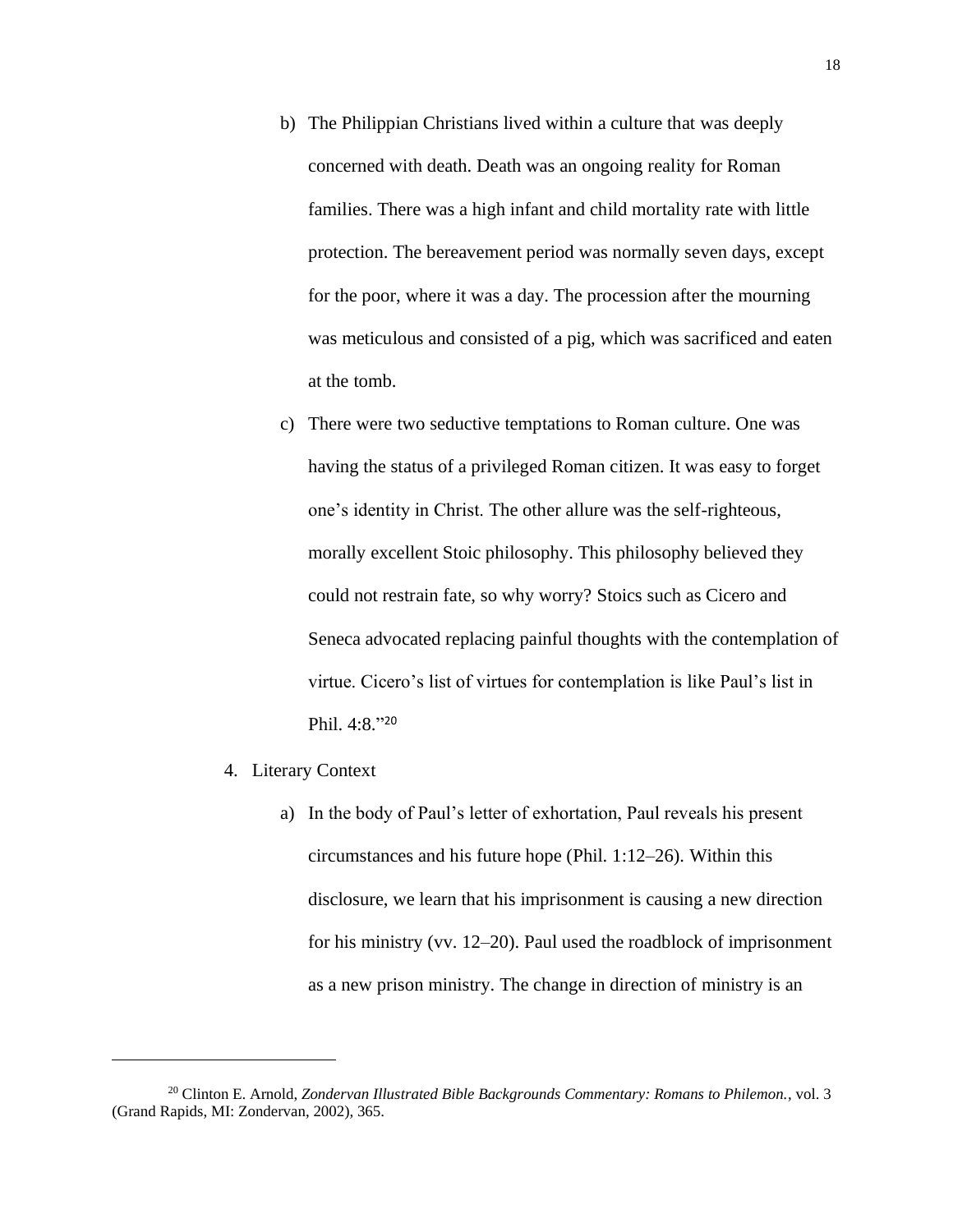expectation the wise counselor will present to the elderly using situational letters like Philippians. The motive for Paul's response is so that God may be glorified, whether by life or by death (v. 20).

- b) How can Paul be casual about death and bold about preaching Christ? He is heavenly-minded. Maarten Kuivenhoven would define Paul's heavenly-minded attitude as "the orientation of a believer's mind on the things of heaven and Christ for application in this earthly pilgrimage."<sup>21</sup> Beyond imitating Paul, Paul desires the Philippians to have the mind of Christ. The next section, Philippians 2:1–11, shows how the Philippians can become heavenly minded and become like Christ.
- 5. Grammar
	- a) There are two infinitives, "to live" and "to die." The first infinitive is present ("to continue living") and the second is aorist ("to die").<sup>22</sup> By using the present infinitive, Paul is accentuating the process of living. There are various views of the completed action "to die," such as Paul seeing his coming martyrdom or anticipating his future state with Christ (v. 23).

<sup>21</sup> Maarten Kuivenhoven, *Growing in Grace* (Grand Rapids, MI: Puritan Reformed Theological Seminary, 2020), 80.

<sup>22</sup> Daniel B. Wallace, *Greek Grammar beyond the [Basics: An Exegetical Syntax of the New Testament](https://ref.ly/logosres/grkgrambbwallace?ref=GreekGrammar.GGBTB+23.2.2.a.4&off=721&ctx=+subject.%0aPhil+1%3a21+~%CE%B5%CC%93%CE%BC%CE%BF%CE%B9%CC%80+%CE%B3%CE%B1%CC%80%CF%81+%CF%84%CE%BF%CC%80+%CE%B6%CE%B7%CD%82%CE%BD)* (Grand Rapids, MI: Zondervan, 1996), 601.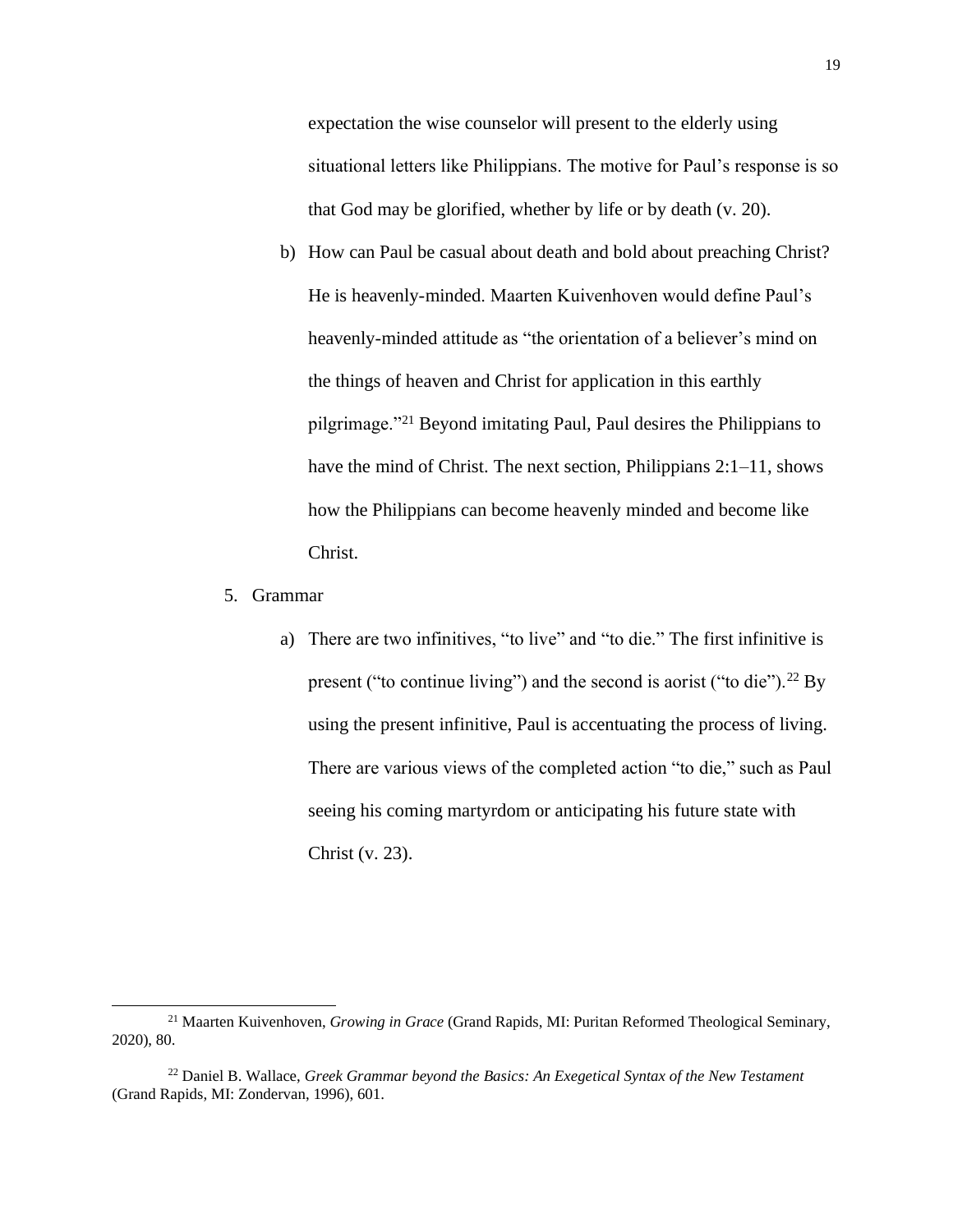b) "For to me" is known as a dative of opinion. Author Daniel Wallace says, "It speaks of something that is true (or ought to be true) only with reference to the one whose identity is put in the dative."<sup>23</sup>

## 6. Meaning

a) Paul is giving the reason why he can take a personal view of glorifying God in his body, whether by life or death (v. 20). If Paul is living, then suffering under imprisonment will not alter his ministry of preaching Christ. It may change the direction of how and where he preaches, but his identity in union with Christ is not changed. Everything he depends on, thinks, and does is consumed in living for Christ. Yet Paul is facing a serious capital trial and possible martyrdom. If Paul dies, then rejoicing in Christ's presence is far better than the afflictions, sufferings, and beatings in the tough task of preaching the gospel (Phil. 1:17–29, 3:10; 2 Cor. 11:23–27).

## IV. Biblical Considerations

- A. The Sufficiency of Scripture and Hope in the Resurrection
	- 1. Two major theological and biblical considerations stand out. First, the sufficiency and authority of God's Word will address the unbiblical anthropology of the secular community. Second, hope in God and in Christ's resurrection will carry Christians through the process of aging and dying well. These two considerations will answer how the elderly can make eternal adjustments in their perspective of aging and death.

<sup>23</sup> Ibid., 146.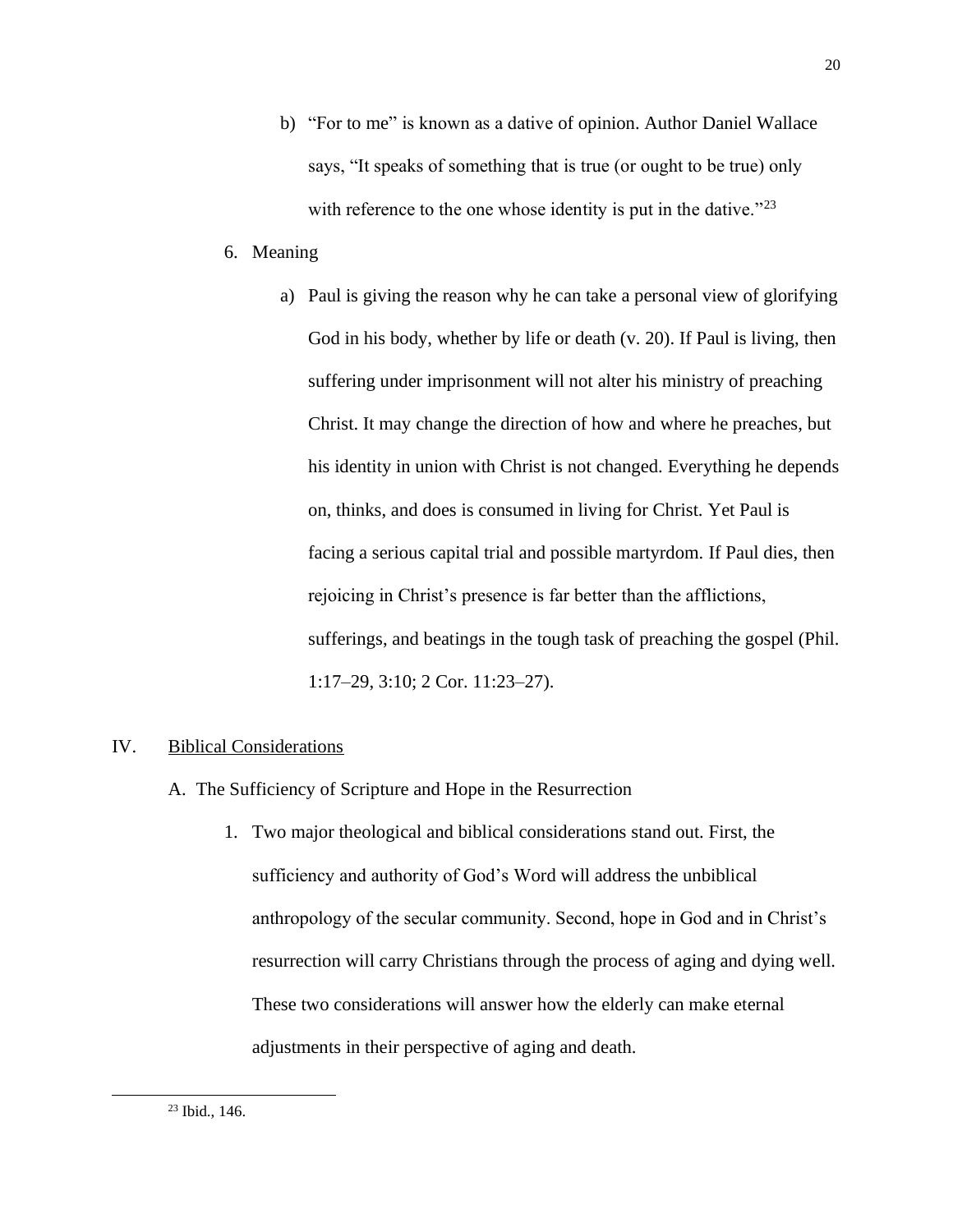2. Before I review the body-soul interdependence, it is worthwhile to understand why contrasting a biblical and an unbiblical anthropology is important. First, the secular aging theories do not acknowledge God, so they ignore that man is made in the image of God (Gen. 1:26). Consequently, they ignore the fall of man through Adam's sin (Gen. 3). And they reject man's redemption through Christ. As Piper describes, they ignore the aim of all history and his purposes "as the fullest display of the greatness of the glory of God's grace in the slaughter of his Son."<sup>24</sup>

The goal of man's redemption is to be conformed to the image of Christ (Rom. 8:29) and become like Christ in our moral character. At Christ's return, God's plan is for complete restoration of God's image realized in the person of Christ, who is the image of the invisible God (Col. 1:15).

- a) One of the most important facts for the elderly to recall is that the body and the soul perform their operations as a whole person, not separate parts.
- b) For example, this might appear with a counselee believing their disease is causing them to worry and be anxious. Instead, bodily disease from the outer person can sometimes expose sin such as anxiousness already rooted in a person's heart. The scriptural view is that the body and soul work together. The soul starts thoughts, feelings, and emotions and is the initiator of moral actions.
- c) The body carries out whatever the soul sends it and is the mediator of

<sup>24</sup> John Piper[, "The Suffering of Christ and the Sovereignty of God,"](https://ref.ly/logosres/sffrngsvrgntygd?ref=Page.p+84&off=1803&ctx=ess+of+the+glory+of+~God%E2%80%99s+grace+in+the+s) in *Suffering and the Sovereignty of God*, ed. Justin Taylor (Wheaton, IL: Crossway Books, 2006), 84.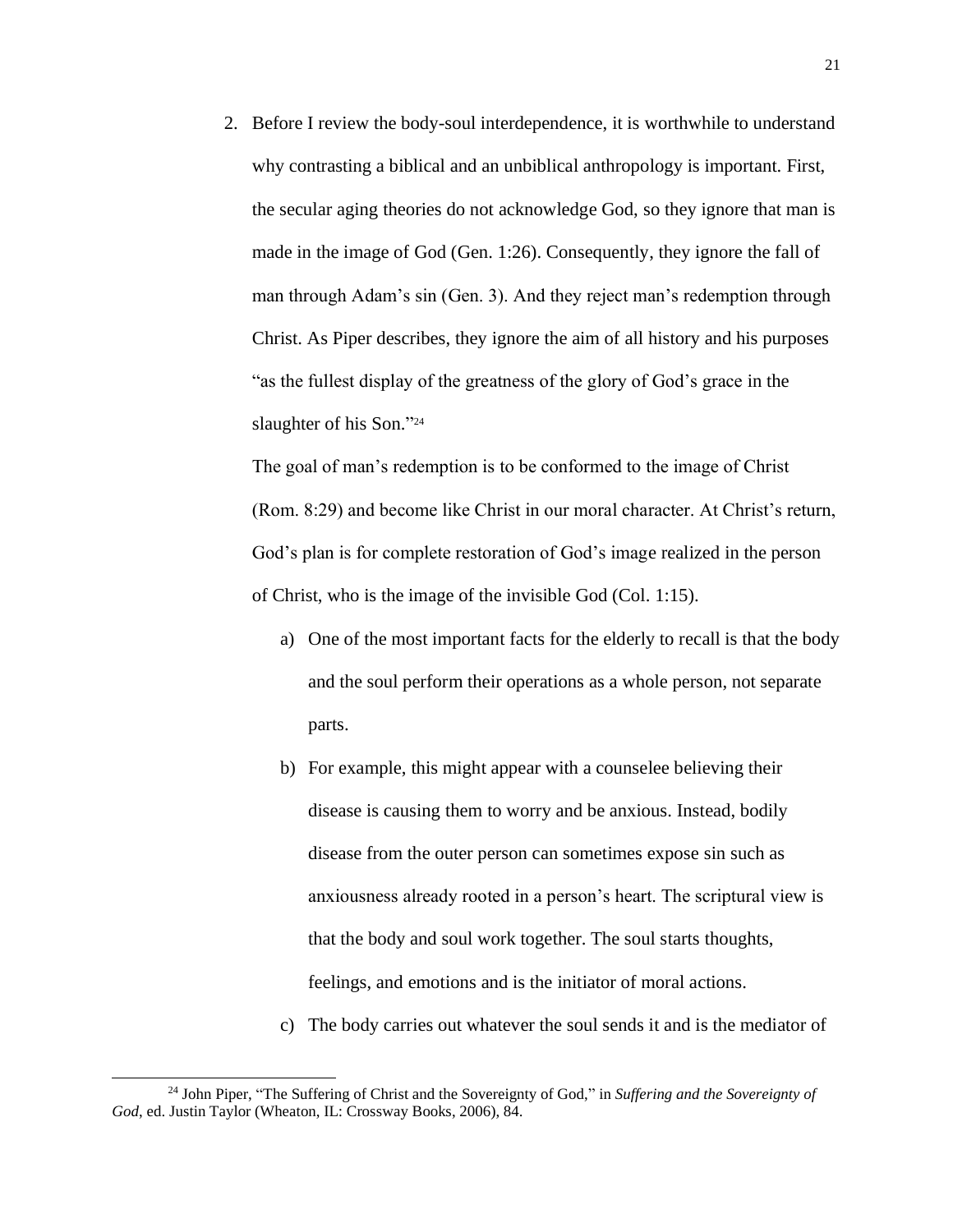moral action. For example, the body through bodily instincts of hunger and thirst gives the soul a desire for food and drink. Elijah had been through a physically and spiritually challenging ordeal—literally running for his life. In his depression, he wanted to die, but God had other plans. God addressed Elijah's physical needs: sleep, food, and drink (1 Kings 19:5–8). This shows that care for one's body is important in the Scriptures yet secondary to attaining godliness (1 Tim. 4:8). Another consideration is the soul's desire for food when the bodily functions have no hunger. This can lead to overeating.

- d) Contrary to secular scientists' popular DNA damage theory, God says the cause of aging is the sin of Adam (Rom. 5:12; 1 Cor. 15:21–22). Even though God warned Adam not to eat from the tree of knowledge of good and evil, otherwise he would die, Adam rebelled against God and ate from the tree (Gen. 2:17, 3:19). The penalty for Adam and Eve's rebellion was death through a relatively slow aging process (Gen 5:5).<sup>25</sup>
- e) Living in a fallen world results in the reality of death because sin's effects have not been removed. However, death is not a punishment for Christians. There is no condemnation for those in Christ Jesus (Rom. 8:1) because the wrath of God has been propitiated by Christ for Adam's sin. The benefits of salvation like eternal life and taking on

<sup>25</sup> Wayne Grudem, *[Christian Ethics: An Introduction to Biblical Moral Reasoning](https://ref.ly/logosres/chrstnthcsrsnng?ref=Page.p+618&off=355&ctx=s+still+incomplete.+~Death+will+be+the+la)* (Wheaton, IL: Crossway, 2018), 618.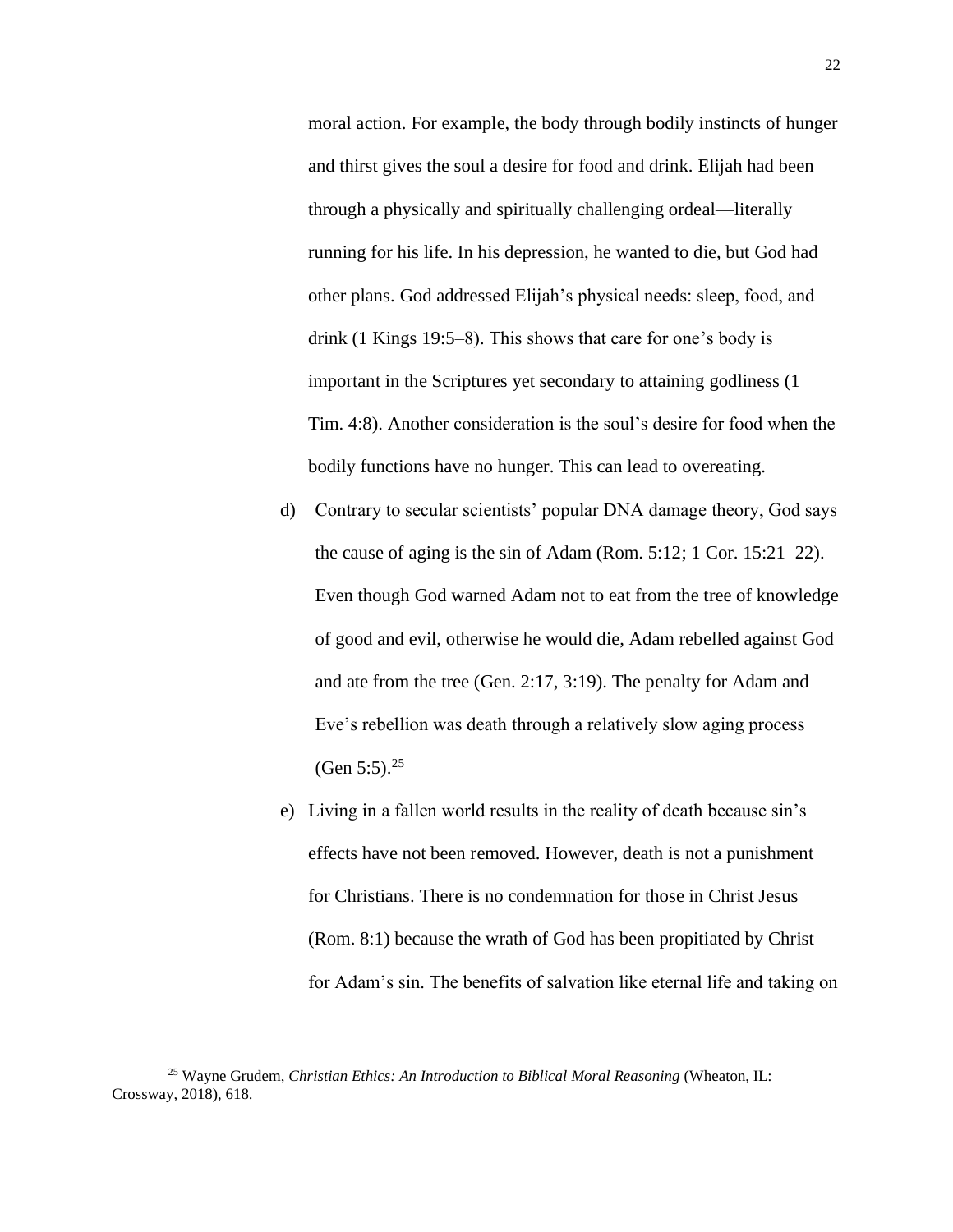new bodies will be applied to us over time.<sup>26</sup>

- d) Until death, man will experience pain and suffering. There are many causes of suffering from its effects such as God's discipline (Heb. 12:5–8) of a Christian, the result of living in a fallen world (Rom. 8:22), and the cost of following Christ (John 15:18–20). No matter what the cause, God uses the pain and the suffering for two reasons: that we may become more like Christ (Rom. 8:29) and that we may be faithful unto death when we receive the crown of life (Rev. 2:10). Compare this to the moralistic perspective of suffering (see p. 10). The cause of suffering is not sin; it is an individual's wrongdoing. The resolution is not that we become more like Christ and faithful unto death but that we attain happiness. After surveying how to respond to suffering from various sources,<sup>27</sup> Sweeting's discussion is most relevant to the biblical counselor. I will give an example of this treatment in session four of the counseling plan.
- 2. A second major consideration is the church's view of aging and death. Aging is a process of incremental loss. It usually (not always) starts with the decay of one's body (2 Cor. 4:16), moves to a loss of friends and the companion of one's youth, and ends up with one's mobility diminishing, affecting their

<sup>26</sup> Ibid., 618.

<sup>27</sup> John Piper, *Suffering and the Sovereignty of God*, (Wheaton, IL: Crossway Books, 2006); Tim Keller, *Walking with God through Pain and Suffering* (New York, NY: Penguin Group, 2013); R. C. Sproul, *[Surprised by Suffering](https://ref.ly/logosres/surpsuffer?ref=Page.p+128&off=717&ctx=ows+from+the+temple.~+In+John%E2%80%99s+vision%2c+i)* (Lake Mary, FL: Reformation Trust Publishing, 2010); Donald Sweeting and George Sweeting, *[How to Finish the Christian Life: Following Jesus in the Second](https://ref.ly/logosres/9780802482976?art=r15&off=9487&ctx=NOW+ABOUT+SUFFERING%0a~While+we+all+have+ma)  [Half](https://ref.ly/logosres/9780802482976?art=r15&off=9487&ctx=NOW+ABOUT+SUFFERING%0a~While+we+all+have+ma)* (Chicago, IL: Moody Publishers, 2012).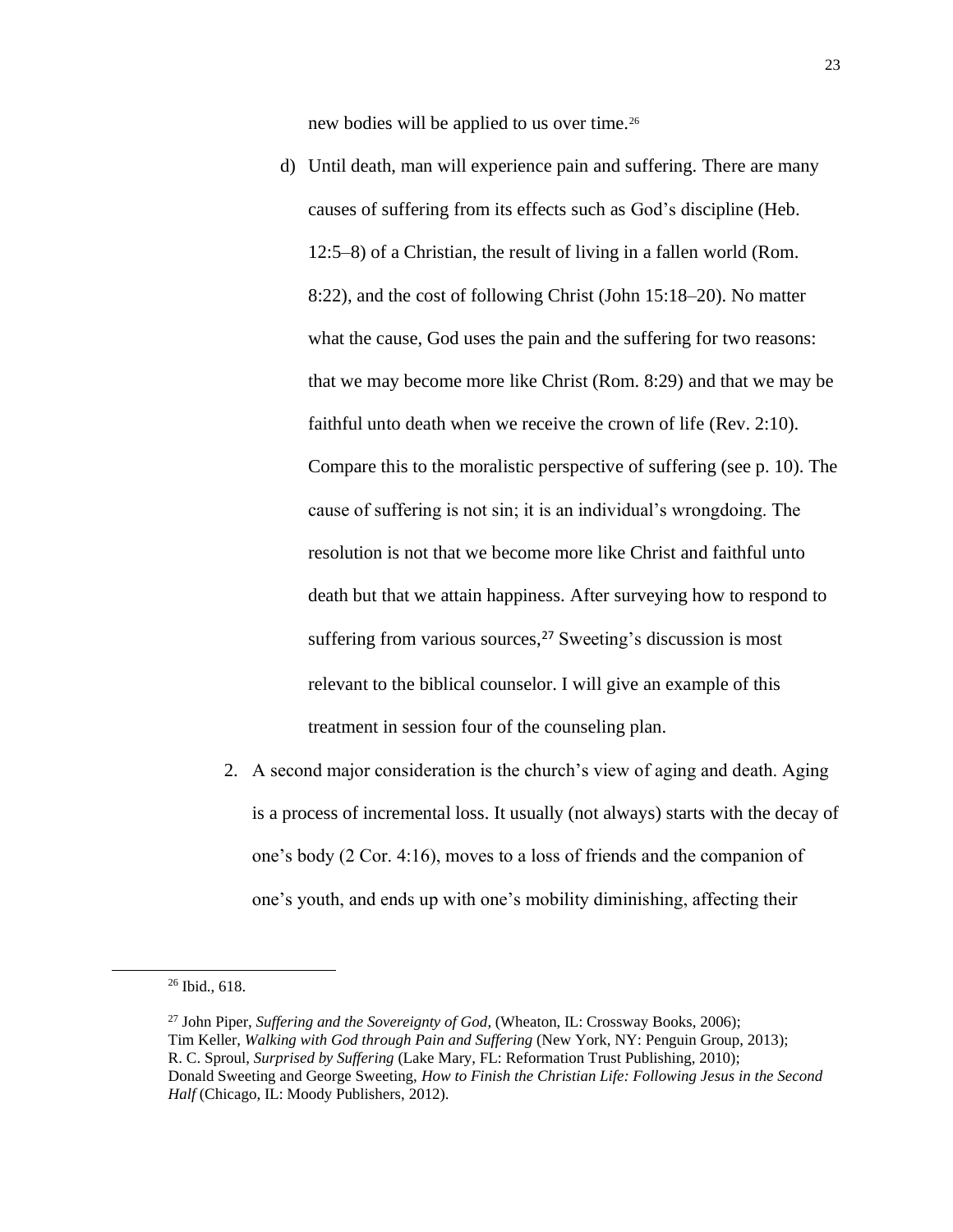purpose in life and independence to care for themselves. The secular perspective fights the aging process and ignores death. Meanwhile, the Bible has no shortage of references to one's death and what eternal adjustments can be made.

- a) For example, Solomon instructs how one ought to view a funeral (Eccl. 7:1–6). The world considers funerals and death morbid, but the wise man is learning in the house of mourning (v. 4). He takes stock of his life, realizing "a good reputation is honored and recalled in death, and godly wisdom is learned through difficult times rather than happy times (the former may not be desirable, but they are profitable)."<sup>28</sup> Reflective questions could be posed regarding how the counselee wishes to be recalled at their memorial. Do they think they will be recalled primarily as a great family man who loved playing bridge, or will others remember how the counselee lived for Christ, loving family and serving others as Christ loved the church (Eph. 5:25)? Beginning with the end in mind connects the counselee's "today" to "that day" when they go to be with the Lord.
- b) The secular view of death is dread and terror (Heb 2:15) because the pain and suffering before death is most memorable. In Ecclesiastes 12:1–8, Solomon illustrates the phenomenology of aging through the decay of our bodies, from our trembling hands to failing vision and legs. A failing body leads to our last enemy, death, but there is good

<sup>28</sup> Comment by Michael Chrzanowski.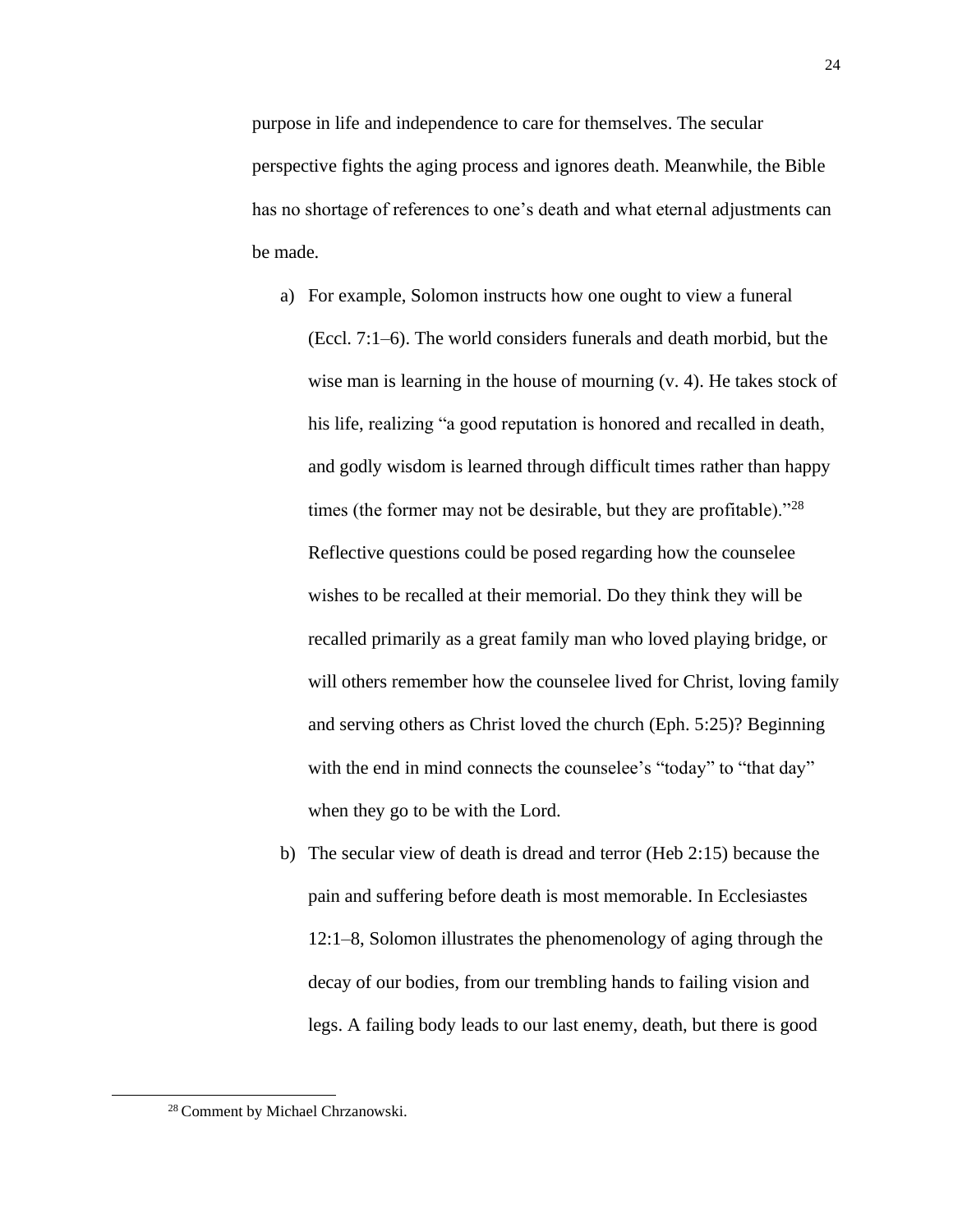news. Throughout the process of aging, we groan inwardly as the pain of aging awaits the redemption of our bodies (Rom. 8:23), but we also rejoice in Christ's victory. The sting of death has been removed (1 Cor. 15:55). The meaning of this verse can be illustrated from a prayer retreat after I became a Christian. While I was praying with eyes closed on a nearby hiking trail, I looked down after fifteen minutes to find a coiled rattlesnake at my feet. Through God's providence, I ascended vertically several feet, escaping the sound of the rattle and the sting. As God's providence saved me from the sting of a snake, so the Christian, through Christ's resurrection, has escaped the dread and terror of death.

c) Through the door of death opens an inheritance that is "untouched by death, unstained by evil, unimpaired by time; it is compounded of immortality, purity, and beauty (1 Peter 1:4)."<sup>29</sup> The nature of this inheritance is a resurrected body that will be imperishable (1 Cor. 15:42). There will be no wearing down of our body described in Eccles. 12:1–8. Since the body is no longer subject to sin, counselees will maintain a youthful stature. The location of this inheritance will be in a new heaven with a new home (John 14:2–3) on a new earth (2 Pet. 3:13; Rev. 21:1). We will recognize (Matt. 17:1–4) and be reunited with our loved ones and have the privilege of meeting every

<sup>29</sup> Karen H. Jobes, *[1 Peter](https://ref.ly/logosres/becnt81pet1?ref=Bible.1Pe1.3-4&off=12937&ctx=+the+inheritance+is+~untouched+by+death%2c+)*, Baker Exegetical Commentary on the New Testament (Grand Rapids, MI: Baker Academic, 2005), 86.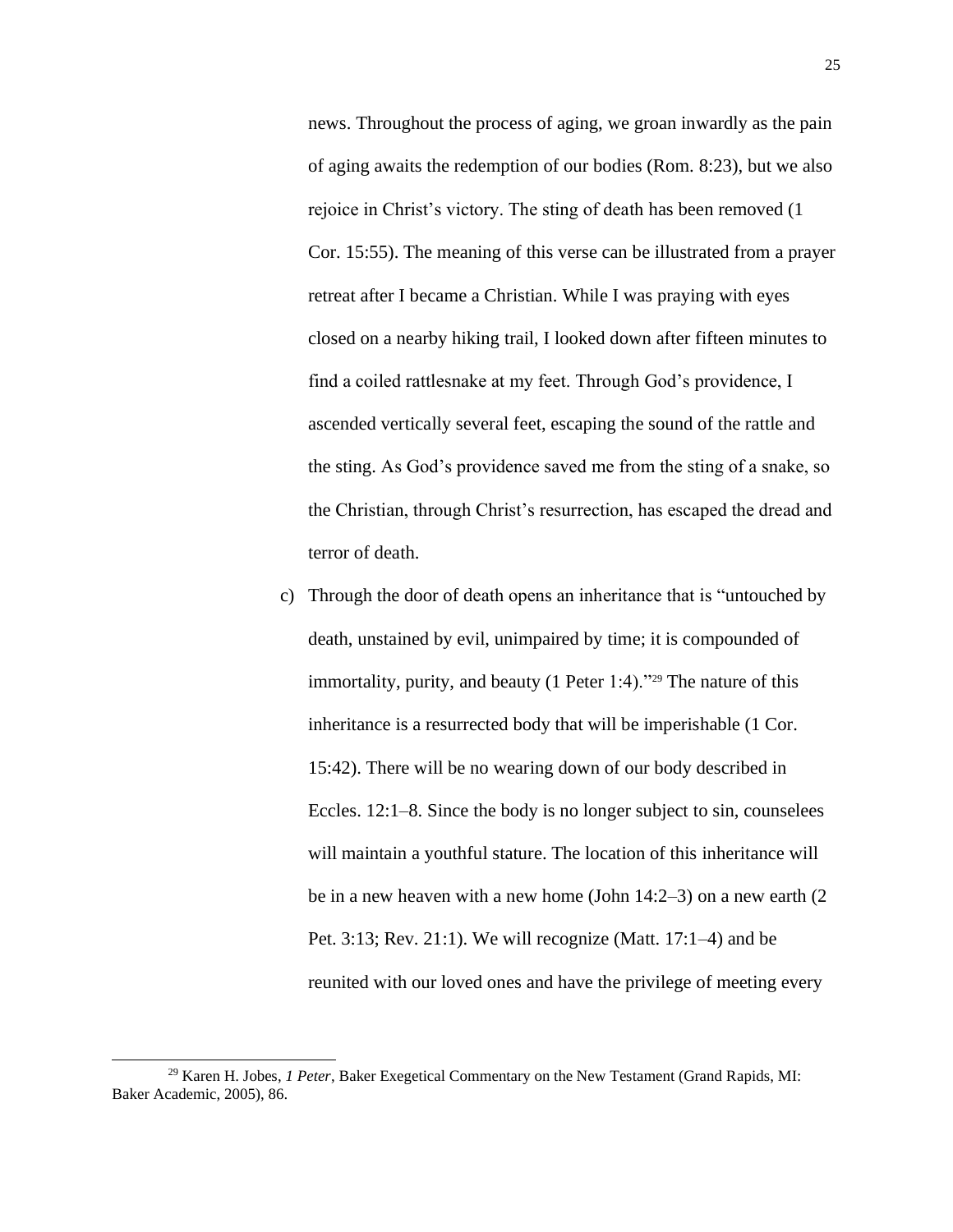follower of Christ. There will be an excellent work as to the Lord without selfish motive (Col. 3:23). Work assigned in heaven will be commensurate with our faithfulness on earth as God's steward (Matt. 25:23). After a day of fulfilling work to the glory of God, we will enjoy a meal with a loved one or fellowship with Moses. The best of all is well stated by Grudem: "More important by far than any of these will be the fact that we will be in the presence of God and enjoying unhindered fellowship with him. 'Behold, *the dwelling place of God is with man*. He will dwell with them, and they will be his people, and *God himself will be with them as their God*. He will wipe away every tear from their eyes.' (Rev. 21:3–4)"<sup>30</sup>

d) Like Paul, Christians have a hope that whether they live or die, they are in a win-win situation (Phil. 1:23). If they end up with the loss of mobility and independence, they press on toward the goal of an inheritance in Christ (Phil. 3:14). That does not mean they are living in isolation, minimizing fellowship, and awaiting their departure from earth. It does mean pursuing a new ministry such as being a witness for Christ no matter where God sends us, including an assisted-living facility. This serves as an example of a *life of service to Christ* to those inside and outside the nursing-care facility. It contrasts with what I heard (understandably) working on staff at a Christian assisted-living care facility. The residents' common statement upon arriving was that

<sup>30</sup> Wayne Grudem, *[Systematic Theology: An Introduction to Biblical Doctrine](https://ref.ly/logosres/grudemst2ed?ref=Page.p+1430&off=2127&ctx=+over+God%E2%80%99s+kingdom%E2%80%94~more+important+by+fa)*, 2nd ed. (Grand Rapids, MI: Zondervan Academic, 2020), 1430.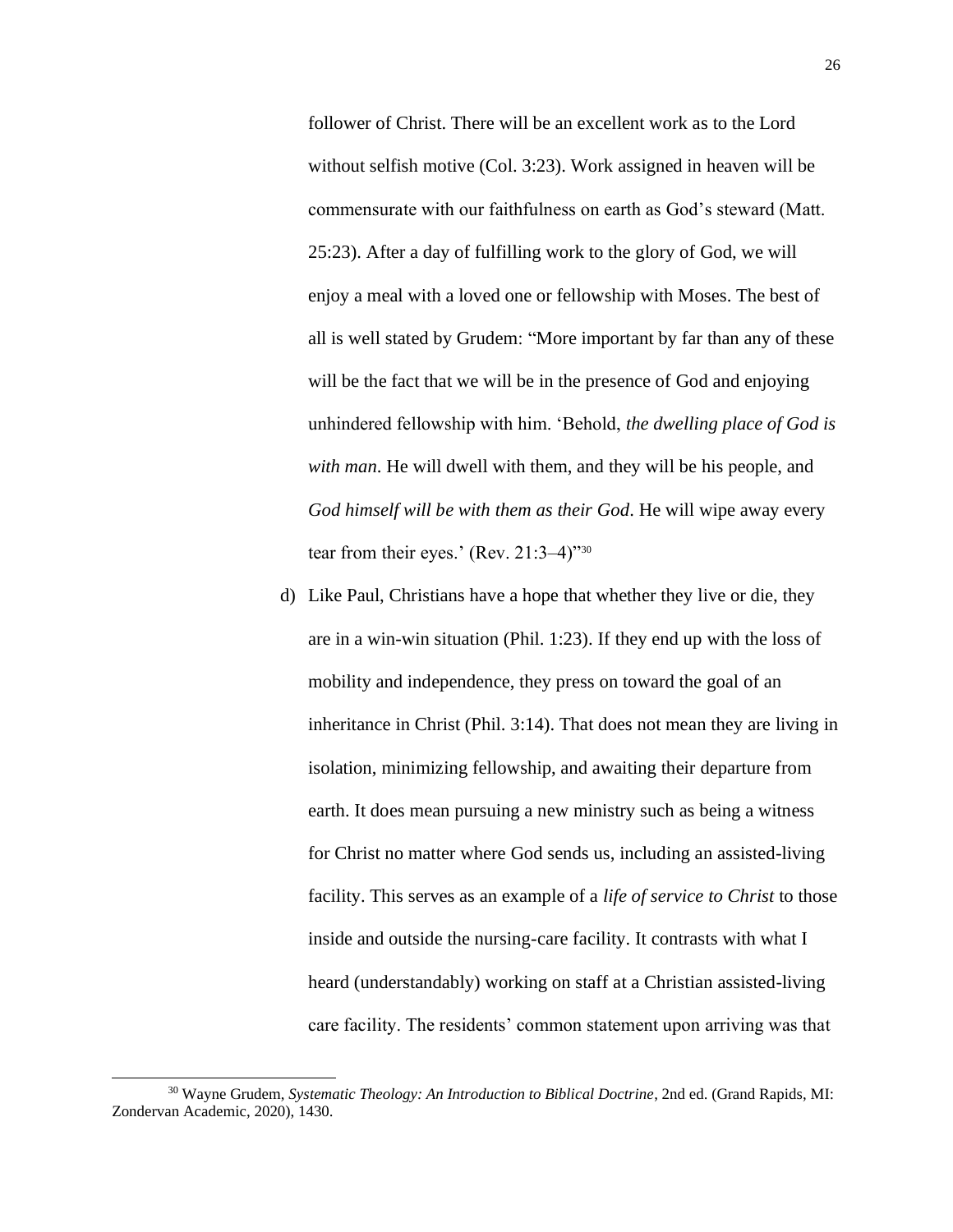they never expected to be living in assisted care. Can you imagine Paul saying "I never imagined coming here" to the Roman guards before he started his prison ministry?

e) Whether in prison or an assisted-care facility, God will bear, carry, and deliver our elderly saints (Isa. 46:4). Author John Oswalt's metaphor is instructive in describing this verse. He says,

> "Normally, we expect that as children reach maturity, they do not need to be carried any longer. Furthermore, there usually comes a time when the child must begin to carry the aged parent. This is where God transcends the imagery. There will never come a time when we outgrow our dependence on God. We are as dependent on God in old age as we were when we were infants (Ps. 71:9, 18)."<sup>31</sup>

f) Psalm 71 is a beautiful psalm written by an older man who hopes continually in God (v. 14) during the good times and the calamities and troubles (v. 20). It is during those times of calamity that the psalmist and elderly's natural response is to cry out "Please do not forsake me!" when their strength is spent in old age (v. 9). After the psalmist's plea for help, his first response is that he will hope continually and praise God more. Four times he will proclaim God's faithfulness and righteous acts. Why can he proclaim God's righteous acts (vv. 15–18, 24)? He can recall from his youth how God has carried him faithfully into his old age (Isa. 46:4). This is his basis for calling God his refuge, rock of refuge, and his rock and fortress (Ps. 71:1–4). The implication for those of us counseling the elderly is when

<sup>31</sup> John N. Oswalt, *[The Book of Isaiah, Chapters 40–66,](https://ref.ly/logosres/nicot23is2?ref=BibleBHS.Is46.3-4&off=1034&ctx=+as+he+does+nature.+~Normally%2c+we+expect+)* The New International Commentary on the Old Testament (Grand Rapids, MI: Wm. B. Eerdmans Publishing Co., 1998), 230.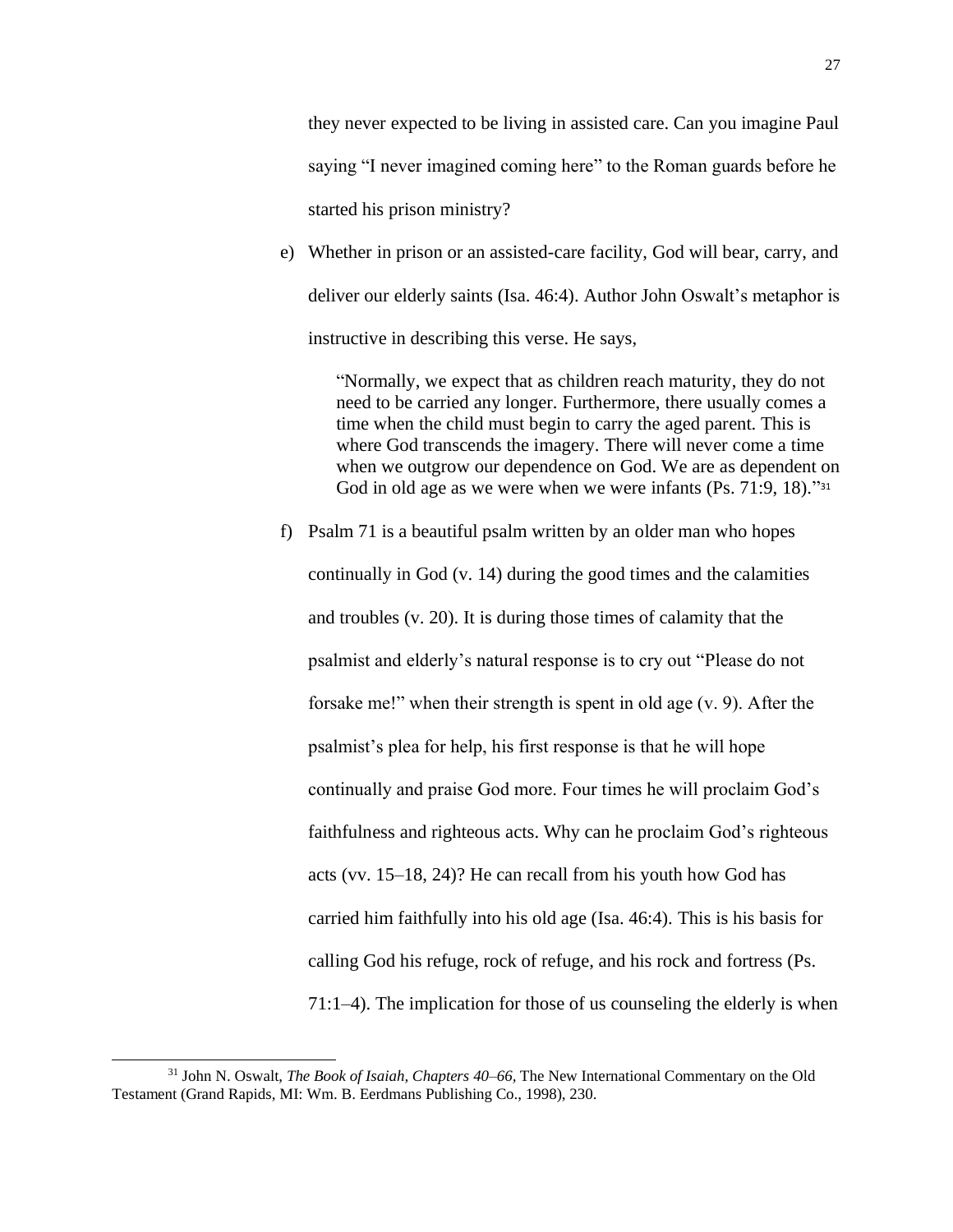the calamities of loss appear unbearable, have our elderly counselees recall God's mighty acts for their remembrance and as a witness to other generations (Ps. 145:4). Jay Adams speaks of this effect by saying, "If your counselees lie down and play dead, that's sin. Tell them to get up, run, walk, or crawl (if that's the best they can do), but at all costs keep moving toward the goal (Philippians 3:14). There is a great deal of difference between growing older and growing old!" Their physical functions may decline, but their inner man is growing  $(2 \text{Cor. } 4:16).^{32}$ 

# V. Biblical Plan

- A. Finishing the Race Strong by Walking in the Spirit
	- 1. The long-term goal of this plan is for the counselee at the end of his life to be able to say as Paul did shortly before his death, "I have fought the good fight, I have finished the race, I have kept the faith" (2 Tim. 4:7). The short-term goal is to see the counselee turn from the lies of this culture to the truth of Scripture so that they may walk in the Spirit, ready to endure whatever aging throws at them and leaving them to proclaim only one thing: "For from him and through him and to him are all things. To him be glory forever" (Rom. 11:36).
	- 2. Since aging is a broad presentation topic, I will create a scenario of a Christian believer named Tim who attends my church. He is a 65-year-old retiree

<sup>32</sup> Jay E. Adams, *Wrinkled but [Not Ruined: Counsel for the Elderly](https://ref.ly/logosres/wrnkldntrnd?ref=Page.p+24&off=415&ctx=ly%2c+not+statically.+~If+your+counselees+l)* (Cordova, TN: Institute for Nouthetic Studies, 2020), 24.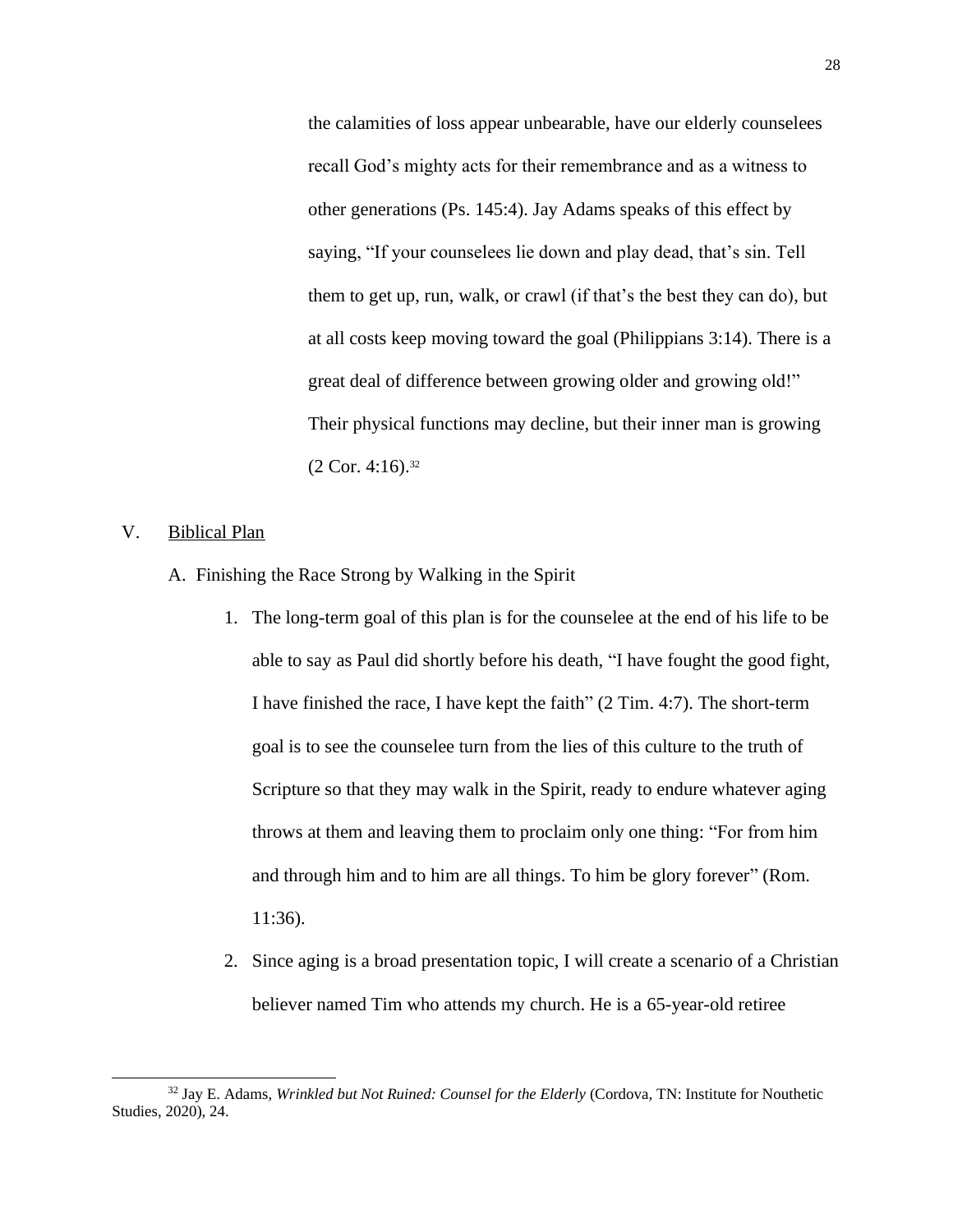married to his high school sweetheart. He lives by the principle taught by his Christian financial planner: make sure you know how much wealth is enough before retiring. He lives by this financial plan so that he and his wife have all they need to play golf together, play bridge with friends, and visit the children and grandchildren in Italy. When friends ask him about retirement, he replies that he is "chilling out" after his employment was terminated. Recently Tim has developed a chronic pain that impairs his ability to travel. This unwelcome news has placed Tim's life into a tailspin. He anxiously wonders what bad news is next. These two questions bring him to counseling: Is it true that to be old is to be sick? What else is going to happen?

- 3. There are three stages of affecting change from the worship of self-pleasure to the worship of God: (1) right foundation, (2) right theology, and (3) right thinking. Weekly journaling will be completed so that progress can be evaluated across all stages. Prayer will be constant before, during, and after each session. The overall strategy, tasks, goals, and outcomes are listed for the sessions.
- B. Right Foundation, Session One
	- 1. Right foundation session one is about building trust, building hope in God and his Son, and gathering data. Also, the presentation issue of anxiousness over loss of health, job, and friends will be addressed in session one homework.
	- 2. Session one tasks will start with inspiring hope. Then the counselor will use data from the Personal Data Inventory to ask extensive and intensive questions.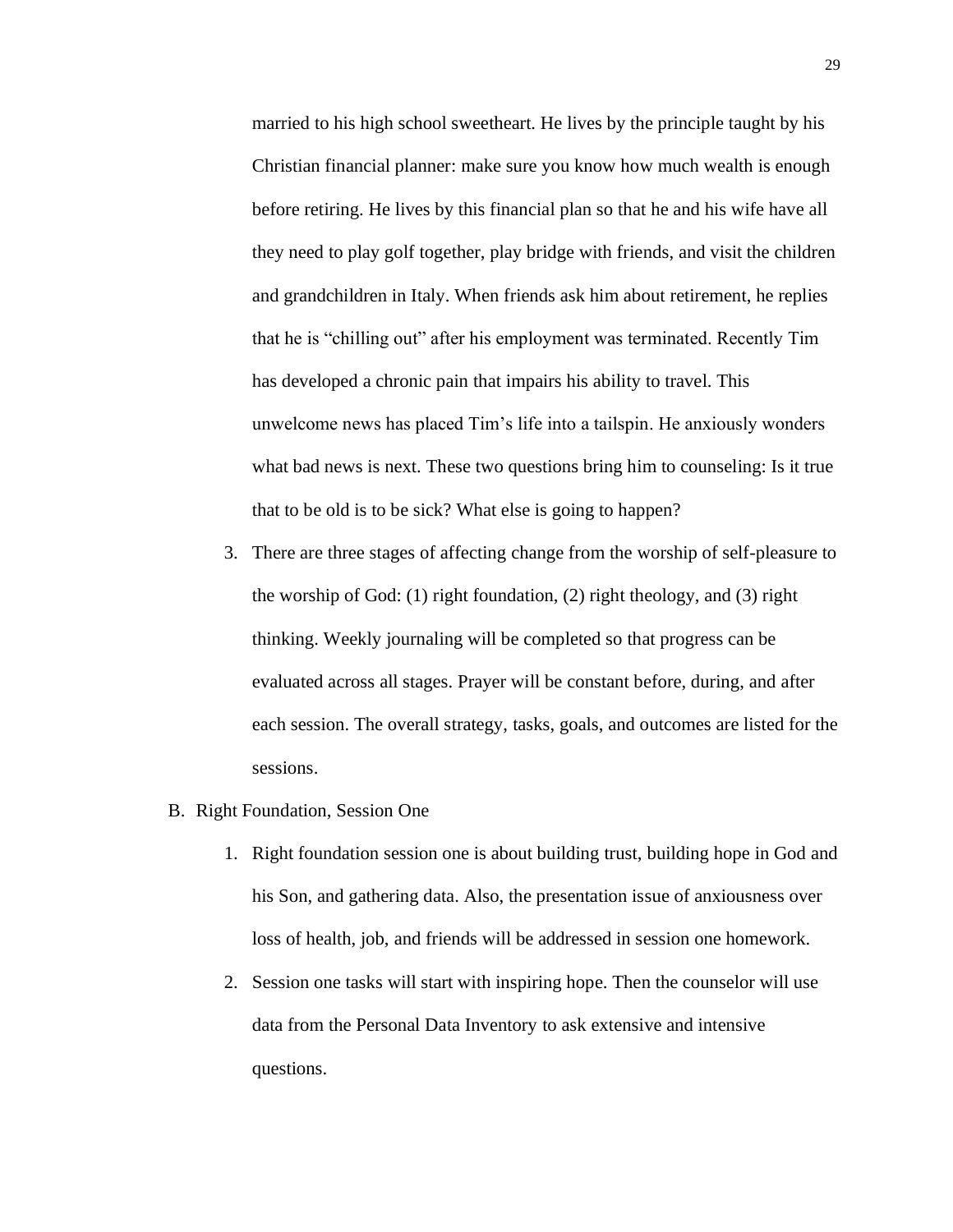- 3. The primary goal is for Tim to place his hope in God and in God's Word (Rom. 15:4). The secondary goal is to build trust between the counselor and Tim. Trust building means weeping with him over his losses (Rom. 12:15), being available for calls in between counseling sessions (Gal. 6:2), showing compassion for his losses (1 Thess. 5:14), expressing confidence in how God will work through him (Phil. 1:6), and praying for him (Phil. 1:3-5).
- 4. The counselor's desired outcomes are for Tim to commit to the completion of all assigned homework and for the counselor to inspire hope and build trust with Tim.
- 5. As homework, Tim will read Psalm 23 and meditate on what God is saying. This psalm speaks to the losses of aging and how God will carry us through these losses, which are called the valley of the shadow of death*.* <sup>33</sup> Second, Tim will circle all personal pronouns, noting the changes in pronoun use between verses 1–3 and verses 4–5. The counselor will ask Tim to identify one thing he can learn of David's relationship with God from the change of pronouns. Reading Proverbs 10:28; Romans 5:2–3, 1 Thessalonians 4:13; Romans 8:23–25; Colossians 1:4–5; and 2 Corinthians 4:16 will lead Tim to complete what hope produces for each verse. Finally, he will memorize Psalm 23:4 and create a prayer to God about desired changes in his heart. As he is completing the above assignments, he will journal about that for which he is hoping.
- C. Right Foundation, Sessions Two and Three

<sup>&</sup>lt;sup>33</sup> David Powlison, Aging, 2014, one hour conference workshop, CCEF website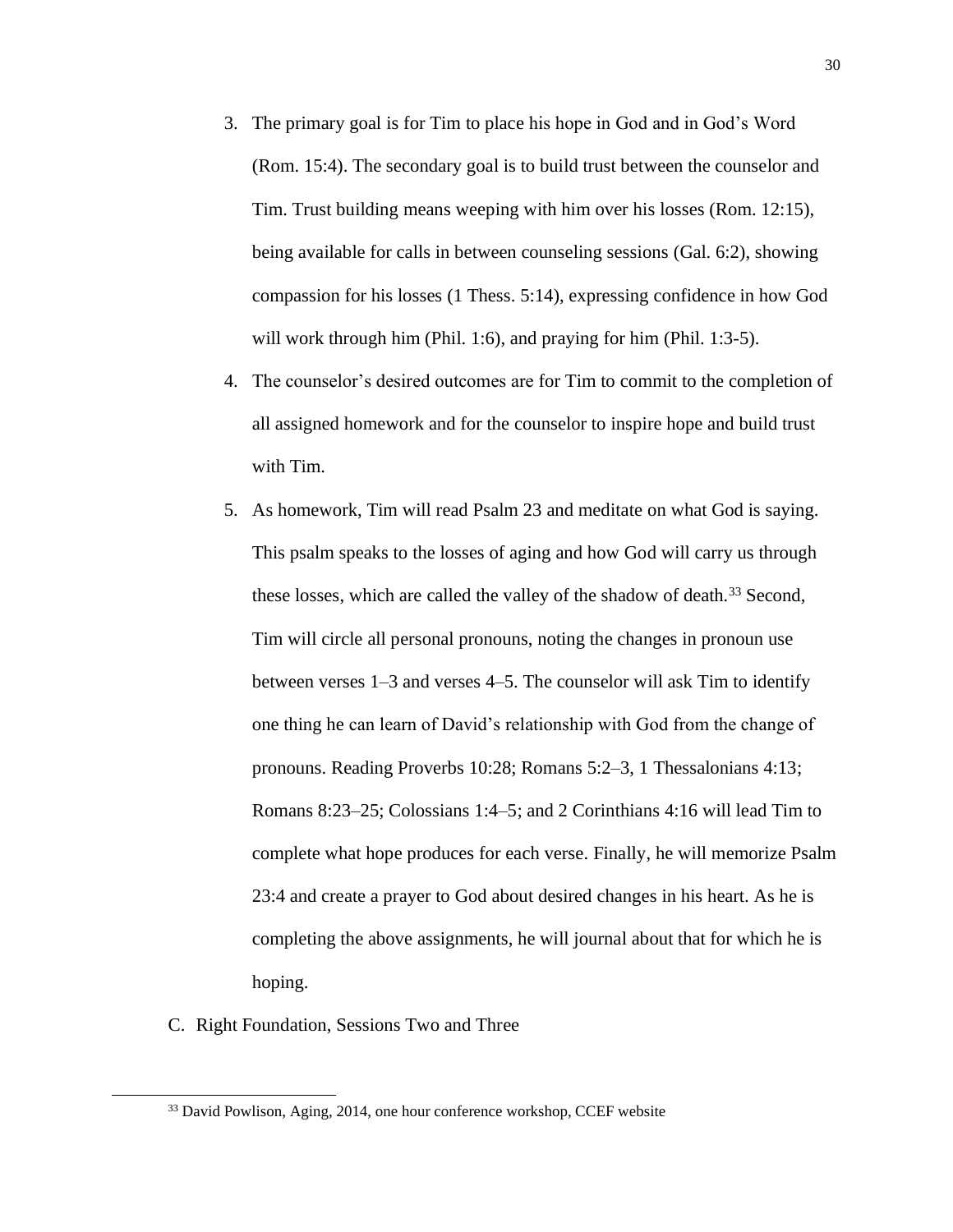- 1. Right foundation sessions two and three will verify that Tim understands the doctrine of salvation. The counselor will continue to address aging and its associated losses over time.
- 2. The tasks continue to give Tim more hope in the gospel. The counselor will continue data gathering, particularly to create a timeline of events with Tim's responses. This timeline is a part of Dr. Stuart Scott's Big Picture tool. 34 Because Tim is buying into the myths of aging, like to be old is to be sick, the focus will be on 2 Corinthians 4:16 from session one homework. The counselor will contrast Tim's self-sufficiency to walking with the Shepherd (Ps. 23).
- 3. The first goal is to show biblically how a long lifespan is a blessing from God. The second goal is for Tim to learn the purpose of loss (Rom. 8:29; Ps. 23:6) and how death is not a medical event. Instead, death is a door to go through to be with Christ.
- 4. One desired outcome is for Tim to believe that his decaying body is being transformed into the hope of a stronger inner man (2 Cor. 4:16). The other outcome is for the counselor to start discerning the true issue (John 9:18–23).
- 5. As homework, Tim will write his testimony first. Second, he will demystify the myths of our culture by reading Proverbs 20:29; Psalm 71; Job 12:12; Isaiah 46:4; and Ecclesiastes 12:1–8. For each verse, Tim will record what the world says about aging, what God says, and what Tim will do as a result. Third, from Ed Welch's *Motives* booklet, Tim will highlight ten significant

<sup>&</sup>lt;sup>34</sup> Big Picture is a tool to organize information provided by Dr. Stuart Scott.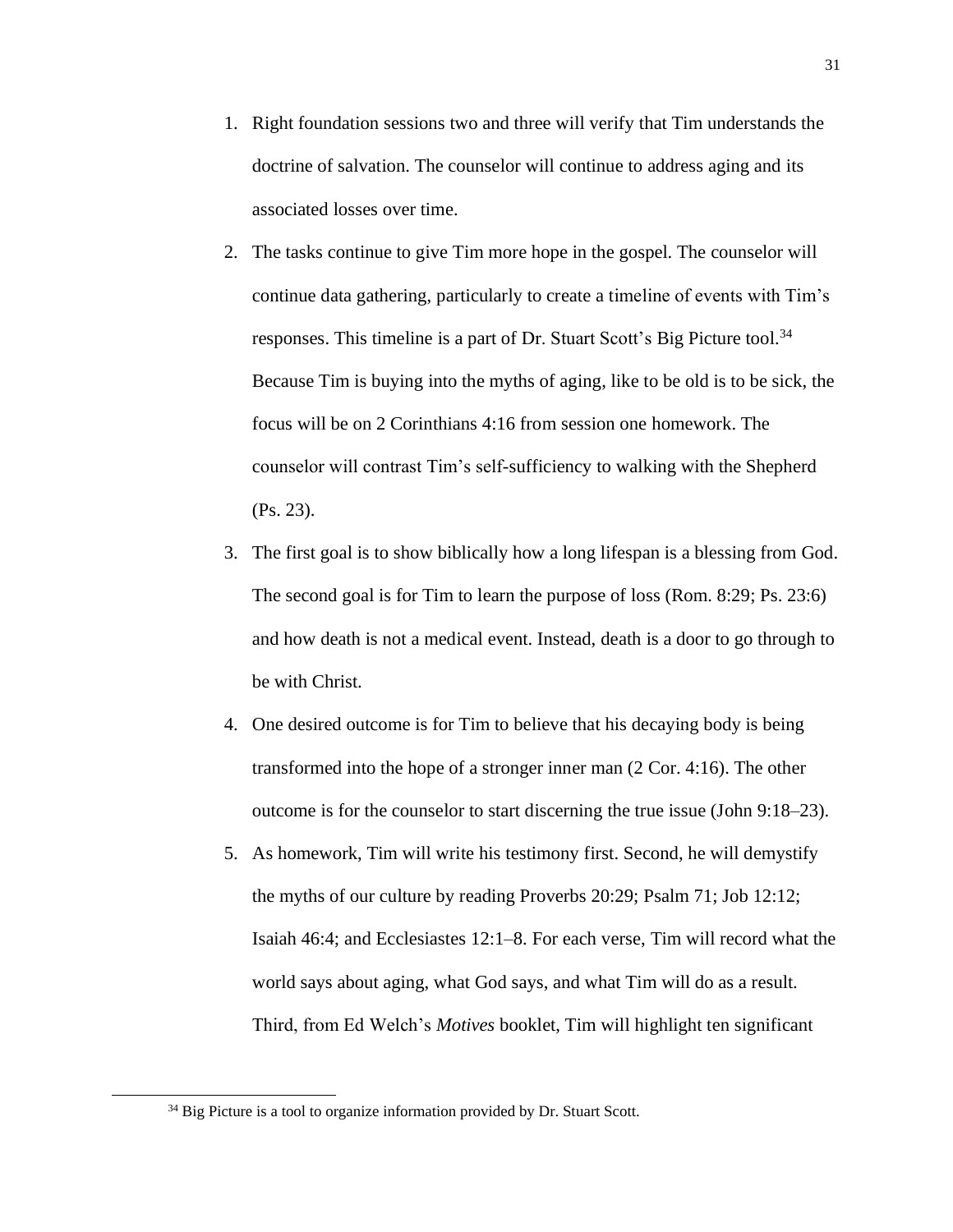statements so he can start identifying his motives. If Tim does not have a health care directive, power of attorney, and trust or will, the counselor will ask him to start considering these documents. He will memorize and meditate on Psalm 92:12–15 and journal with his wife each day about how both can "bear fruit in old age" and be "full of sap."

- D. Right Theology, Sessions Four and Five
	- 1. Right theology will be the focus of sessions four and five and will cover the theology of suffering. Also, care will be taken to help Tim understand why he responds to changes of aging the way he does.
	- 2. The tasks will focus first on the homework (Psalm 71) and how an elderly man with little strength cries out to God in complete dependency. Second, they will show our problem is not our physical losses (Eccles. 12:1–8). Our problem is our attitude toward those losses. Third, the counselor will review Tim's ten underlines in the *Motives* booklet. Fourth, the Big Picture elements will be presented in a completed format. These elements will be mapped out for each loss. Here is an example:
		- **Heat:** chronic pain
		- **Presenting Problem:** What is going to go wrong with my health next?
		- **God:** truth/hope/help for suffering such as Rom. 8:28–29 and 2 Cor. 4:16.
		- **Thinking/Beliefs:** Retirement is about chilling out and enjoying life.
		- **Renewed Thinking/Beliefs:** After Tim's business career, he will see all good things like travel coming from God. All Tim pursues in retirement will be an act of worship to God. All Tim's investments will be invested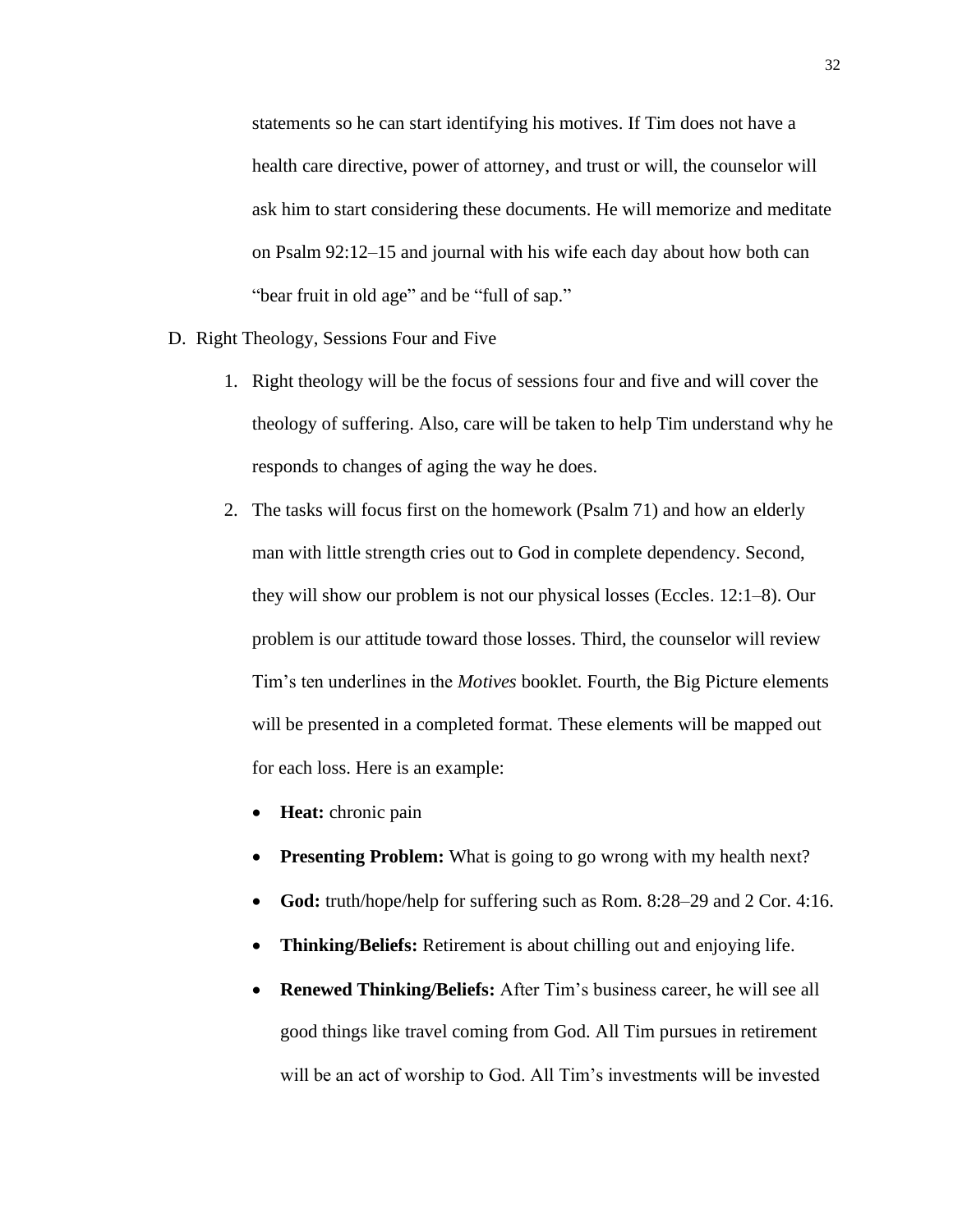for the glory of God.

• **Good Fruit/Strengths:** joy and peace

Lastly, confession and repentance will be discussed around the idols identified in the homework from the *Motives* booklet.

- 3. The goal is to give Tim hope in times of calamity (Psalm 71:14) by focusing on who God is (Ps. 71:1–4) and what God promises. The counselor will help him understand his dependency on the Shepherd to lead him out of the thicket so that he turns away from his idols and toward God by faith.
- 4. The first desired outcome is that Tim will understand that suffering is an essential part of the tapestry of the universe so that he may become more like Christ. <sup>35</sup> The second is that as Tim experiences God's grace in his afflictions (2 Cor. 12:9), he will proclaim God's mighty acts to his children and grandchildren (Ps. 145:4). The third is that Tim will comfort others as God has comforted him (2 Cor. 1:4). This will mean that at all costs he does not stop but keeps pressing toward the goal (Phil. 3:14).
- 5. As homework, Tim will learn of biblical resources to allocate at the onset of suffering and during suffering:
	- a) Days One and Two
		- i. Trust in God's providence by meditating and journaling on Lam. 3:19–26. These verses will be read within the context of Lamentations 1–5. Tim will journal how his crucible of loss has purified his heart by making the Lord his portion over

<sup>35</sup> John Piper, "The Suffering of Christ and the Sovereignty of God," in *Suffering and the Sovereignty of God*, ed. Justin Taylor (Wheaton, IL: Crossway Books, 2006), 82.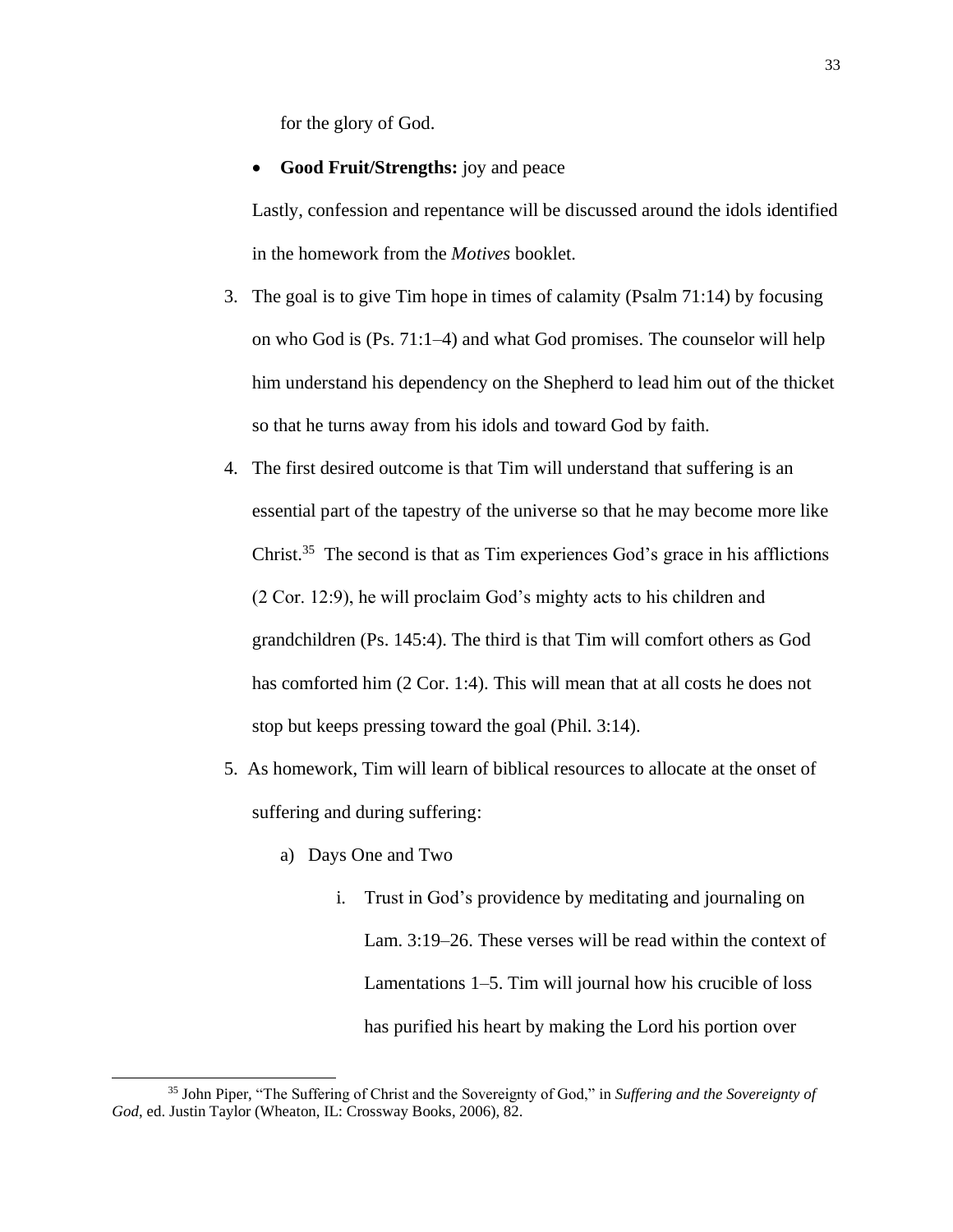worldly pursuits (v. 24).

- b) Day Three
	- i. Read Genesis 1–3 to process his suffering through the creation, fall, redemption, consummation story line. After reading Genesis 1–3, Tim will write a prayer of devotion and gratitude for God's plan of redemption (Gen. 3:15).
- c) Days Four and Five
	- i. For Tim, there is a hope in an eternal inheritance of being with Christ forever. After reading the "God Promises" chapter from Randy Alcorn's book *Heaven*, <sup>36</sup> Tim will make a list of what God is promising in one column and how dying is gain (Phil. 1:21) in the other column. Verses for special consideration regarding God's promises will be John 11:25–26; Romans 6:23; and 1 Corinthians 15:43–44.
- E. Right Thinking, Sessions Six and Seven
	- 1. In the right-thinking part of the counseling process of sessions six and seven, we will evaluate his understanding of how he is processing suffering. The concept of replacing his "old man" behaviors—renewed in the spirit of the mind—with the "new man" will be explained (Eph. 4:22–24).
	- 2. The first task will be to review his homework on how he processed suffering (days one through five). Then the counselor and Tim will discuss what is necessary for Tim to put off the old man and put on the new man.

<sup>36</sup> Randy Alcorn, *Touchpoints: Heaven* (Sandy, OR: Eternal Perspective Ministries, 2008), 69.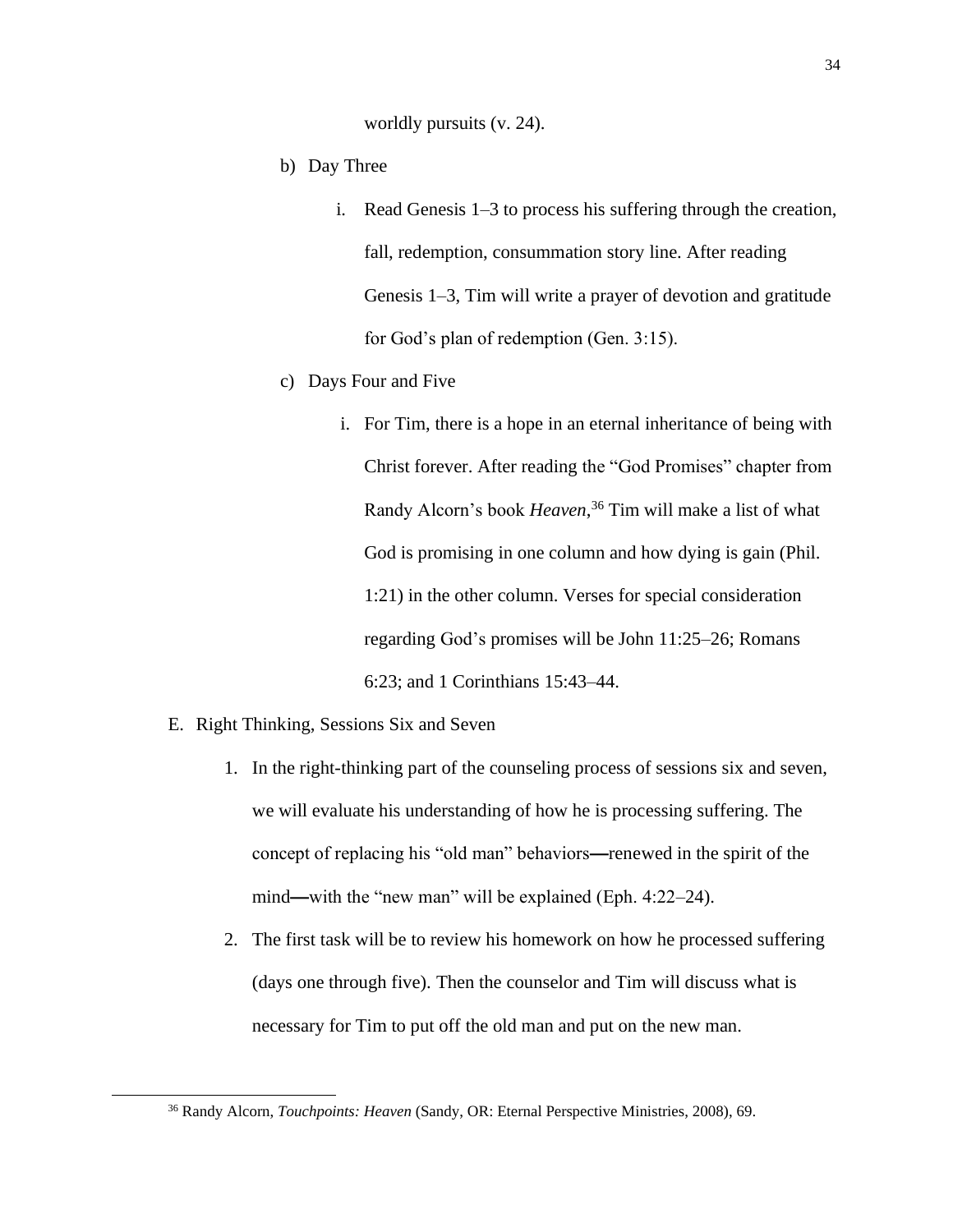- 3. The goal is for Tim to expect bodily decay and ask God to use that pain and suffering for good (Rom. 8:28–29) and in a way that glorifies God (Rom. 11:33).
- 4. The desired outcome is that Tim's behaviors become less self-centered and more Christ-centered in times of suffering and pain. He will trust God and no longer be anxious about what is next regarding future illness.
- 5. As homework, first Tim will memorize and meditate on Philippians 1:21 and Psalm 90:12. Second, he will write his mission statement on how he believes God wants him to use his remaining years. Third, he will list Puritan Richard Baxter's directions on what the Christian is to recall in the past, do in the present, and anticipate in the future from chapter 29 of the *Christian Directory.* This will help Tim with facing the fear of death. <sup>37</sup> Fourth, he will read Philippians 4:9 so that he has the right thinking, thanking God and praying to God the next time suffering arises.

#### VI. Conclusion

- A. Two key purposes defined in the proposal for this paper are how this project will help me personally and how this paper will help the Church of Christ know better how to minister to the aging.
	- 1. On the first purpose, I said in the proposal the following: "This project will broaden and deepen my understanding of what a biblical response to loss as a senior adult. It will take the seriousness of the world's diagnoses and

<sup>37</sup> Richard Baxter, Directions for the Aged (and Weak), Christian Directory (Ligonier, PA; Soli Deo Gloria Publications, 1838), 519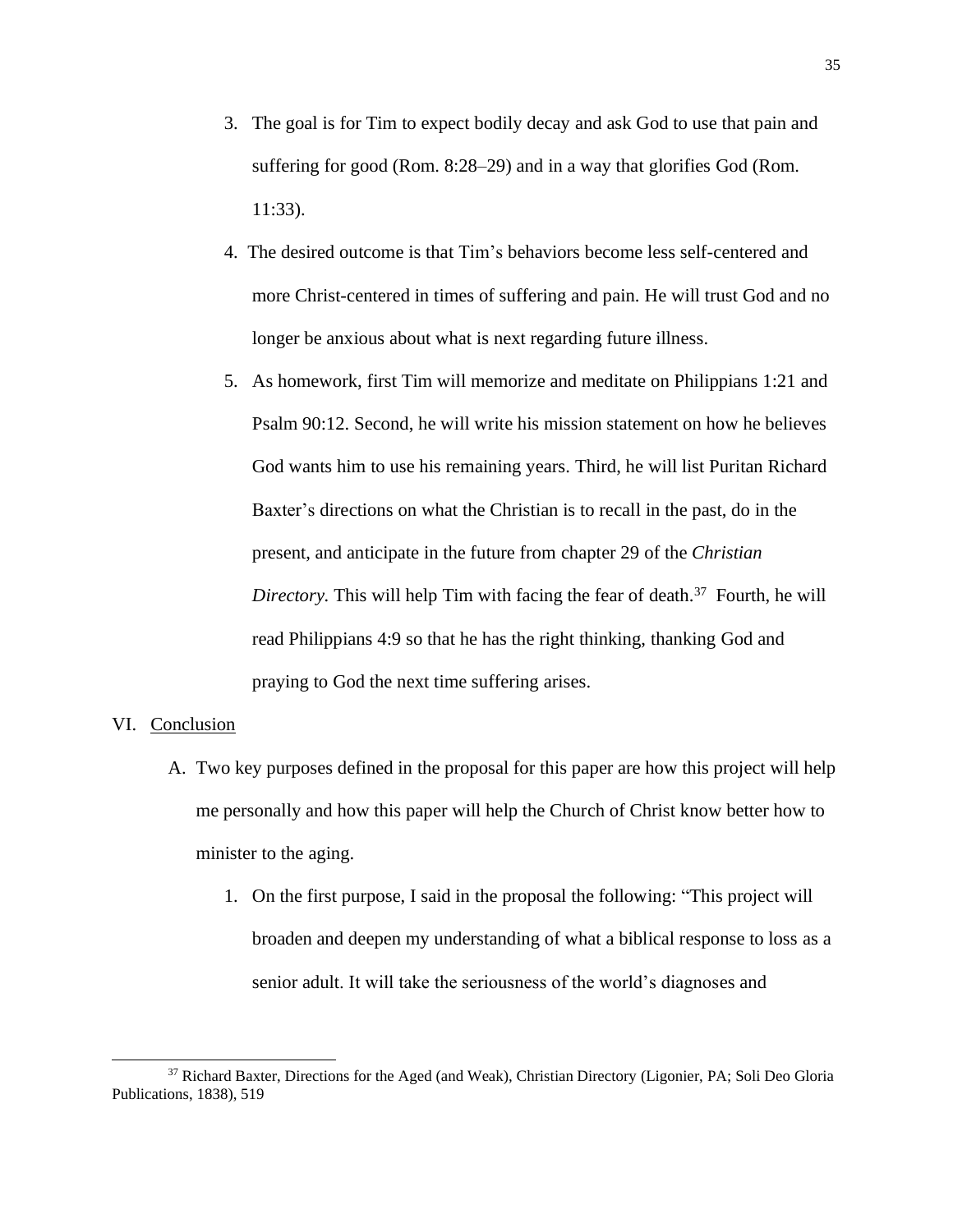implications and replace it with what Scripture says. My hope is to see anxiousness on health and other matters diminish more throughout this study."

- 2. On helping the church of Christ, I will provide a biblical response to the secular treatment of aging. As I will illustrate, both purposes are in process of being accomplished thanks to the grace of God and His Word.
- B. The research into this paper has proven God's Word sufficient for all the spiritual troubles of aging.
	- 1. I am encouraged by the Psalms, such as Psalm 71, affirming God has been carrying me throughout my years—from age forty-three when I came to know Christ to age sixty-five today. This truth recalls the reason we rejoice in the Lord (Phil. 4:4). He is near! He is not only near, but he is our Shepherd, who will lead me and our elderly saints through the calamities of aging.
	- 2. Through the thicket of losses from the aging process, there will be certainties and uncertainties. The certainties will be accelerating loss of health and income for most elderly older than eighty. Along with the loss of lifelong companions may come the loss of mobility and independence. The uncertainty is that no one knows when or how these events will unfold except God.
- C. In California, we prepare for earthquakes and other disasters with an emergency kit of water and food supplies. The church's emergency kit during times of loss is the biblical counselor, who can guide and minister by the Word of God.
	- 1. So when the shadow of death descends upon the Christian, they turn from idols to the Shepherd. My initial survey results of our thirteen elderly church members show that we can all benefit from some biblical counsel. Also, I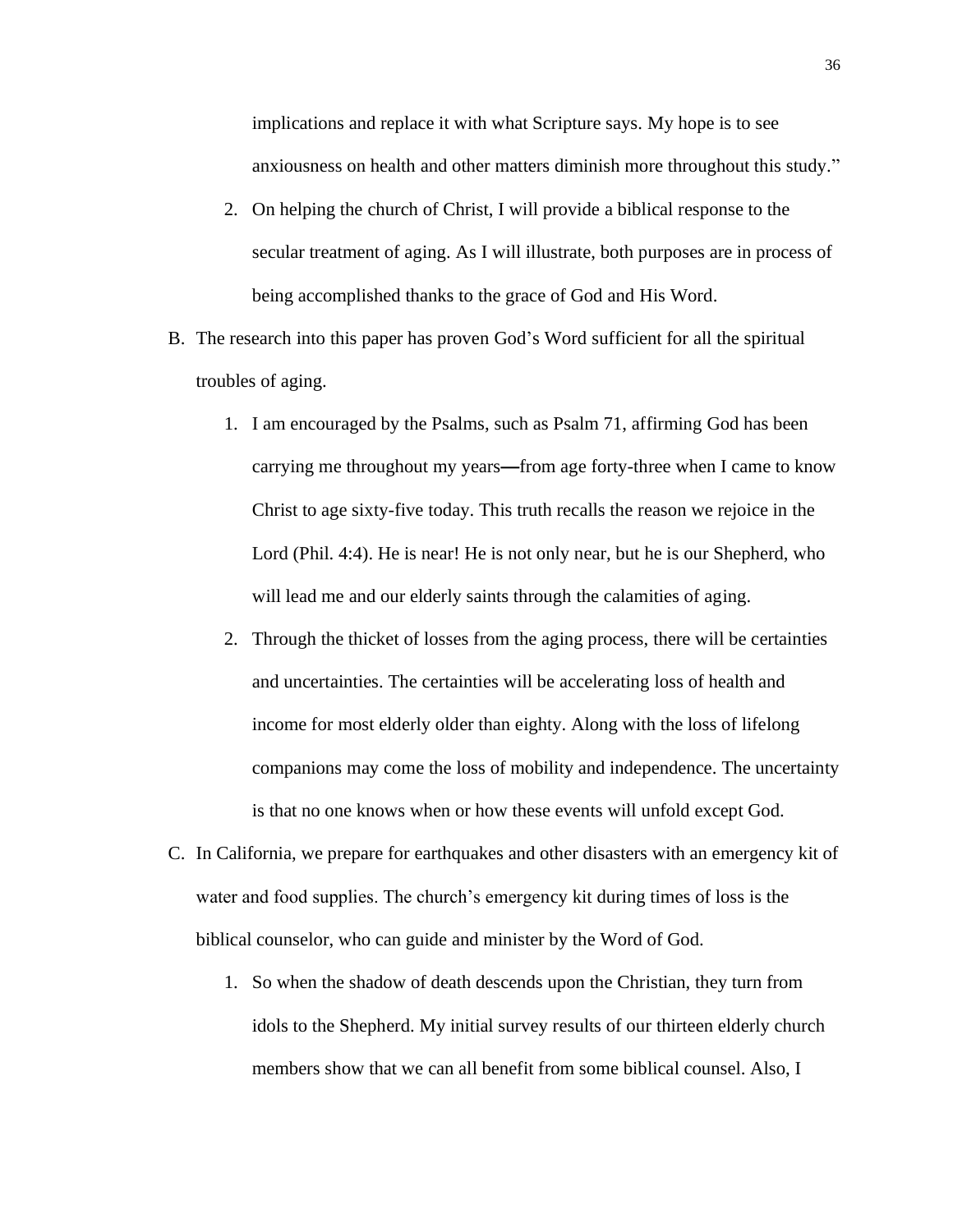have seen the change in my response to troubling health news from becoming the counselee throughout this paper.

- 2. Recently, an eye exam found what looked like a benign problem two years ago accelerate into a more serious condition. If I had received this latter news two years ago, my first step would have been to search the internet. The more I search, the more I need to know and demand to know. Control over my health misfortune becomes my idol.
- 3. Clinically, this eye exam diagnosis is misfortune, but this is not unexpected as noted earlier in Ecclesiastes 12:1–8. Now, I am equipped with Psalms 71 and 23. I am confident that I will be carried through this "valley of the shadow of death" by my relationship with Jesus Christ (Ps. 23).
- 4. I know God's plan is for us is to be full of sap and green (Ps. 92:14). This means vision loss may take me to new and unexpected ministries where I can pray for others, and the Lord will help me so I can comfort and counsel others too (2 Cor. 1:4).
- D. Will our church and its counselors be prepared to address the growth in elderly saints and associated aging losses? What can we do to prepare?
	- 1. First, we need to encourage our elderly saints to practice asking for help from God and others. They need to know asking for help is not an indignity but a form of courage. Repeatedly, I read of the practical need for a handyman in survey responses. One friend at church, who is looking for his next ministry at age sixty-nine, has agreed to fulfill this ministry need immediately.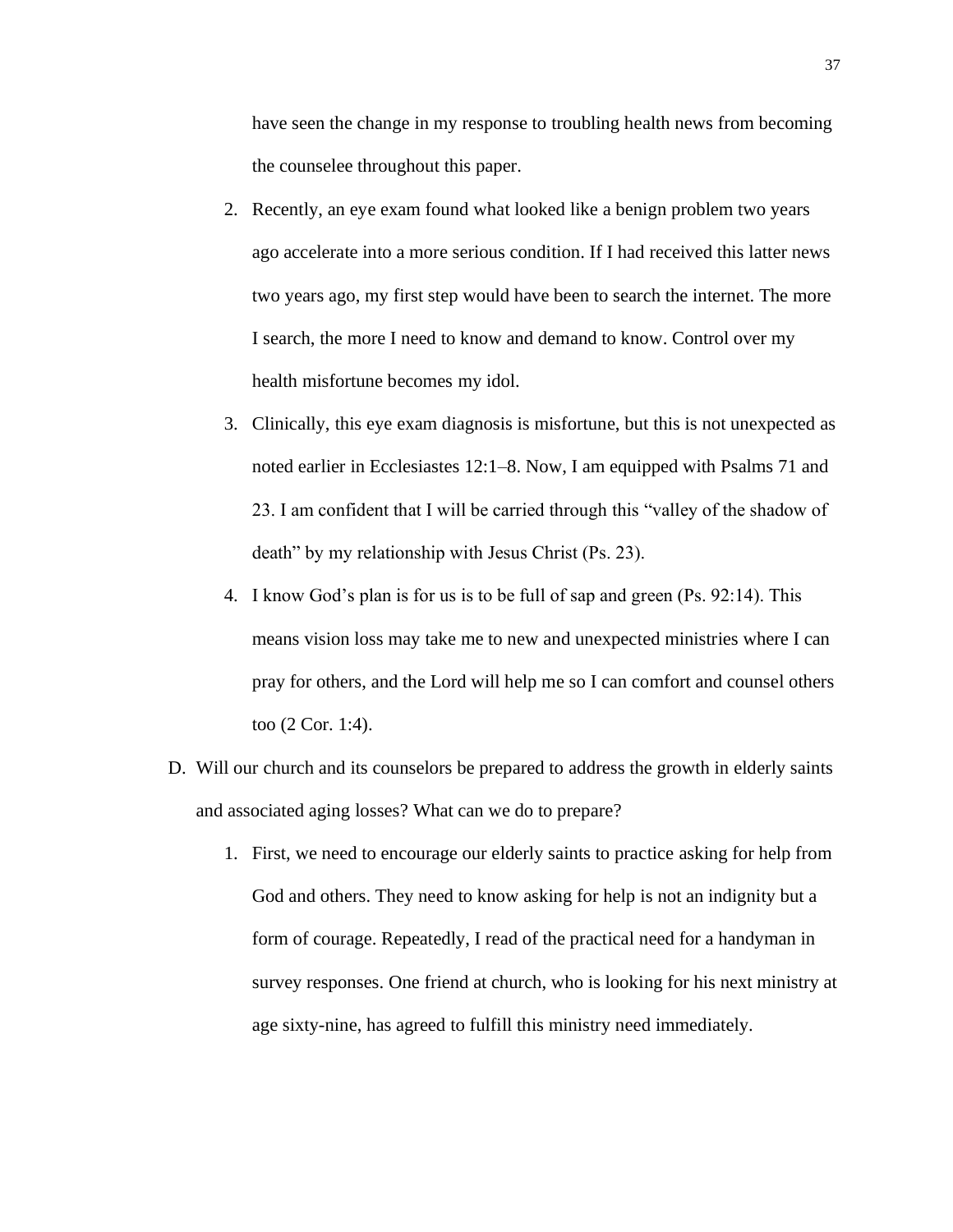- 2. Next, get our elderly inspired to teach the younger generations about God's mighty acts in their life (Ps. 145:4). While working with our elderly at an assisted-living care facility, I was thrilled to witness the changes in their countenance from confusion to joy as they shared their written stories with their children and grandchildren. These stories can also be attached to their last will and testament as part of their spiritual legacy.
- 3. Third, small-group leaders need to invest their time in getting to know the talents of our elderly so that they can support ideas for new ministry opportunities in our church and community. Regarding our community, I am proud of our churches using biblical counseling in outreach. There are significant evangelism opportunities for the gospel, especially here in southern California. However, this paper causes me to ask if our church has taken time to look at how we can effectively reach the elderly inside our church?
- 4. Last, like we have gerontologists for elderly medical care, I wonder if it is worthwhile to train and equip biblical counselors with an understanding of how to counsel our elderly and their special needs. The church can promote this service through small groups and other areas where our elderly meet. Part of the promotion would let them know that before they turn to a medical expert, they can be guided by a biblical counselor through the thicket of secular remedies and into the grace of Christ.
- E. Like a teenager entering college, which will prepare them for adult life, so our elderly entering age sixty-five need to prepare for this last stage of their life. This preparation will help our elderly look at every loss as an opportunity to become like Christ and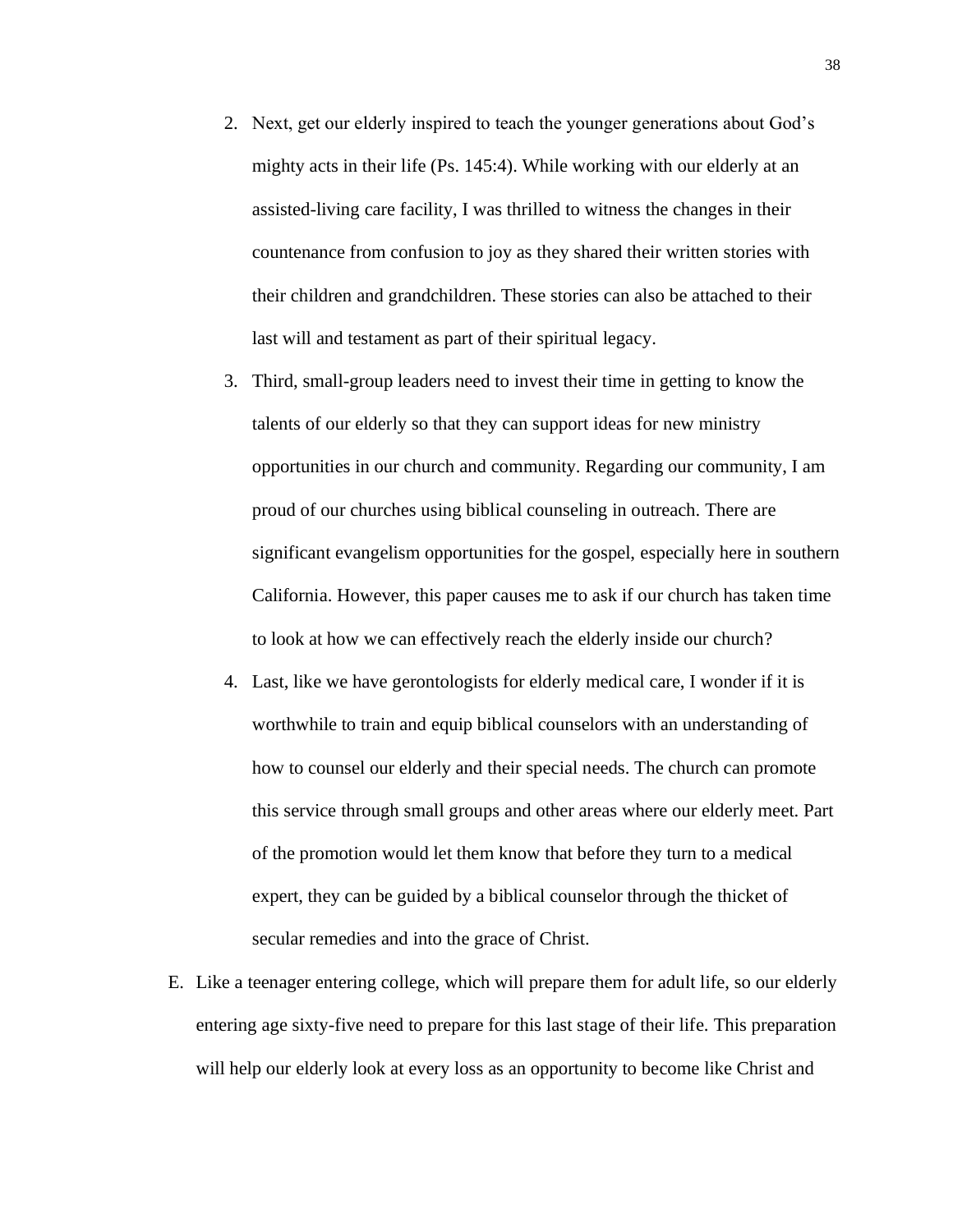glorify God. This is the time for our church to let our elderly know they have a better place to turn before trouble comes. They do not have to live the myth and lies of our culture. By numbering their days and running this race as Paul did, expending all for Christ, they will be able to say with Paul, "I have fought the good fight, I have finished the race, I have kept the faith" (2 Tim. 4:7).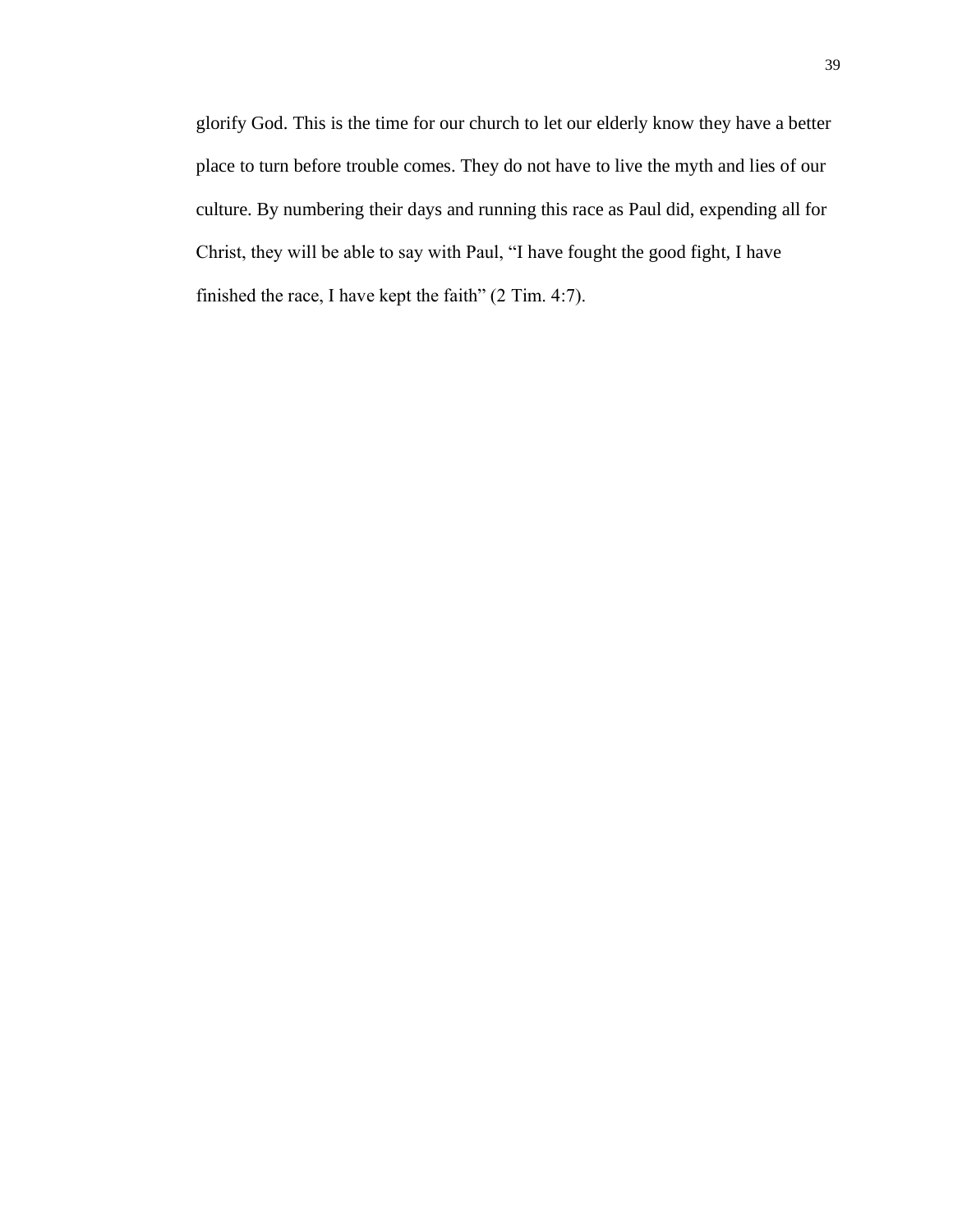## **Bibliography**

- Adams, Jay E. *Wrinkled but Not Ruined: Counsel for the Elderly*. Cordova, TN: Institute for Nouthetic Studies, 2020.
- Arnold, Clinton E. *Zondervan Illustrated Bible Backgrounds Commentary: Romans to Philemon.*. Vol. 3, Grand Rapids, MI: Zondervan, 2002.
- Alcorn, Randy, *Touchpoints: Heaven*. Sandy, OR: Eternal Perspective Ministries, 2008.
- Au, Wilkie W., and Noreen Cannon Au. *Aging with Wisdom and Grace.* New York, NY: Paulist Press, 2019.
- Baxter, Richard. Directions for the Aged and Weak, *Christian Directory* (Ligonier, PA; Soli Deo Gloria Publications, 1838), 519
- Berger, Daniel. *Mental Illness: The Necessity for Faith and Authority*. Vol. 1, Taylors, SC: Alethia International Press, 2016.
- Bigney, Brad. *Gospel Treason*. Phillipsburg, NJ: P&R Publishing, 2012.
- Campiski, Judith. *From discoveries in ageing research to therapeutics for healthy ageing*, Nature, 571, 2019, 118.
- Challies, Tim. "The Bit of Heaven the Heaven Tourism Books Never Touched." *Challies* (blog). September 17, 2018, https://www.challies.com/articles/the-bit-of-heaven-the-heaventourism-books-never-touched/
- Dodson, Rhett. *Growing in Grace.* Grand Rapids, MI: Puritan Reformed Theological Seminary, 2020.
- Eyrich, Howard. *The Art of Aging: Preparing and Caring*. Hoover, AL: Growth Advantage Communications, 2018. Kindle.
- Grudem, Wayne. *[Christian Ethics: An Introduction to Biblical Moral Reasoning.](https://ref.ly/logosres/chrstnthcsrsnng?ref=Page.p+618&off=355&ctx=s+still+incomplete.+~Death+will+be+the+la)* Wheaton, IL: Crossway, 2018.
	- ———. *[Systematic Theology: An Introduction to Biblical Doctrine](https://ref.ly/logosres/grudemst2ed?ref=Page.p+1430&off=2127&ctx=+over+God%E2%80%99s+kingdom%E2%80%94~more+important+by+fa)*. 2nd ed. Grand Rapids, MI: Zondervan Academic, 2020.
- Jobes, Karen H. *[1 Peter](https://ref.ly/logosres/becnt81pet1?ref=Bible.1Pe1.3-4&off=12937&ctx=+the+inheritance+is+~untouched+by+death%2c+)*, Baker Exegetical Commentary on the New Testament. Grand Rapids, MI: Baker Academic, 2005.